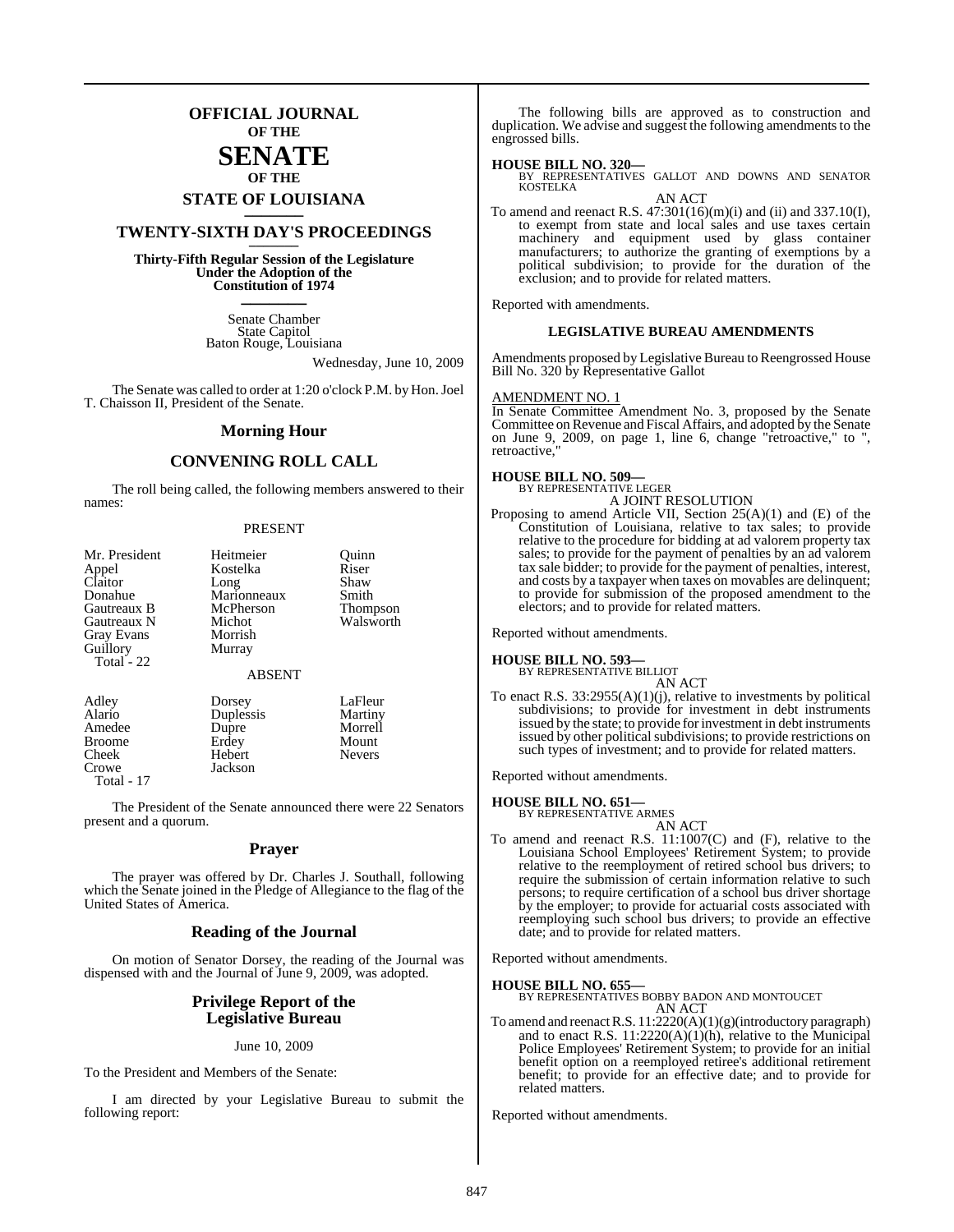### **HOUSE BILL NO. 673—** BY REPRESENTATIVE POPE

AN ACT

To enact R.S. 11:163.1, relative to service credit or benefit accruals in certain state retirement systems for certain public university and college employees; to provide relative to employer and employee contributions during periods of furlough for such members of those systems; to provide for accumulation of service credit during such periods; to provide for calculation of benefits for such furloughed members; to provide for funding; to provide an effective date; and to provide for related matters.

Reported without amendments.

**HOUSE BILL NO. 756—** BY REPRESENTATIVE MONTOUCET AN ACT

To amend and reenact R.S. 47:305.25(A)(introductory paragraph), relative to the sales and use tax exemption and exclusion for farm equipment; to require an exemption certificate for eligibility to obtain the tax exemption; and to provide for related matters.

Reported without amendments.

### **HOUSE BILL NO. 858— (Substitute for House Bill No. 547)** BY REPRESENTATIVE PONTI

AN ACT

To amend and reenact R.S. 47:6030(A) and (B)(2), relative to individual and corporate income tax; to provide for eligibility for the wind or solar energy systems tax credit; to limit to one the number of tax credits which may be taken with respect to a wind or solar energy system; to require the disclosure of certain information related to the taking of a tax credit under certain circumstances; and to provide for related matters.

Reported without amendments.

Respectfully submitted, ROB MARIONNEAUX Chairman

### **Adoption of Legislative Bureau Report**

On motion of Senator Marionneaux, the Legislative Bureau amendments were adopted and the Bills and Joint Resolutions were read by title and passed to a third reading.

### **Introduction of Senate Concurrent Resolutions**

Senator Riser asked for and obtained a suspension of the rules to read Senate Concurrent Resolutions a first and second time.

### **SENATE CONCURRENT RESOLUTION NO. 117—** BY SENATOR RISER AND REPRESENTATIVE ELLINGTON A CONCURRENT RESOLUTION

To recognize and commend Kenneth Blackson for his commitment and service as a senior member of the first Legislative Youth Advisory Council.

The resolution was read by title. Senator Riser moved to adopt the Senate Concurrent Resolution.

### **ROLL CALL**

The roll was called with the following result:

### YEAS

| Mr. President | Heitmeier   | Murr  |
|---------------|-------------|-------|
| Appel         | Kostelka    | Ouin  |
| Claitor       | Long        | Riser |
| Crowe         | Marionneaux | Shaw  |

Heitmeier Murray<br>Kostelka Ouinn Marionneaux Shaw

## **Page 2 SENATE 26th DAY'S PROCEEDINGS**

| Donahue<br>Dorsey<br>Gautreaux B<br>Guillory<br>Total - 23       | Martiny<br>McPherson<br>Michot<br>Morrish<br><b>NAYS</b>                | Smith<br><b>Thompson</b><br>Walsworth        |
|------------------------------------------------------------------|-------------------------------------------------------------------------|----------------------------------------------|
| Total - 0                                                        | <b>ABSENT</b>                                                           |                                              |
| Adley<br>Alario<br>Amedee<br><b>Broome</b><br>Cheek<br>Duplessis | Dupre<br>Erdey<br>Gautreaux N<br><b>Gray Evans</b><br>Hebert<br>Jackson | LaFleur<br>Morrell<br>Mount<br><b>Nevers</b> |

Total - 16

The Chair declared the Senate adopted the Senate Concurrent Resolution and ordered it sent to the House.

### **SENATE CONCURRENT RESOLUTION NO. 118—** BY SENATOR RISER AND REPRESENTATIVE CHANDLER A CONCURRENT RESOLUTION

To recognize and commend Brett Jones for his commitment and service as a senior member of the first Legislative Youth Advisory Council.

The resolution was read by title. Senator Riser moved to adopt the Senate Concurrent Resolution.

### **ROLL CALL**

The roll was called with the following result:

### YEAS

Mr. President Guillory Morrish<br>
Appel Heitmeier Murray Appel Heitmeier Murray Kostelka Quinn<br>Long Riser Crowe Long Riser<br>Donahue Marionneaux Shaw Marionneaux Shaw<br>Martiny Smith Dorsey Martiny Smith<br>
Gautreaux B McPherson Thompson Gautreaux B McPherson Thompson<br>Grav Evans Michot Walsworth Gray Evans Total - 24 NAYS

Total - 0

ABSENT

| Adley<br>Alario<br>Amedee<br>Broome | Duplessis<br>Dupre<br>Erdey<br>Gautreaux N | Jackson<br>LaFleur<br>Morrell<br>Mount |
|-------------------------------------|--------------------------------------------|----------------------------------------|
| Cheek                               | Hebert                                     | <b>Nevers</b>                          |
| Total - $15$                        |                                            |                                        |

The Chair declared the Senate adopted the Senate Concurrent Resolution and ordered it sent to the House.

### **Senate Resolutions on Second Reading**

**SENATE RESOLUTION NO. 90—** BY SENATOR GRAY EVANS

A RESOLUTION

To commend Delta Sigma Theta Sorority, Inc., for its achievements and community service and to designate June 10, 2009, as Delta Sigma Theta Sorority "Red and White" Day at the Senate of the Legislature of Louisiana.

On motion of Senator Gray Evans the resolution was read by title and returned to the Calendar, subject to call.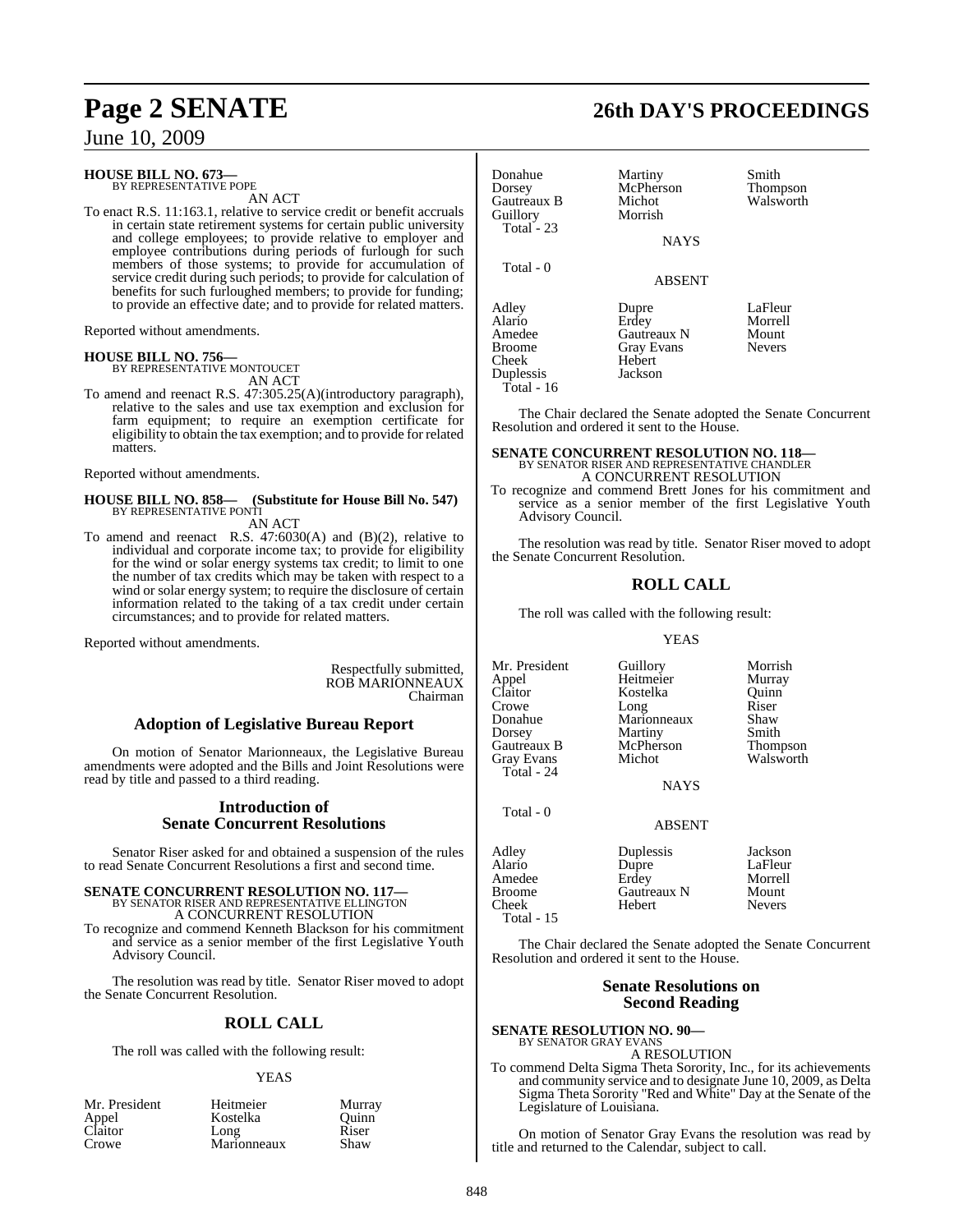# **26th DAY'S PROCEEDINGS Page 3 SENATE**

# June 10, 2009

### **Senate Concurrent Resolutions on Second Reading**

### **SENATE CONCURRENT RESOLUTION NO. 113—**

BY SENATOR MICHOT A CONCURRENT RESOLUTION To commend US Airways and Doug Parker for their commitment to Louisiana Honor Air.

The resolution was read by title. Senator Michot moved to adopt the Senate Concurrent Resolution.

### **ROLL CALL**

The roll was called with the following result:

### YEAS

Mr. President Guillory Murray<br>
Appel Heitmeier Quinn Appel Heitmeier Quinn<br>Claitor Kostelka Riser Claitor Kostelka Riser<br>Crowe Long Shaw Donahue Marionneaux<br>Dorsey Martiny Dorsey Martiny Thompson Gautreaux N Michot<br>Gray Evans Morrish Gray Evans Total - 25

Long Shaw<br>Marionneaux Smith McPherson<br>Michot

### NAYS

Total - 0

### ABSENT

| Adley<br>Alario<br>Amedee<br><b>Broome</b><br>Cheek | Duplessis<br>Erdey<br>Gautreaux B<br>Hebert<br>Jackson | LaFleur<br>Morrell<br>Mount<br><b>Nevers</b> |
|-----------------------------------------------------|--------------------------------------------------------|----------------------------------------------|
| Total - 14                                          |                                                        |                                              |

The Chair declared the Senate adopted the Senate Concurrent Resolution and ordered it sent to the House.

### **Message from the House**

### **ASKING CONCURRENCE IN HOUSE BILLS AND JOINT RESOLUTIONS**

June 9, 2009

To the Honorable President and Members of the Senate:

I am directed to inform your honorable body that the House of Representatives has finally passed and asks your concurrence in the following House Bills and Joint Resolutions:

### **HOUSE BILL NO. 352—** BY REPRESENTATIVE MICKEY GUILLORY

AN ACT

To enact R.S. 32:387.12(C), relative to annual noncritical off-road equipment permit; to provide for a permit to be issued to authorize noncritical off-road equipment to tow a vehicle; and to provide for related matters.

### **HOUSE BILL NO. 367—**

BY REPRESENTATIVES DOVE, BALDONE, AND HARRISON AND SENATORS DUPRE AND B. GAUTREAUX AN ACT

To enact R.S. 33:2481.3, relative to the municipal police civil service; to provide relative to the position of police chief in the city of Houma; to provide that such position is in the unclassified service; to provide relative to the appointment, supervision, and discharge of any person in any such position; to provide relative to qualifications; to provide relative to

resignation from and return to the classified service; and to provide for related matters.

### **HOUSE BILL NO. 828—** BY REPRESENTATIVE CONNICK

AN ACT

To enact R.S. 47:820.5.6 and to repeal R.S. 47:820.5.3, relative to the Crescent City Connection; to create the Crescent City Connection Commission; to provide for membership, powers, and duties of the commission; to abolish the Crescent City Connection Oversight Authority; and to provide for related matters.

**HOUSE BILL NO. 877—**<br>BY REPRESENTATIVES MICHAEL JACKSON, BARROW, CARTER,<br>HONEY, PATRICIA SMITH, AND WHITE AND SENATORS BROOME,<br>DORSEY, AND N. GAUTREAUX AN ACT

To enact R.S. 33:9038.63, relative to cooperative economic development; to create the Bluebonnet/Perkins Conference Hotel Taxing District in East Baton Rouge Parish; to provide relative to the governance, purpose, and powers and duties of the district; to provide relative to district funding, including the power to provide for tax increment financing and to incur debt and issue evidences of indebtedness; and to provide for related matters.

### **HOUSE BILL NO. 519—** BY REPRESENTATIVE LEGER

AN ACT

To amend and reenact R.S. 17:3995(A)(4)(a), relative to the fee that a school chartering authority may charge a charter school during the school's second year of operation and each year thereafter for certain administrative overhead costs; to provide relative to fee amounts; to provide limitations; to provide an effective date; and to provide for related matters.

**HOUSE BILL NO. 866—** BY REPRESENTATIVES CONNICK, ABRAMSON, RICHMOND, LEGER, HINES, AND ERNST AND SENATORS APPEL, ALARIO, MARTINY, MORRELL, AND MURRAY

AN ACT

To enact R.S. 43:201(D), relative to Jefferson Parish; to provide for judicial advertisements and legal notices in certain publications; to provide for criteria; and to provide for related matters.

> Respectfully submitted, ALFRED W. SPEER Clerk of the House of Representatives

### **House Bills and Joint Resolutions on First Reading**

Senator Long asked for and obtained a suspension of the rules to read House Bills and Joint Resolutions a first and second time by title and refer them to Committee.

**HOUSE BILL NO. 352—**

BY REPRESENTATIVE MICKEY GUILLORY AN ACT

To enact R.S. 32:387.12(C), relative to annual noncritical off-road equipment permit; to provide for a permit to be issued to authorize noncritical off-road equipment to tow a vehicle; and to provide for related matters.

The bill was read by title and referred by the President to the Committee on Transportation, Highways and Public Works.

- **HOUSE BILL NO. 367—** BY REPRESENTATIVES DOVE, BALDONE, AND HARRISON AND SENATORS DUPRE AND B. GAUTREAUX AN ACT
- To enact R.S. 33:2481.3, relative to the municipal police civil service; to provide relative to the position of police chief in the city of Houma; to provide that such position is in the unclassified service; to provide relative to the appointment, supervision, and discharge of any person in any such position;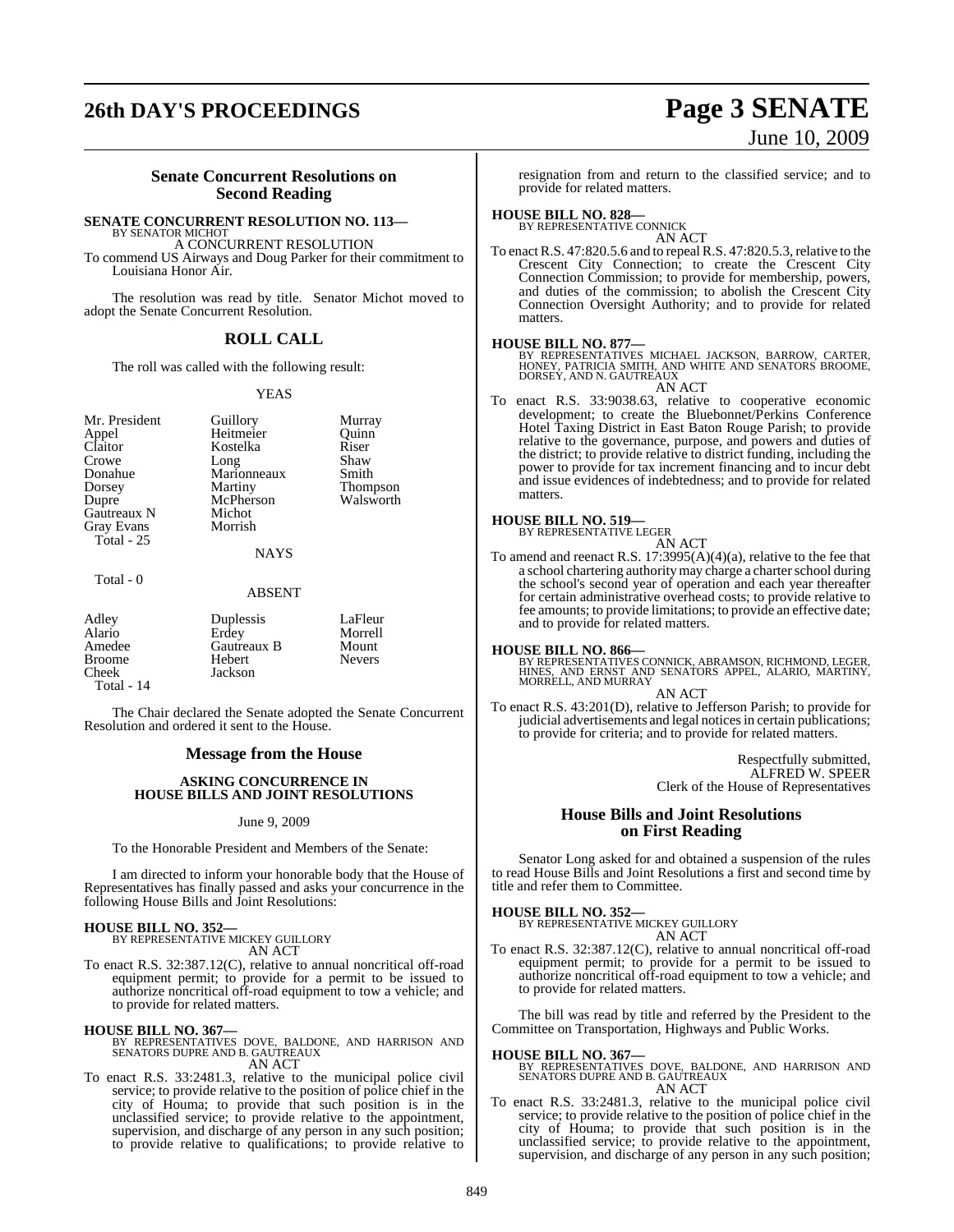### to provide relative to qualifications; to provide relative to resignation from and return to the classified service; and to provide for related matters.

The bill was read by title and referred by the President to the Committee on Local and Municipal Affairs.

### **HOUSE BILL NO. 519—** BY REPRESENTATIVE LEGER

AN ACT

To amend and reenact R.S. 17:3995(A)(4)(a), relative to the fee that a school chartering authority may charge a charter school during the school's second year of operation and each year thereafter for certain administrative overhead costs; to provide relative to fee amounts; to provide limitations; to provide an effective date; and to provide for related matters.

The bill was read by title and referred by the President to the Committee on Education.

**HOUSE BILL NO. 828—** BY REPRESENTATIVE CONNICK AN ACT

To enact R.S. 47:820.5.6 and to repeal R.S. 47:820.5.3, relative to the Crescent City Connection; to create the Crescent City Connection Commission; to provide for membership, powers, and duties of the commission; to abolish the Crescent City Connection Oversight Authority; and to provide for related matters.

The bill was read by title and referred by the President to the Committee on Transportation, Highways and Public Works.

**HOUSE BILL NO. 866—** BY REPRESENTATIVES CONNICK, ABRAMSON, RICHMOND, LEGER, HINES, AND ERNST AND SENATORS APPEL, ALARIO, MARTINY, MORRELL, AND MURRAY

AN ACT

To enact R.S. 43:201(D), relative to Jefferson Parish; to provide for judicial advertisements and legal notices in certain publications; to provide for criteria; and to provide for related matters.

The bill was read by title and referred by the President to the Committee on Judiciary A.

### **HOUSE BILL NO. 877—**

BY REPRESENTATIVES MICHAEL JACKSON, BARROW, CARTER,<br>HONEY, PATRICIA SMITH, AND WHITE AND SENATORS BROOME,<br>DORSEY, AND N. GAUTREAUX

### AN ACT

To enact R.S. 33:9038.63, relative to cooperative economic development; to create the Bluebonnet/Perkins Conference Hotel Taxing District in East Baton Rouge Parish; to provide relative to the governance, purpose, and powers and duties of the district; to provide relative to district funding, including the power to provide for tax increment financing and to incur debt and issue evidences of indebtedness; and to provide for related matters.

The bill was read by title and placed on the Calendar for a second reading.

### **Message from the House**

### **ASKING CONCURRENCE IN HOUSE CONCURRENT RESOLUTIONS**

### June 9, 2009

To the Honorable President and Members of the Senate:

I am directed to inform your honorable body that the House of Representatives has finally passed and asks your concurrence in the following House Concurrent Resolutions:

# **Page 4 SENATE 26th DAY'S PROCEEDINGS**

### **HOUSE CONCURRENT RESOLUTION NO. 201—** BY REPRESENTATIVE ROSALIND JONES A CONCURRENT RESOLUTION

To authorize and request the Louisiana Department of Public Safety and Corrections to study the feasibility and effectiveness of utilizing home incarceration and electronic monitoring in lieu of incarceration for nonviolent first time offenders, and to report its findings to the Louisiana Legislature prior to the convening of the 2010 Regular Session.

# **HOUSE CONCURRENT RESOLUTION NO. 202—** BY REPRESENTATIVE WILLIAMS

A CONCURRENT RESOLUTION

To urge and request the division of administration to study the feasibility of consolidating state office space in Shreveport into a central downtown location.

> Respectfully submitted, ALFRED W. SPEER Clerk of the House of Representatives

### **House Concurrent Resolutions**

Senator Walsworth asked for and obtained a suspension of the rules to read House Concurrent Resolutions a first and second time.

### **HOUSE CONCURRENT RESOLUTION NO. 201—** BY REPRESENTATIVE ROSALIND JONES

A CONCURRENT RESOLUTION

To authorize and request the Louisiana Department of Public Safety and Corrections to study the feasibility and effectiveness of utilizing home incarceration and electronic monitoring in lieu of incarceration for nonviolent first time offenders, and to report its findings to the Louisiana Legislature prior to the convening of the 2010 Regular Session.

The resolution was read by title. Senator Walsworth moved to concur in the House Concurrent Resolution.

### **ROLL CALL**

The roll was called with the following result:

| v |
|---|
|---|

| Mr. President<br>Adley<br>Alario<br>Appel<br>Claitor<br>Crowe<br>Donahue<br>Dorsey<br>Dupre<br>Total - 26 | Gautreaux B<br>Gautreaux N<br>Gray Evans<br>Heitmeier<br>Kostelka<br>Long<br>Marionneaux<br>Martiny<br>McPherson<br><b>NAYS</b> | Michot<br>Morrish<br>Murray<br>Ouinn<br>Riser<br>Smith<br>Thompson<br>Walsworth |
|-----------------------------------------------------------------------------------------------------------|---------------------------------------------------------------------------------------------------------------------------------|---------------------------------------------------------------------------------|
| Total - 0                                                                                                 | <b>ABSENT</b>                                                                                                                   |                                                                                 |
| Amedee<br>Broome<br>Cheek<br>Duplessis<br>Erdey<br>Total - 13                                             | Guillory<br>Hebert<br>Jackson<br>LaFleur<br>Morrell                                                                             | Mount<br><b>Nevers</b><br>Shaw                                                  |

The Chair declared the Senate had concurred in the House Concurrent Resolution and ordered it returned to the House.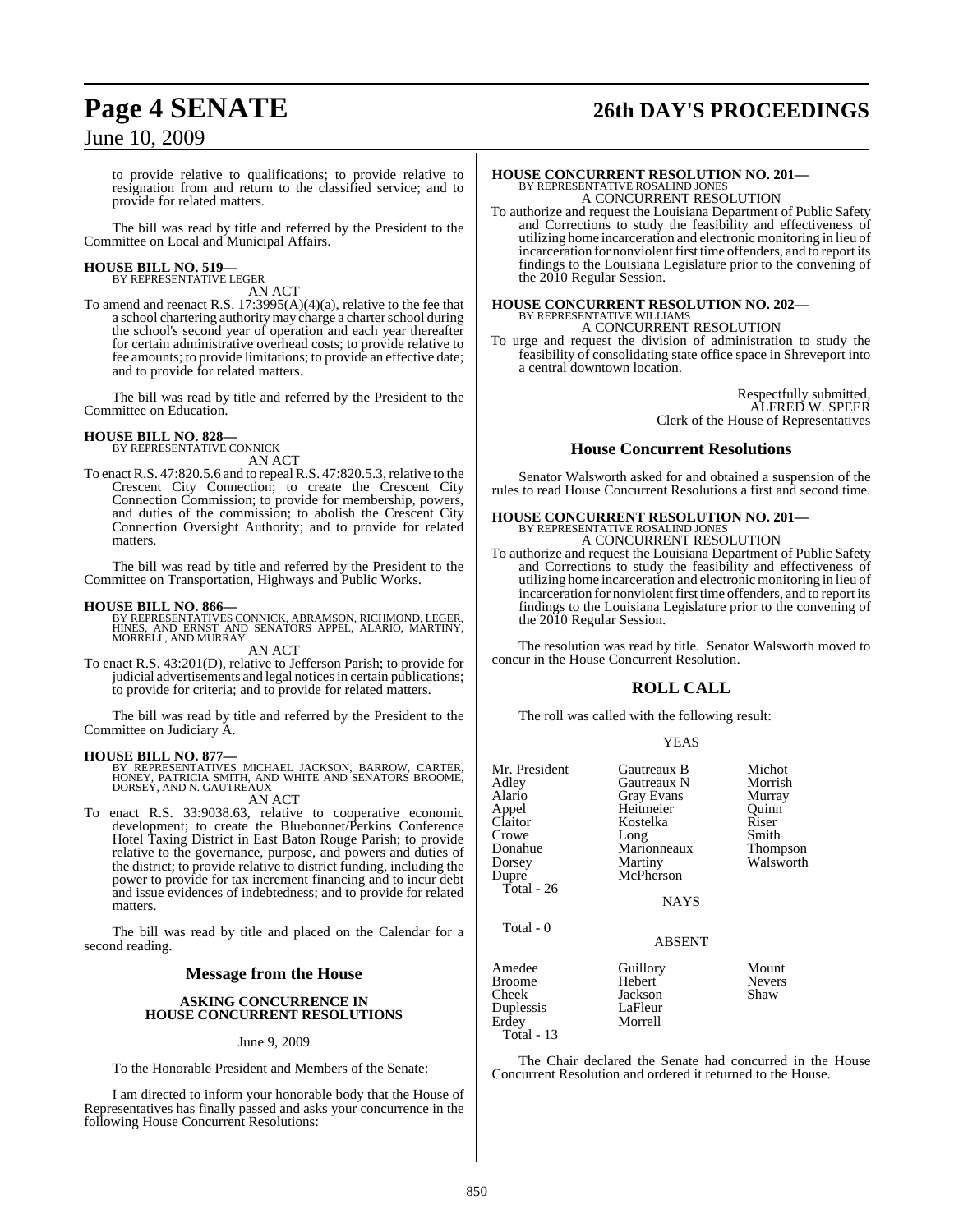# **26th DAY'S PROCEEDINGS Page 5 SENATE**

# June 10, 2009

### **HOUSE CONCURRENT RESOLUTION NO. 202—** BY REPRESENTATIVE WILLIAMS

A CONCURRENT RESOLUTION

To urge and request the division of administration to study the feasibility of consolidating state office space in Shreveport into a central downtown location.

The resolution was read by title and referred by the President to the Committee on Senate and Governmental Affairs.

### **Reports of Committees**

The following reports of committees were received and read:

### **REPORT OF COMMITTEE ON**

### **SENATE AND GOVERNMENTAL AFFAIRS**

Senator Robert W. Kostelka, Chairman on behalf of the Committee on Senate and Governmental Affairs, submitted the following report:

### June 10, 2009

To the President and Members of the Senate:

I am directed by your Committee on Senate and Governmental Affairs to submit the following report:

**HOUSE CONCURRENT RESOLUTION NO. 6—**<br>BY REPRESENTATIVES DANAHAY, ARNOLD, BARRAS, BURFORD,<br>HENRY BURNS, CARMODY, CARTER, CHAMPAGNE, CONNICK, FOIL,<br>GREENE, HOFFMANN, LABRUZZO, LIGI, LOPINTO, MONICA, MORRIS,<br>NOWLIN, PEARSON, A CONCURRENT RESOLUTION

To request the Department of State Civil Service to develop and the State Civil Service Commission to adopt certain rules affecting layoff procedures, job classifications, and compensation.

Reported favorably.

**HOUSE CONCURRENT RESOLUTION NO. 98—** BY REPRESENTATIVES DANAHAY, BARRAS, CONNICK, RICHARD, AND WADDELL

### A CONCURRENT RESOLUTION

To call upon the Department of State Civil Service to develop and implement a reporting system for all state departments and agencies to furnish the department certain information concerning the use of the Performance Planning and Review (PPR) system and pay increases for employees and to submit a report thereon to the legislature and certain committees thereof and also to direct all state departments and agencies to submit information to the Department of State Civil Service necessary for completion of such report.

Reported favorably.

# **HOUSE BILL NO. 227—** BY REPRESENTATIVE GREENE

AN ACT

To amend and reenact R.S. 43:31(B)(2), relative to public printing; to remove certain exemptions from certain public printing requirements; to limit certain exemptions from certain public printing requirements; and to provide for related matters.

Reported with amendments.

# **HOUSE BILL NO. 591—** BY REPRESENTATIVE ELLINGTON

AN ACT

To amend and reenact R.S.  $24:55(D)(2)$  and  $(E)(2)$ , R.S. 42:1115.1(F), and R.S. 49:76(D)(2) and (E)(2), relative to laws within the jurisdiction of the Board of Ethics; to provide relative to the meaning of certain terms and phrases within such laws; to provide relative to the reporting of certain expenditures; to

provide for application and effectiveness; and to provide for related matters.

Reported with amendments.

### **HOUSE BILL NO. 595—**

- BY REPRESENTATIVES DANAHAY, ARNOLD, BARRAS, BURFORD,<br>HENRY BURNS, CARMODY, CARTER, CHAMPAGNE, CONNICK, FOIL,<br>GREENE, HOFFMANN, LABRUZZO, LÉGER, LIGI, LOPINTO, MONCA,<br>MORRIS, NOWLIN, PEARSON, PETERSON, PONTI, POPE, PUGH,<br>RI TALBOT, AND WADDELL AND SENATORS KOSTELKA AND MICHOT AN ACT
- To enact R.S. 42:1266 and Chapter 27 of Title 42 of the Louisiana Revised Statutes of 1950, to be comprised of R.S. 42:1501, relative to unclassified civil service; to provide relative to the duties and responsibilities of certain unclassified officials and employees; to require certain education for certain unclassified officials and employees; to provide for the development and content of the education; to provide for duties and responsibilities relative to the education; to make the compensation of certain unclassified officials and employees contingent upon the conduct of certain duties; to provide definitions; and to provide for related matters.

Reported with amendments.

### **HOUSE BILL NO. 695—**

BY REPRESENTATIVE GREENE

- AN ACT
- To amend and reenactR.S. 42:1125(A),(C)(introductory paragraph), (D), and (E) and to enact R.S. 42:1125(F), relative to gubernatorial transition and inauguration; to provide relative to contribution limits; to provide relative to reporting; to provide relative to the duties of the Board of Ethics; to provide relative to certain records; to provide for effectiveness and applicability; and to provide for related matters.

Reported with amendments.

## **HOUSE BILL NO. 840—** BY REPRESENTATIVE WHITE

AN ACT

To enact R.S. 29:727(I), relative to parish homeland security and emergency preparedness agencies; to provide for the creation of parish emergencymanagement advisory committees; to provide for the membership of the committee; to provide for reporting procedures; and to provide for related matters.

Reported with amendments.

**HOUSE BILL NO. 852—** BY REPRESENTATIVE SMILEY AN ACT

- 
- To amend and reenact R.S. 8:673, 676, 677, 678(A)(introductory paragraph), 679(A), (B)(introductory paragraph), (C), and (D), 680, and 681, R.S. 17:407.4(C), (D), and (E), R.S. 28:821(D), R.S. 36:3(2), 301(A), and 913(A), R.S. 37:2551 and 2552(A), R.S. 40:2109(C), R.S. 46:2623(B) and (D), R.S. 48:55, R.S. 49:149.62(B) and 968(B)(3)(a), R.S. 51:912.51, 912.52, 935.1(A)(1)(a), (B)(1), and (D), 2452(A)(introductory paragraph), and 2453(2)(d), and Article XIV, Section 47(P)(3) of the Constitution of  $1921$ , continued as statute by Article XIV, Section 16 of the Constitution of 1974, and to repeal R.S. 8:675, R.S. 17:24.4(J), 66.1, 407.1(4), 407.3, and 3951(B)(13), R.S. 36:4(Q) and (V), 209(C)(1) and (H)(3), 259(I)(2), (K), (R), and (T),  $309(E)$  and (F),  $651(V)$  and (W), and  $805$ , R.S. 41:1602, R.S. 42:456.2, R.S. 46:2622(2) and 2624, R.S. 49:149.62(C), and R.S. 51:955.3(F) and Chapter 39-A of Title 51 of the Louisiana Revised Statutes of 1950, comprised of R.S. 51:2375 through 2383, relative to boards, commissions, authorities, districts, and like entities; to abolish certain inactive boards, commissions, authorities, and like entities; to remove references to certain abolished entities; to remove referencesto, provisions for, and the powers, functions, and duties of the Adult Learning Task Force, the Educational Assessment Testing Commission, the interim school board for Central Community School System,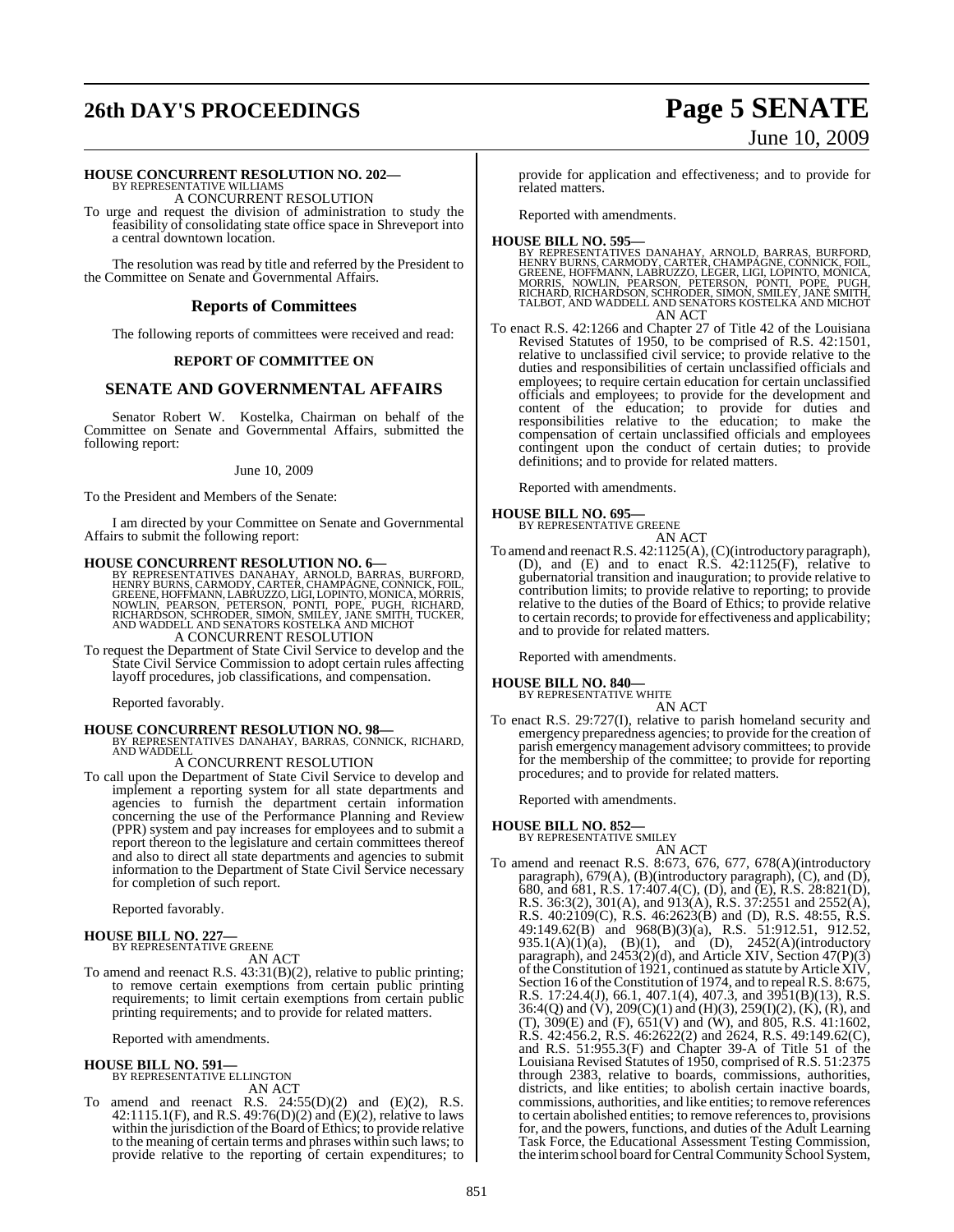# **Page 6 SENATE 26th DAY'S PROCEEDINGS**

### June 10, 2009

the Louisiana Home Instruction for Preschool Youngsters Advisory Board, the A. Z. Young Memorial Commission, the ArchaeologySurvey and Antiquities Commission, the Louisiana Unmarked Burial Sites Board, the Disability Services and Supports System Planning Group, the Statewide Health Coordinating Council, the Louisiana Medical Assistance Trust Fund Advisory Council, the Minority Health Affairs Commission, the Louisiana Economic Development Council and Cabinet Advisory Group on Economic Development, the Manufactured Housing State Administrative Agency, the Uniform Payroll Insurance Committee, and the Economic Development Funding Board; to provide for certain technical corrections regarding placement of boards and commissions in the Executive Reorganization Act; to provide relative to the Board of Examiners of Certified Shorthand Reporters; and to provide for related matters.

Reported with amendments.

Respectfully submitted, ROBERT W. KOSTELKA Chairman

### **Senate Bills and Joint Resolutions on Second Reading Reported by Committees**

**SENATE BILL NO. 42—**<br>BY SENATORS MURRAY, DUPLESSIS AND GRAY EVANS AND REPRESENTATIVE LEGER

AN ACT

To enact Subpart Q of Part II-A of Chapter 1, Subtitle I of Title 39 of the Louisiana Revised Statutes of 1950, to be comprised of R.S. 39:100.118, relative to special funds, to establish the Hurricane Recovery Health Insurance Premium Fund as a special fund in the state treasury; to provide for uses of the monies in the fund; to provide for an effective date; and to provide for related matters.

Reported with amendments by the Committee on Finance.

### **SENATE COMMITTEE AMENDMENTS**

Amendments proposed by Senate Committee on Finance to Original Senate Bill No. 42 by Senator Murray

### AMENDMENT NO. 1

### On page 2, line 5, change "**shall pay**" to "**shall pay, subject to an annual appropriation by the legislature,**"

On motion of Senator Michot, the committee amendment was adopted. The amended bill was read by title, ordered engrossed and passed to a third reading.

### **SENATE BILL NO. 90—**

BY SENATORS GRAY EVANS AND LAFLEUR AN ACT

To enact Part XII of Chapter 1 of Title 17 of the Louisiana Revised Statutes of 1950, to be comprised of R.S. 17:409.1 through  $409.7$ , and to enact R.S.  $36:65\overline{1}$ (BB), relative to school facilities; to create and provide for the Louisiana Statewide Education Facilities Authority in the Department of Education; to provide for a board of commissioners and an advisory council and for their membership, powers, duties, and functions; to provide for rules; to provide relative to program participation; to provide relative to ownership and control of public school facilities funded through the authority; to provide relative to implementation and funding; and to provide for related matters.

Reported with amendments by the Committee on Finance.

### **SENATE COMMITTEE AMENDMENTS**

Amendments proposed by Senate Committee on Finance to Engrossed Senate Bill No. 90 by Senator Gray Evans

### AMENDMENT NO. 1

On page 7, at the beginning of line 16, insert "**A.**"

### AMENDMENT NO. 2

On page 7, between lines 20 and 21, insert the following:

"**B. Implementation of the provisions of this Part shall be subject to the appropriation of state funds by the legislature for this purpose.**"

On motion of Senator Michot, the committee amendment was adopted. The amended bill was read by title, ordered reengrossed and passed to a third reading.

# **SENATE BILL NO. 226—**<br>BY SENATOR GRAY EVANS

AN ACT

To enact R.S. 47:870 and R.S. 51:2357, relative to the dedication of certain tobacco proceeds; to establish the Technology Commercialization Fund as a special fund in the state treasury; to provide for the use of monies in the fund; to authorize a grants program related to commercialization of technologies developed at certain institutions; to provide for an effective date; and to provide for related matters.

Reported with amendments by the Committee on Finance.

### **SENATE COMMITTEE AMENDMENTS**

Amendments proposed by Senate Committee on Finance to Original Senate Bill No. 226 by Senator Gray Evans

### AMENDMENT NO. 1

On page 1, line 16, change "**transfer**" to "**transfer, subject to an annual appropriation by the legislature,**"

### AMENDMENT NO. 2

On page 2, line 8, change "**transferred**" to "**transferred, subject to an annual appropriation by the legislature,**"

On motion of Senator Michot, the committee amendment was adopted. The amended bill was read by title, ordered engrossed and passed to a third reading.

### **SENATE BILL NO. 246—**

BY SENATORS CHEEK, NEVERS AND THOMPSON AN ACT

To enact Part XXIX-A of Chapter 5 of Title 40 of the Louisiana Revised Statutes of 1950, to be comprised of R.S. 40:1299.96.11 through 1299.96.14, relative to the Rural Hospital Information Technology Loan Fund; to provide findings and purpose; to provide definitions; to facilitate accessto funding for acquisition and implementation of certified electronic health record technology by rural hospitals; and to provide for related matters.

Reported with amendments by the Committee on Finance.

### **SENATE COMMITTEE AMENDMENTS**

Amendments proposed by Senate Committee on Finance to Original Senate Bill No. 246 by Senator Cheek

### AMENDMENT NO. 1

On page 1, on lines 3 and 4, change "Rural Hospital Information Technology Loan Fund" to "Electronic Health Records Loan Program"

### AMENDMENT NO. 2

On page 1, at line 6, change "rural hospitals" to "health care providers"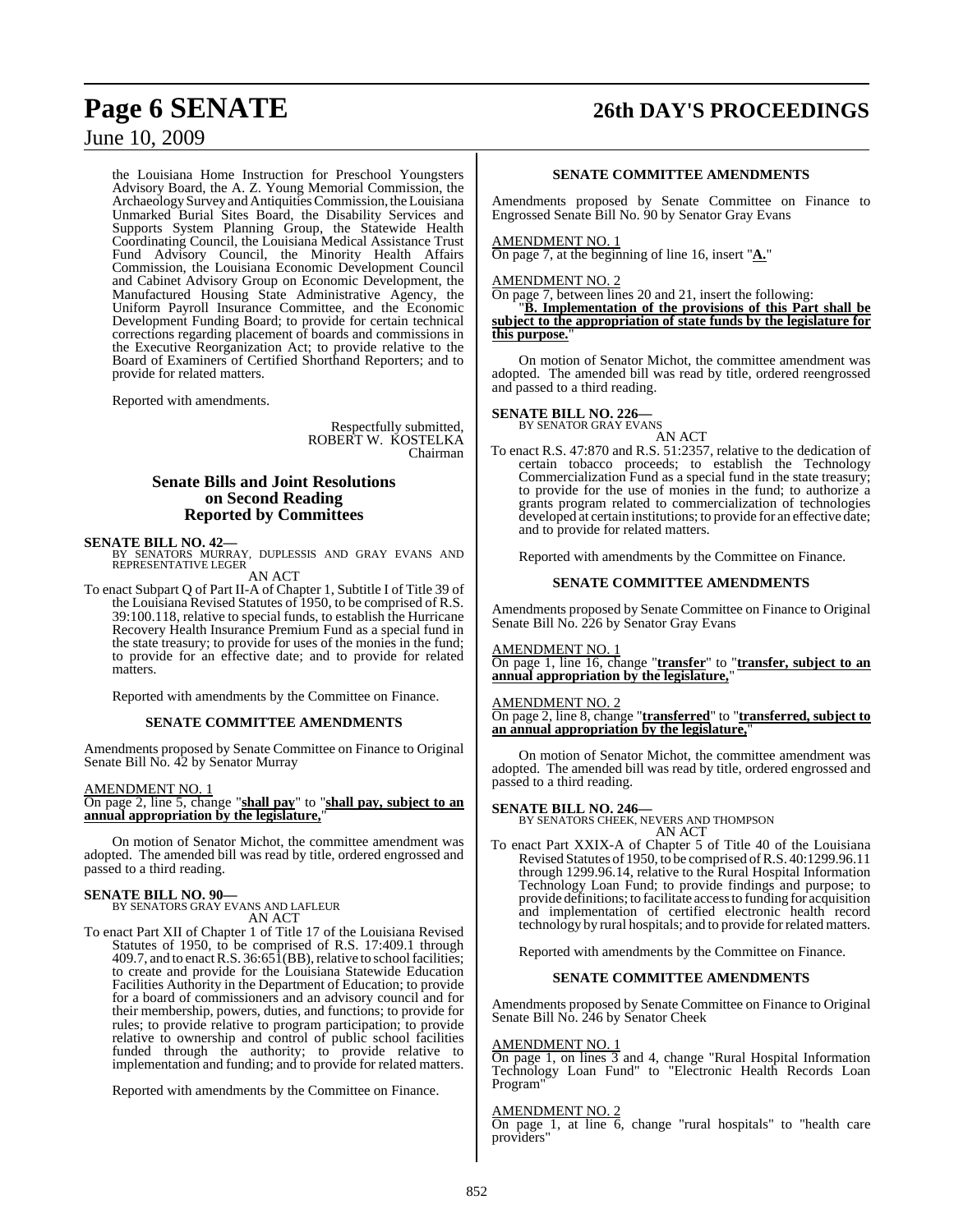# **26th DAY'S PROCEEDINGS Page 7 SENATE**

# June 10, 2009

### AMENDMENT NO. 3

On page 1, delete line 12 and insert the following: "**PART XXIX-A. ELECTRONIC HEALTH RECORDS LOAN PROGRAM ACT**"

AMENDMENT NO. 4

On page 1, at lines 14 and 15, change "**Rural Hospital Information Loan Fund Act.**" to "**Electronic Health Records Loan Program.**"

### AMENDMENT NO. 5

On page 2, delete lines 1 through 3, and insert the following:

"**(1) Through the state's health care reform efforts, it has been recognized that Health Information Technology (HIT) and Health InformationExchange (HIE) are criticalto improving and evaluating the quality of health care delivered to the citizens of Louisiana across the full spectrum of service delivery. The state has made significant investments in HIT thatshould be leveraged and built upon while continuing to address the low adoption rate of HIT by providers statewide**"

### AMENDMENT NO. 6

On page 2, on line 5, after "**electronic health record**" insert "**(EHR) is the foundation of HIT adoption and**"

AMENDMENT NO. 7 On page 2, delete lines 7 through 19

AMENDMENT NO. 8 On page 2, at line 20, change "**(4)**" to "**(3)**"

### AMENDMENT NO. 9

On page 2, at line 21, between "**2009**" and before the comma "**,**" insert "**(ARRA)**" and after "**substantial**" add "**financial**"

### AMENDMENT NO. 10

On page 2, at line 22, change "**health information technology**" to "**HIT**"

### AMENDMENT NO. 11

On page 2, at line 25, change "**electronic health record**" to "**EHR**"

AMENDMENT NO. 12

On page 2, at line 28, change "**electronic health record technology**" to "**an EHR**"

AMENDMENT NO. 13

On page 2, at line 29, change "**(5)**" to "**(4)**" and change "**the American Recovery and Reinvestment Act of 2009**" to "**ARRA**"

AMENDMENT NO. 14 On page 3, at line 1, change "**Louisiana's rural hospitals**" to "**many of Louisiana's providers**".

### AMENDMENT NO. 15

On page 3, at line 6, change "**hospitals**" to "**providers**"

AMENDMENT NO. 16 On page 3, at line 7, change "**electronic health record**" to "**EHR**"

### AMENDMENT NO. 17

On page 3, delete the lines 10 through 17 and insert the following: "**(5) The ARRA's loan program competitive grant provisions**

**are designed to facilitate the widespread adoption of certified EHR technology, thus achieving provider eligibility for the enhanced Medicare and Medicaid reimbursements. The application process requires that the state develop and submit a strategic plan that will be annually updated, and that must include a list of the projects to be assisted through the program, a description of the criteria and methods established for the distribution of funds, the financial status of the loan fund as of the date of submission of the plan and the short-term and longterm goals of the program.**

**(6) In 2007, the state authorized the secretary to enter into a Cooperative Endeavor Agreement ("CEA") with the Rural** **Hospital Coalition, Inc. (the "Coalition"), for the establishment oftheLouisiana Rural Health InformationExchange (LARHIX), a multi-regional health care information exchange. With the funding provided, seven rural hospitals acquired EHR technology and were linked to Louisiana State University Health Sciences Center - Shreveport (LSUHSC-S) via a state-of-the-art integration engine, permitting a panel of specialists to access a rural patient's medical record in real time while consulting with the patient over the telemedicine equipment located at the rural hospital. In 2008, the state entered into a five-year CEA with the Coalition and provided funding to expand the network to seven additional rural hospitals. LARHIX has been honored as a network model with multiple award nominations by national technology organizations.**

**(7) The state is required to meet federal match requirements to secure funding under the ARRA loan program provisions. Once such funding is secured, the state can establish the loan program and thereby make application for ARRA program funds. When established, the loan program will facilitate the expansion of current efforts, including LARHIX, to assist providers in acquiring certified EHR technology. By enacting this legislation, the legislature is providing the department and the secretary with specific authority to facilitate the state's application for ARRA loan program funding and to administer the state's EHR loan program.**"

### AMENDMENT NO. 18

On page 4, delete lines 3 through 20, and insert the following:

"**§1299.96.14. Establishment of the Electronic Health Records Loan Program**

**A. The "Electronic Health Records Loan Program" is hereby created within the department.** 

**B.(1) The secretary is hereby authorized to establish the Electronic Health Records Loan Program utilizing such sums that are made available through any one or more of the following:**

**(a) Annual appropriation.**

**(b) A public/private partnership involving financial institutions.**

**(c) Any other method authorized by law.**

**(2) Such funding shall be utilized by the state to satisfy the federal match requirements of the loan program provisions of**  $\frac{\overline{\text{ARRA}}}{\text{(3)}}$ 

**(3) All loan program funds shall be administered by the department pursuant to the provisions of this Part.**

**C. To the extent permitted by law, the debt service associated with loans made to eligible providers shall be serviced from funds received by such providers as enhanced reimbursements under ARRA.**

**D. The department shall assist the state in the preparation of a competitive grant application and any other required submissions to secure funding made available under the ARRA loan program provisions.**

**E. The secretary is authorized to enter into CEAs to facilitate with any entity access to the ARRA loan program funding and to make loans to eligible providers to provide for the acquisition and implementation of certified EHR technology by eligible providers.**

**F. The secretary shall enter into a CEA with the Coalition, the terms of which shall govern the program's loans made available to rural hospitalsso as to provide for the expansion and administration of LARHIX and other related matters.** 

**G. The secretary may consult with the Louisiana Healthcare Quality Forum in administering this program.**

Section 2. This Act shall become effective on July 1, 2009; if vetoed by the governor and subsequently approved by the legislature, this Act shall become effective on July 1, 2009, or on the day following such approval by the legislature, whichever is later."

On motion of Senator Michot, the committee amendment was adopted. The amended bill was read by title, ordered engrossed and passed to a third reading.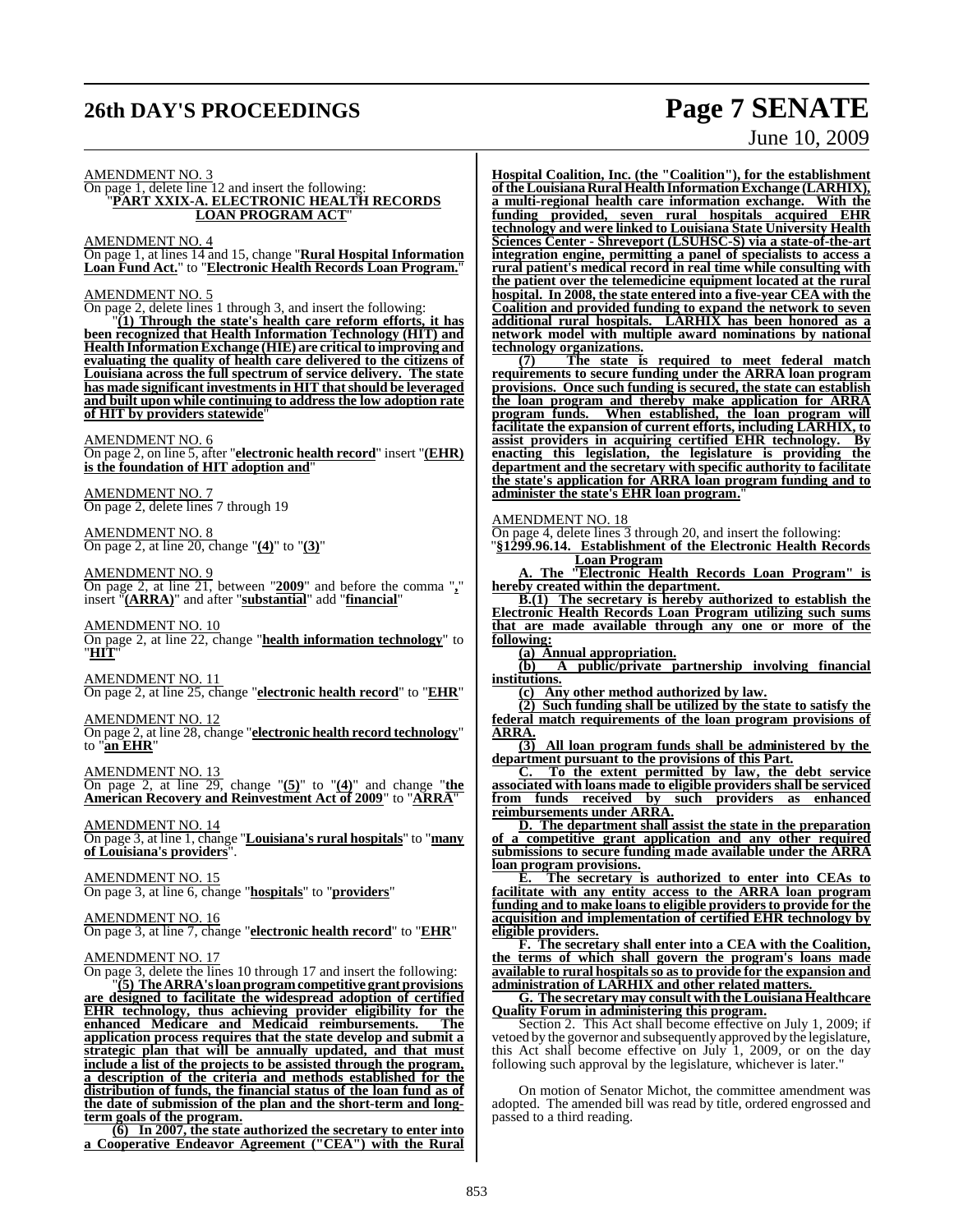# **Page 8 SENATE 26th DAY'S PROCEEDINGS**

### June 10, 2009

**SENATE BILL NO. 267—**<br>BY SENATORS MICHOT, APPEL, CROWE, DUPLESSIS, LONG, SMITH<br>AND WALSWORTH AND REPRESENTATIVES HENRY BURNS, TIM<br>BURNS, CHAMPAGNE, CONNICK, CORTEZ, DOVE, FOIL, LITTLE,<br>MILLS, PERRY, PUGH, ROBIDEAUX, SIMON

### AN ACT

To enact R.S. 49:308.5, relative to special funds in the state treasury and dedicated money; to provide for an annual performance report of the activities funded by such special funds; to abolish and repeal certain funds and certain statutory dedications; to provide for exceptions; to provide for an effective date; and to provide for related matters.

Reported with amendments by the Committee on Finance.

### **SENATE COMMITTEE AMENDMENTS**

Amendments proposed by Senate Committee on Finance to Original Senate Bill No. 267 by Senator Michot

### AMENDMENT NO. 1

On page 1, line 4, after "funds;" delete the remainder of the line and insert the following: "to provide relative to the development of a plan and schedule relative to and the biennial review of special funds and dedications; to provide for the biennial review and report of the findings of the review; to"

### AMENDMENT NO. 2

On page 2, between lines 14 and 15, and insert the following:

"**(3)(a) Beginning October 1, 2009, and every two years thereafter, the division of administration shall develop a plan and schedule for the review of the special funds and dedications. The plan and schedule shall be submitted to the Joint Legislative Committee on the Budget for its review and approval. The plan may be adjusted annually as needed.**

**(b) Each plan and schedule shall provide for the review of not more than twenty-five percent of the special funds and dedications. The plan and schedule shall specify the funds and dedications that are to be reviewed.**

**(c) The Joint Legislative Committee on the Budget (the committee) shall conduct a review of the special funds and dedications as specified in each such plan and schedule.**

**(4) No later than February 15, 2010 and every two years thereafter, the committee shall report the findings of each biennial review to the Speaker of the House of Representatives, the President of the Senate, the governor, and the commissioner of administration.**"

### AMENDMENT NO. 3

On page 2, delete lines 15 through 27

### AMENDMENT NO. 4

On page 2, line 28, change "**D.**" to "**C.**"

On motion of Senator Michot, the committee amendment was adopted. The amended bill was read by title, ordered engrossed and passed to a third reading.

**SENATE BILL NO. 316—**<br>BY SENATORS NEVERS, ALARIO, APPEL, BROOME, CHEEK,<br>DONAHUE, DORSEY, DUPLESSIS, N. GAUTREAUX, JACKSON,<br>LAFLEUR, LONG, MICHOT, MURRAY, SMITH, THOMPSON AND<br>WALSWORTH

### AN ACT

To enact Chapter 18 of Title 17 of the Louisiana Revised Statutes of 1950, to be comprised of R.S. 17:2921 through 2932, to enact R.S. 23:6(15), and to repeal R.S. 17:183.4, 183.6, 183.7, 183.8, and 183.9, relative to college and career readiness; to provide for programs to improve high school graduation rates and prepare students for postsecondary education and careers; to provide for the development of focused programs of study and related courses and curricula; to provide for student development of individual graduation plans; to provide relative to student guidance and counseling; to provide relative to programs for identification of and assistance to students at risk for being underprepared for the next level of study; to establish

a high school graduation rate goal; to provide for consideration of improved graduation rates and completion of certain advanced coursework by the state educational accountability system; to provide relative to articulation and transfer of credit; to provide for consultation and collaboration with business and industry and the Louisiana Workforce Commission; to provide relative to the recruitment and training of certain instructional personnel; to provide for reporting and rules; to provide for implementation guidelines and timelines; to provide relative to funding; and to provide for related matters.

Reported with amendments by the Committee on Finance.

### **SENATE COMMITTEE AMENDMENTS**

Amendments proposed by Senate Committee on Finance to Engrossed Senate Bill No. 316 by Senator Nevers

### AMENDMENT NO. 1

On page 8, delete line 20 and insert the following: "**sources, as annually appropriated by the legislature.**"

### AMENDMENT NO. 2

On page 9, between lines 9 and 10, insert the following: Section 4. Implementation of the provisions of this Act shall be subject to the annual appropriation of state funds for this purpose."

### AMENDMENT NO. 3

On page 9, line 10, change "Section 4" to "Section 5"

On motion of Senator Michot, the committee amendment was adopted. The amended bill was read by title, ordered reengrossed and passed to a third reading.

### **House Bills and Joint Resolutions on Second Reading Reported by Committees**

## **HOUSE BILL NO. 36—** BY REPRESENTATIVE PONTI

AN ACT

To amend and reenact R.S. 14:34.1, relative to second degree battery; to amend the definition of second degree battery; and to provide for related matters.

Reported favorably by the Committee on Judiciary C. The bill was read by title and referred to the Legislative Bureau.

### **HOUSE BILL NO. 43—**

BY REPRESENTATIVES GEYMANN AND KATZ AN ACT

To enact R.S. 40:991 and Code of Criminal Procedure Article 532(10), relative to controlled dangerous substances; to provide for proof of a valid prescription as a defense against a violation of the Uniform Controlled Dangerous Substances Act; to provide for a time period for claiming the prescription as a defense; to provide that a valid prescription is a ground for a motion to quash in criminal prosecution; and to provide for related matters.

Reported with amendments by the Committee on Judiciary C.

### **SENATE COMMITTEE AMENDMENTS**

Amendments proposed by Senate Committee on Judiciary C to Reengrossed House Bill No. 43 by Representative Geymann

### AMENDMENT NO. 1

On page 1, line 2, after "532(10)" insert "and 535(A)(7)"

### AMENDMENT NO. 2

On page 1, line 15, after "to the" delete the remainder of the line and insert "district attorney's office."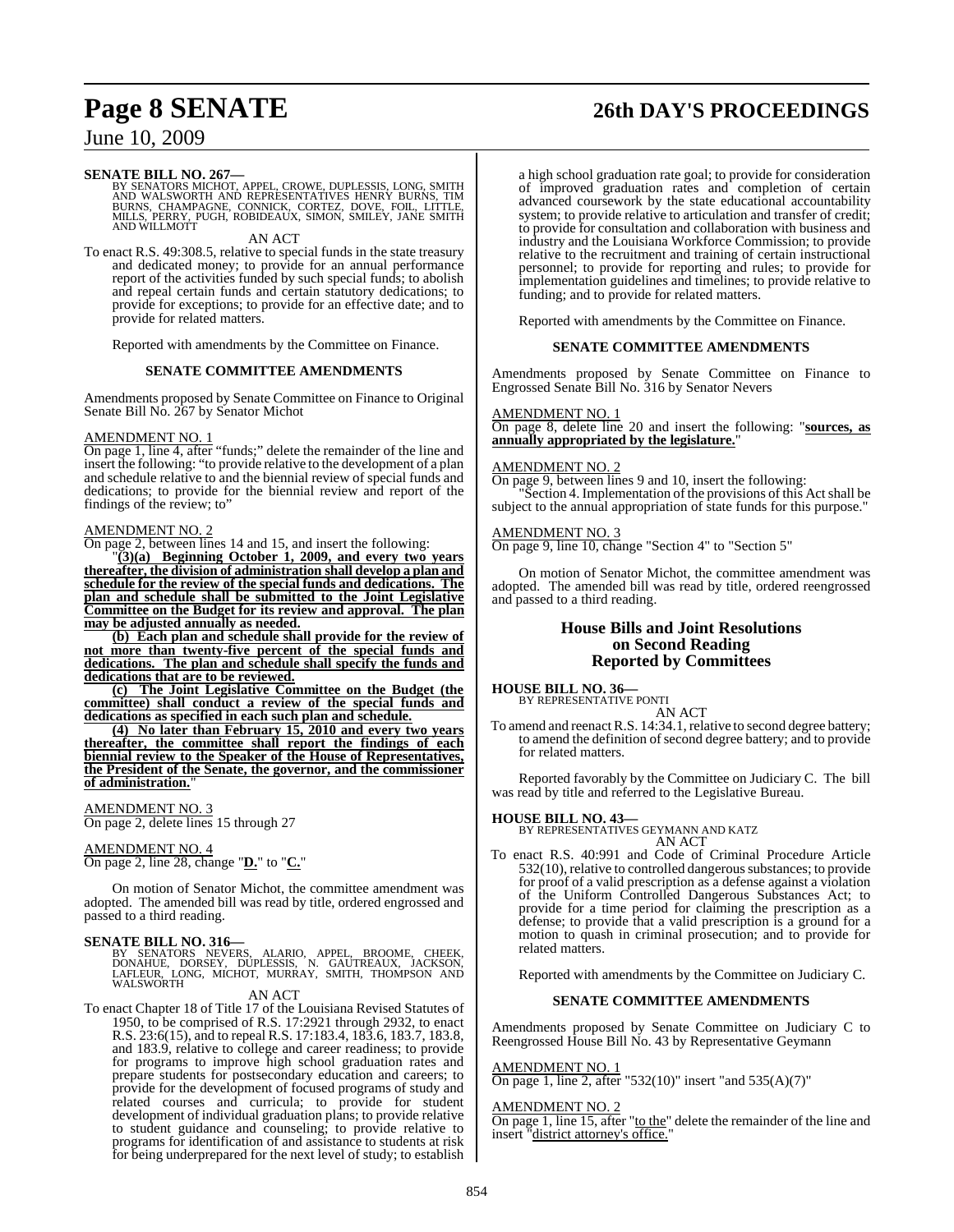# **26th DAY'S PROCEEDINGS Page 9 SENATE**

# June 10, 2009

### AMENDMENT NO. 3

On page 1 between lines 15 and 16 insert the following: "Production of the original prescription bottle with the defendant's name, the pharmacist's name, and prescription number shall be sufficient proof of a valid prescription as provided for in this Section."

AMENDMENT NO. 4 On page 1, delete lines 16 through 20 in their entirety

### AMENDMENT NO. 5

On page 2, at the beginning of line 1, delete "(2)" and insert "B."

### AMENDMENT NO. 6

On page 2, line 5, after "defense" delete "pretrial" and insert "before commencement of the trial"

### AMENDMENT NO. 7

On page 2, line 6, after "quash" insert a period "." and delete the remainder of the line and delete lines 7 and 8 in their entirety

### AMENDMENT NO. 8

On page 2, line 9, after "532(10)" delete "is" and insert "and  $535(A)(7)$  are"

### AMENDMENT NO. 9

On page 2, after line 15, insert the following: "\* \* \*

Art. 535. Time to file motion to quash

A. A motion to quash may be filed of right at any time before commencement of the trial, when based on the ground that: \* \* \*

(7) The individual charged with a violation of the Uniform Controlled Dangerous Substances Law has a valid prescription for that substance. \* \* \*"

On motion of Senator Dorsey, the committee amendment was adopted. The amended bill was read by title and referred to the Legislative Bureau.

**HOUSE BILL NO. 58—** BY REPRESENTATIVES CHANDLER AND BALDONE AN ACT

To amend and reenact R.S. 14:72.4(B), relative to offenses against property; to amend the criminal penalty for the crime of disposal of property with fraudulent or malicious intent; and to provide for related matters.

Reported favorably by the Committee on Judiciary C. The bill was read by title and referred to the Legislative Bureau.

### **HOUSE BILL NO. 69—**

BY REPRESENTATIVE LOPINTO AN ACT

To enact R.S. 40:964(Schedule I)(C)(5.1) and (E)(5.1), relative to the Controlled Dangerous Substances Law; to add drugs to Schedule I classification; and to provide for related matters.

Reported favorably by the Committee on Judiciary C. The bill was read by title and referred to the Legislative Bureau.

HOUSE BILL NO. 82<br>
BY REPRESENTATIVES BILLIOT, ABRAMSON, ANDERS, ARMES, ARNOLD, AUBERT, AUSTIN BADON, BOBBY BADON, BALDONE, BARRAS, BARROW, BURFORD, HENRY BURNS, TIM BURNS, EUNERLI, CARMODY, CARTER, CHANDAGNE, CONNICK, COR

NOWLIN, PEARSON, PERRY, PETERSON, PONTI, POPE, PUGH,<br>RICHARD, RICHARDSON, RICHMOND, RITCHIE, ROBIDEAUX, ROY,<br>SCHRODER, SIMON, SMILEY, GARY SMITH, JANE SMITH, PATRICIA<br>SMITH, ST. GERMAIN, STIAES, TALBOT, TEMPLET, THIBAUT,<br>T AN ACT

To enact R.S. 14:95.1(D), relative to the crime of possession of a firearm or carrying a concealed weapon by a person convicted of certain felonies; to provide for the definition of a firearm relative to that crime; and to provide for related matters.

Reported favorably by the Committee on Judiciary C. The bill was read by title and referred to the Legislative Bureau.

### **HOUSE BILL NO. 87—** BY REPRESENTATIVE CARMODY



To amend and reenact R.S. 14:81(A)(2), (C), and (E), relative to indecent behavior with juveniles; to amend the elements of the crime with regard to the type and method of delivery of lewd or lascivious communications to include textual, visual, written, or oral communications; to provide for definitions; and to provide for related matters.

Reported favorably by the Committee on Judiciary C. The bill was read by title and referred to the Legislative Bureau.

### **HOUSE BILL NO. 91—**

BY REPRESENTATIVE WOOTON AN ACT

To enact R.S. 13:996.66, relative to judicial expense funds; to provide for an additional fee to be collected as court costs by the clerk of court; to fund a judicial expense fund for the Twenty-Fifth Judicial District Court; to provide that the additional funds collected shall be placed into a separate account; to provide for uses of the fund; to require an annual audit of the fund; to provide for restrictions on use of the fund; to provide for a contingent effective date; and to provide for related matters.

Reported favorably by the Committee on Judiciary B. The bill was read by title and referred to the Legislative Bureau.

### **HOUSE BILL NO. 132—**

BY REPRESENTATIVE GEYMANN AN ACT

To amend and reenact R.S. 14:30.1(A)(3) and (4), relative to second degree murder; to modify the definition of second degree murder to include the unlawful distribution or dispensing of all controlled dangerous substances and combinations of those substances; and to provide for related matters.

Reported favorably by the Committee on Judiciary C. The bill was read by title and referred to the Legislative Bureau.

### **HOUSE BILL NO. 147—**

BY REPRESENTATIVE LAFONTA AN ACT

To amend and reenact R.S. 37:2160(C) and 2162(I) and to enact R.S.  $37:2158(E)$  and  $2160(D)$ , relative to the business of contracting: to provide for increased criminal penalties for engaging in the business of contracting without authority; to provide for an increase in civil penalties which may be assessed for a violation of provisions of law regulating the business of contracting; to provide for the remission of fines to the contractor's educational trust fund; and to provide for related matters.

Reported favorably by the Committee on Judiciary B. The bill was read by title and referred to the Legislative Bureau.

**HOUSE BILL NO. 150—** BY REPRESENTATIVE MONTOUCET AND SENATOR HEBERT AN ACT

To enact R.S. 13:783(D)(7), relative to expenses of the clerk's office; to authorize the clerks of the district courts in Acadia Parish and in Iberia Parish to receive an automobile expense allowance; and to provide for related matters.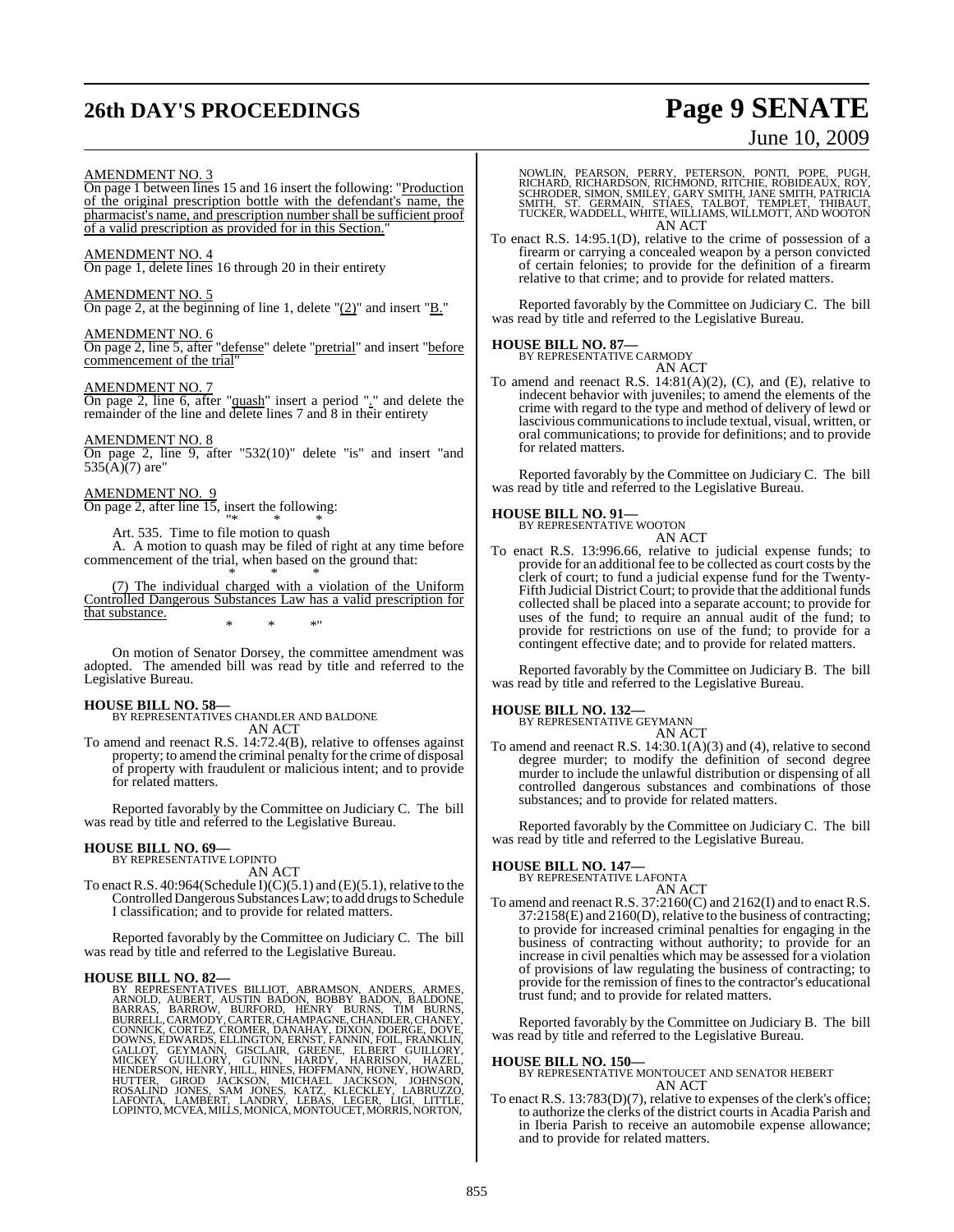# **Page 10 SENATE 26th DAY'S PROCEEDINGS**

### June 10, 2009

Reported favorably by the Committee on Judiciary B. The bill was read by title and referred to the Legislative Bureau.

### **HOUSE BILL NO. 155—** BY REPRESENTATIVE HARDY

AN ACT

To amend and reenact R.S. 14:32(A) and 39 and to enact R.S.  $14:32(C)(3)$ , (D), and (E), relative to certain crimes involving criminal negligence; to amend the definition of negligent homicide to include the killing of a human being by a dog or other animal; to amend the definition of negligent criminal injuring to include an injury caused by a dog or other animal; to provide for exceptions; to provide for definitions; and to provide for related matters.

Reported favorably by the Committee on Judiciary C. The bill was read by title and referred to the Legislative Bureau.

### **HOUSE BILL NO. 157—**

BY REPRESENTATIVES AUSTIN BADON AND LEGER AN ACT

To amend and reenact R.S. 14:112.1(B) and to enact R.S. 14:112.1(A)(4) and (C), relative to false personation of a peace officer; to provide for definitions of "badge" and "peace officer"; and to provide for related matters.

Reported favorably by the Committee on Judiciary C. The bill was read by title and referred to the Legislative Bureau.

### **HOUSE BILL NO. 186—** BY REPRESENTATIVE WOOTON

AN ACT

To amend and reenact R.S. 15:587(D), (E), and (F) and to enact R.S. 15:587(G), relative to criminal history information; to provide for the remission of fees charged for providing this information; to provide for the use of some of those fees; to authorize the sheriff to conduct screening functions; and to provide for related matters.

Reported favorably by the Committee on Judiciary B. The bill was read by title and referred to the Legislative Bureau.

### **HOUSE BILL NO. 221—**

BY REPRESENTATIVE THIBAUT AN ACT

To amend and reenact Children's Code Article 818(C), relative to juvenile identification procedures; to provide for the maintenance of juvenile fingerprints; to delete the provision applicable to the destruction of fingerprint records of certain juveniles upon reaching the age of seventeen; and to provide for related matters.

Reported favorably by the Committee on Judiciary A. The bill was read by title and referred to the Legislative Bureau.

### **HOUSE BILL NO. 225—** BY REPRESENTATIVE LOPINTO

AN ACT

To amend and reenact Code of Criminal Procedure Article 894.2(A) and (G), relative to sentencing in criminal cases; to provide with respect to home incarceration; to authorize home incarceration either in lieu of imprisonment or in addition to a term of imprisonment; to increase the maximum number of years a defendant may be sentenced to home incarceration for a felony; and to provide for related matters.

Reported favorably by the Committee on Judiciary C. The bill was read by title and referred to the Legislative Bureau.

### **HOUSE BILL NO. 264—** BY REPRESENTATIVE EDWARDS

AN ACT

To amend and reenact R.S. 44:9(A)(3)(a) and to enact R.S.  $44:9(A)(4)$  and  $(K)$ , relative to expungement of arrest records in misdemeanor and felony cases; to increase the fee that the Bureau of Criminal Identification and Information may charge

for processing an expungement when ordered to do so by the court; to provide that no fee shall be charged in certain cases; to require the expungement fees to be imposed in all other cases; to authorize the sheriff and the district attorney to charge a processing fee for expungement of arrest records when ordered to do so by the court; and to provide for related matters.

Reported with amendments by the Committee on Judiciary B.

### **SENATE COMMITTEE AMENDMENTS**

Amendments proposed by Senate Committee on Judiciary B to Engrossed House Bill No. 264 by Representative Edwards

### AMENDMENT NO. 1

On page 2, delete lines 5 through 16 in their entirety and insert the following:

K. The following applicants for expungement shall not be required to pay any fee to the clerk of court, the Bureau of Criminal Identification and Information, sheriff, the district attorney, or any other agency to obtain or execute an order of a court of competent jurisdiction to expunge the following arrest from the individual's arrest record if a certification obtained from the district attorney is presented to the clerk of court which verifies that the applicant has no felony convictions and no pending felony charges under a bill of information or indictment and at least one of the following applies: (1) The applicant was acquitted, after trial, of all charges

derived from the arrest, including any lesser and included offense. (2) The applicant was arrested and was never prosecuted within

the time limitations prescribed in Chapter 1 of Title XVII of the Code of Criminal Procedure and did not participate in a pretrial diversion program."

On motion of Senator Martiny, the committee amendment was adopted. The amended bill was read by title and referred to the Legislative Bureau.

**HOUSE BILL NO. 279—** BY REPRESENTATIVES RICHARDSON AND WHITE AN ACT

To amend and reenact R.S. 13:910, relative to clerks of court; to provide for the appointment of certain deputy clerks of court in East Baton Rouge Parish; to provide relative to the powers and authority of the deputy clerks of court; and to provide for related matters.

Reported with amendments by the Committee on Judiciary B.

### **SENATE COMMITTEE AMENDMENTS**

Amendments proposed by Senate Committee on Judiciary B to Reengrossed House Bill No. 279 by Representative Richardson

### AMENDMENT NO. 1

On page 1, delete line 19 and insert the following: B. The clerk of

### AMENDMENT NO. 2

On page 2, at the beginning of line 1, after "clerks" delete the remainder of the line and delete lines 2 and 3 in their entirety and insert the following: "who are not employees of the clerk of court, and who shall be authorized to issue subpoenas, affix the seal of the clerk of court, administer oaths, make affidavits, and exercise such powers and authority granted to deputy clerks only to the extent to fulfill the duties required by law of the clerk of court and only after the deputy clerk completes training provided by the office of the clerk of court."

On motion of Senator Martiny, the committee amendment was adopted. The amended bill was read by title and referred to the Legislative Bureau.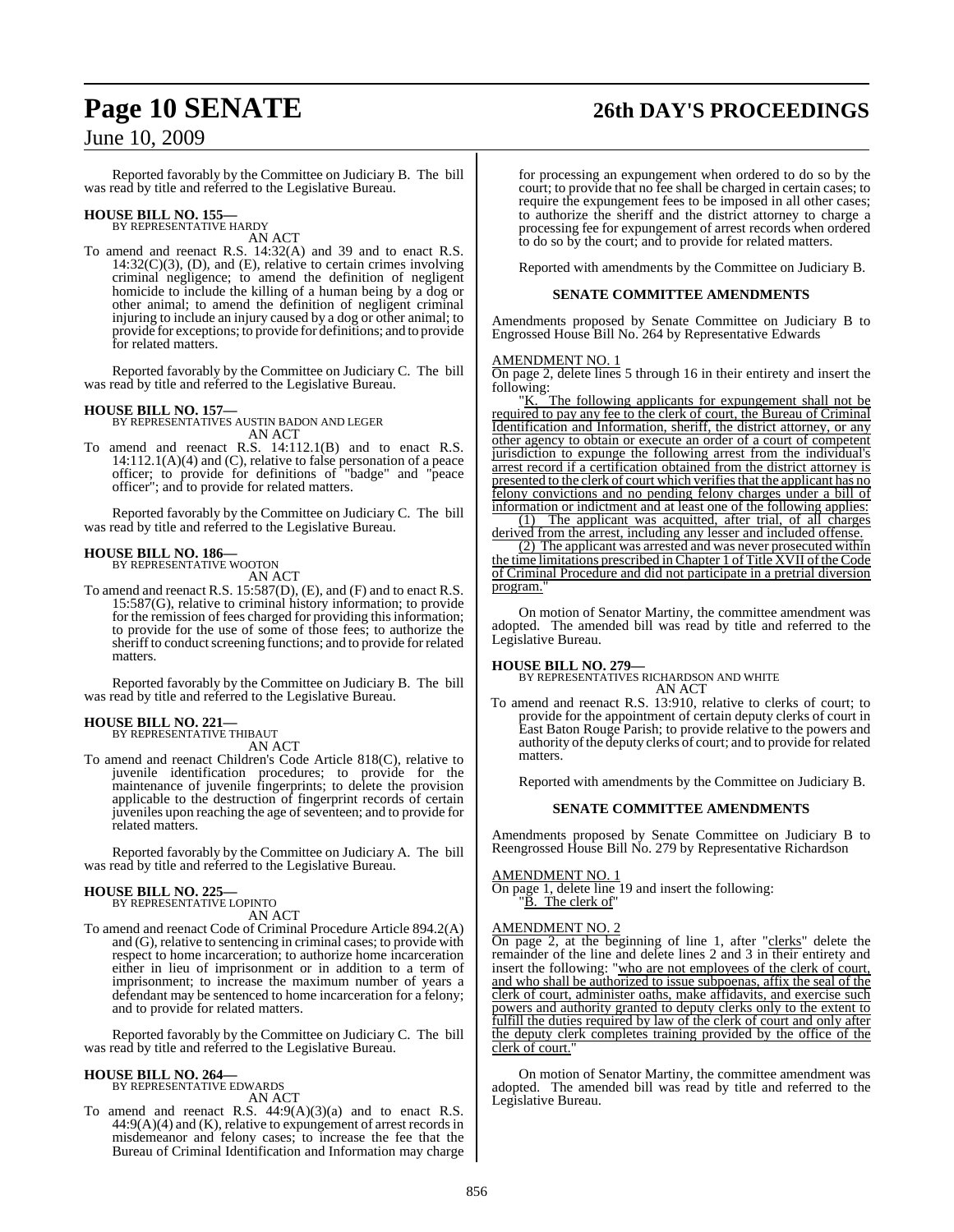# **26th DAY'S PROCEEDINGS Page 11 SENATE** June 10, 2009

**HOUSE BILL NO. 282—** BY REPRESENTATIVE CHAMPAGNE

AN ACT

To amend and reenact Children's Code Article 793.1(introductory paragraph), 793.2 (introductory paragraph), and 793.3 (A), (B)(introductory paragraph), and (D) and to repeal Children's Code Article 793.3(E), relative to reauthorization of the early intervention program for at-risk children; to make the program permanent; to eliminate a sunset date for the program; to provide for an effective date; and to provide for related matters.

Reported favorably by the Committee on Judiciary A. The bill was read by title and referred to the Legislative Bureau.

### **HOUSE BILL NO. 312—** BY REPRESENTATIVE ABRAMSON

AN ACT

To amend and reenact R.S. 14:95.1(A), relative to the possession of a firearm or carrying a concealed weapon by a person convicted of certain felonies; to add a conviction for possession of a firearm while in the possession of or during the sale or distribution of a controlled dangerous substance as a predicate offense for the crime of unlawful possession of a firearm by persons convicted of certain felonies; and to provide for related matters.

Reported favorably by the Committee on Judiciary C. The bill was read by title and referred to the Legislative Bureau.

### **HOUSE BILL NO. 341—**

BY REPRESENTATIVES CONNICK AND TUCKER AND SENATOR **CHAISSON** 

AN ACT

To appropriate funds out of the General Fund of the state of Louisiana for Fiscal Year 2009-2010 to be used to pay the legal fees and expenses incurred by Dr. Anna Pou; to provide for payment to the Dr. Anna Pou Defense Fund; to provide for payment to the LSU Healthcare Network; and to provide for related matters.

Reported favorably by the Committee on Finance. The bill was read by title and referred to the Legislative Bureau.

**HOUSE BILL NO. 399—** BY REPRESENTATIVES GEYMANN AND WOOTON AN ACT

To enact R.S. 40:964(Schedule IV)(B)(52), relative to controlled dangerous substances; to add Carisoprodol to Schedule IV; and to provide for related matters.

Reported favorably by the Committee on Judiciary B. The bill was read by title and referred to the Legislative Bureau.

### **HOUSE BILL NO. 476—**

BY REPRESENTATIVES CONNICK, HENRY BURNS, CARTER,<br>CHAMPAGNE, FOIL, LEGER, LIGI, LITTLE, MILLS, PERRY, POPE,<br>PUGH, ROBIDEAUX, SIMON, SMILEY, JANE SMITH, TALBOT,<br>TEMPLET, THIBAUT, AND WILLMOTT AND SENATORS CROWE,<br>DUPLESSIS,MI AN ACT

To amend and reenact R.S. 14:81.4(A), (B)(2) and (4), and (E)(1), 91.1(A)(2), 91.2(A)(3) and (4), and R.S. 15:538(A), (D)(1)(b) and (c), and (6)(b) and (c), and to enact R.S. 14:91.3 and 91.4, relative to the protection of children; to amend the crime of prohibited sexual conduct between educator and student; to amend the crime of unlawful presence of a sexually violent predator to apply to child care facilities and family child day care homes; to amend the crime of unlawful presence of a sex offender to apply to certain locations; to create the crime of unlawful participation in a child-related business and to provide for criminal penalties; to create the crime of contributing to the endangerment of a minor and to provide for criminal penalties; to provide relative to conditions of probation, parole, or suspension of sentence for convicted sex offenders with respect to volunteer work activities; and to provide for related matters.

**SENATE COMMITTEE AMENDMENTS**

Amendments proposed by Senate Committee on Judiciary C to Engrossed House Bill No. 476 by Representative Connick

### AMENDMENT NO. 1

On page 1, at the end of line 2, change "91.2(A)(3)" to "91.2(B), (C), and  $(D)$ "

### AMENDMENT NO. 2

On page 1, at the beginning of line 3, delete "and (4),"

### AMENDMENT NO. 3

On page 1, at the beginning of line 4, change "91.3" to "91.2(E), 91.3,"

### AMENDMENT NO. 4

On page 1, at the end of line 15, change " $91.2(A)(3)$  and" to "91. $\hat{2}(\check{B})$ , (C), and (D),"

### AMENDMENT NO. 5

On page 1, at the beginning of line 16, delete "(4)" and change "R.S. 14:91.3" to "R.S. 14:91.2(E), 91.3,"

### AMENDMENT NO. 6

On page 3, delete lines 20 through 29 in their entirety and on page 4, delete lines 1 through 3 in their entirety and insert the following: "\* \* \*

B. The following acts, when committed by a person convicted of an aggravated offense as defined in R.S. 15:541(2) when the victim is under the age of thirteen years, shall constitute the crime of unlawful residence or presence of a sex offender:

(1) The physical presence of the offender in, on, or within one thousand feet of a day care center, group home, residential home, or child care facility as defined in R.S. 46:1403, or a family child day care home as defined in R.S. 46:1441.1.

(2) The establishment of a residence within one thousand feet of any day care center, group home, residential home, or child care facility as defined in R.S. 46:1403, a family child day care home as defined in R.S. 46:1441.1, playground, public or private youth center, public swimming pool, or free standing video arcade facility.

 $B. C(1)$  It shall not be a violation of the provisions of this Section if the offender has permission to be present on school premises from the superintendent of the school board in the case of a public school or the principal or headmaster in the case of a private school.

(2) If permission is granted to an offender to be present on public school property by the superintendent for that public school pursuant to this Subsection, then the superintendent shall notify the principal at least twenty-four hours in advance of the visit by the offender. This notification shall include the nature of the visit and the date and time in which the sex offender will be present in the school. The offender shall notify the office of the principal upon arrival on the school property and upon departing from the school. If the offender isto be present in the vicinity of children, the offender shall remain under the direct supervision of a school official.

(3) Any superintendent, principal, or school master who acts in good faith in compliance with this Subsection shall be immune from civil or criminal liability for his actionsin connection with any injury or claim arising from an offender being present on school property pursuant to permission granted by that superintendent, principal, or school master.

E. D. For purposes of this Section:

\* \* \* **D.** E. Whoever violates the provisions of this Section shall be fined not more than one thousand dollars, imprisoned with or without hard labor for not more than one year, or both."

On motion of Senator Dorsey, the committee amendment was adopted. The amended bill was read by title and referred to the Legislative Bureau.

Reported with amendments by the Committee on Judiciary C.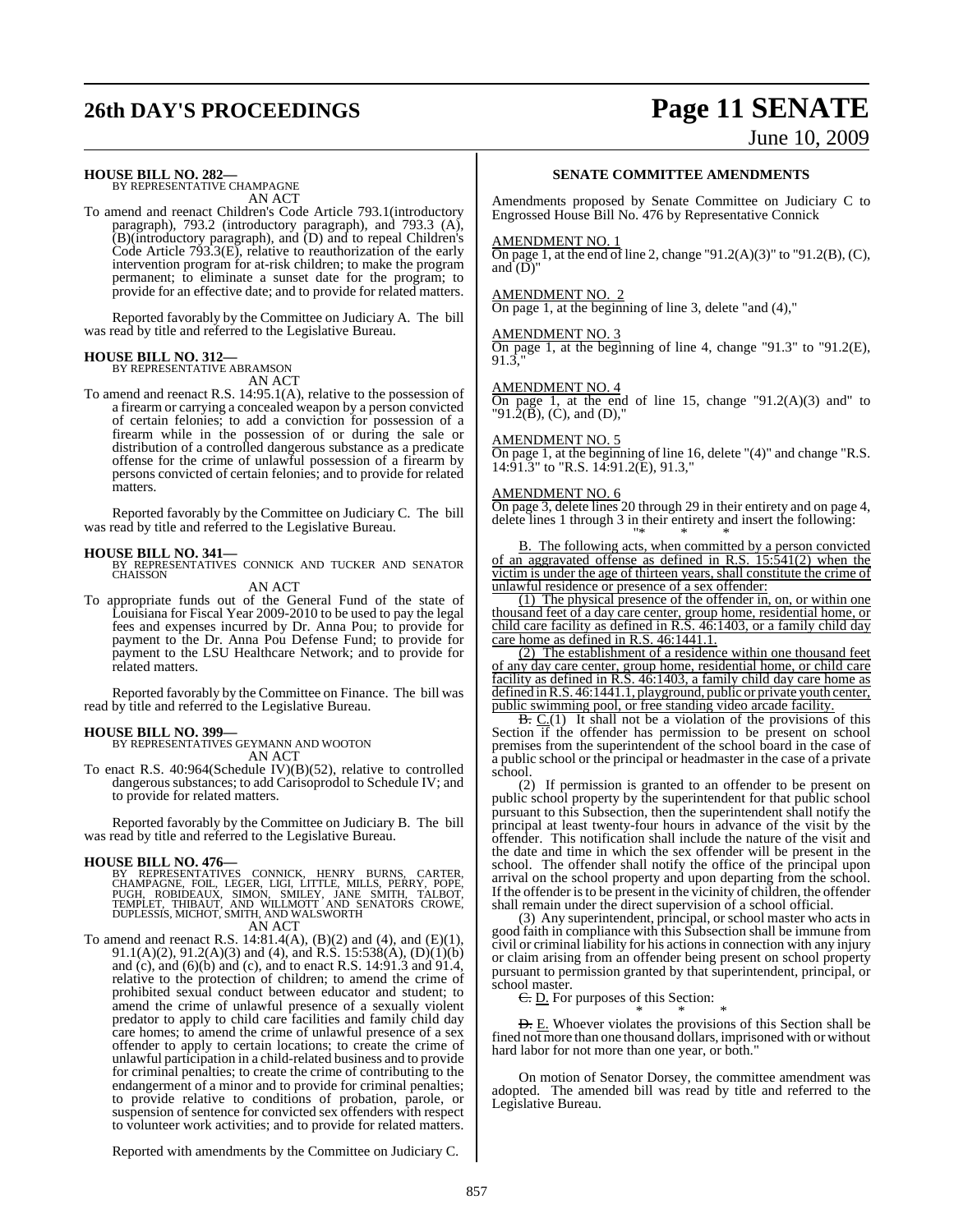# **Page 12 SENATE 26th DAY'S PROCEEDINGS**

### June 10, 2009

**HOUSE BILL NO. 554—**<br>BY REPRESENTATIVES LANDRY, BOBBY BADON, HENRY BURNS,<br>CARTER, CHAMPAGNE, CHANEY, CORTEZ, DOERGE, DOWNS,<br>HUTTER, SAM JONES, KATZ, LABRUZZO, MILLS, ROBIDEAUX, AND WOOTON

AN ACT

To enact R.S. 29:735.3.1, relative to homeland security; to provide civil immunity during a declared state of emergency; to provide immunity for gratuitous volunteers providing care in coordination with the state or political subdivisions; to provide an exception for gross negligence or willful misconduct; to provide an exception for care which requires a license; and to provide for related matters.

Reported favorably by the Committee on Judiciary A. The bill was read by title and referred to the Legislative Bureau.

**HOUSE BILL NO. 564—**<br>BY REPRESENTATIVES ABRAMSON, AUSTIN BADON, BOBBY<br>BADON, BALDONE, BILLIOT, BROSSETT, HENRY BURNS, TIM BURNS,<br>BURRELL, CARTER, CHANEY, FOIL, GISCLAIR, MICKEY GUILLORY,<br>GUINN, HARDY, HAZEL, HENDERSON, HI AN ACT

To enact R.S. 14:46.3, relative to trafficking of children for sexual purposes; to create the crime of trafficking of children for sexual purposes; to provide for definitions; to prohibit the use of certain defenses; to provide for criminal penalties; and to provide for related matters.

Reported favorably by the Committee on Judiciary C. The bill was read by title and referred to the Legislative Bureau.

### **HOUSE BILL NO. 565—** BY REPRESENTATIVE ERNST

AN ACT

To amend and reenact Children's Code Articles 839(C) and 840(C), relative to informal adjustment agreements; to provide with respect to authority of the court to utilize a teen or youth court program; to require the consent of the district attorney; to extend the maximum period of informal adjustment; and to provide for related matters.

Reported favorably by the Committee on Judiciary A. The bill was read by title and referred to the Legislative Bureau.

# **HOUSE BILL NO. 688—** BY REPRESENTATIVE MONTOUCET

AN ACT

To enact R.S. 14:40.6, relative to the unlawful disruption of the operation of a school; to create the crime of the unlawful disruption of the operation of a school; to provide for definitions; to provide for penalties; and to provide for related matters.

Reported favorably by the Committee on Judiciary C. The bill was read by title and referred to the Legislative Bureau.

### **HOUSE BILL NO. 703—**

BY REPRESENTATIVES KATZ, HENRY BURNS, CHAMPAGNE,<br>CORTEZ, DOVE, FOIL, LITTLE, MILLS, PERRY, PUGH, ROBIDEAUX,<br>SIMON, SMILEY, JANE SMITH, THIBAUT, AND WILLMOTT AND<br>SENATORS CROWE, DUPLESSIS, KOSTELKA, MICHOT, SMITH, AND<br>WALSW WOOTON

AN ACT

To amend and reenact R.S.  $15:587(A)(2)(a)$  and (b) and 587.1(A)(1)(a), (B), and (D) and R.S.  $46:51.2(A)(1)$ , (D), and (F)(introductory paragraph) and to enact R.S. 15:587.1(I) and

R.S. 46:51.2(G) and (H), relative to criminal background checks; to authorize the release of certain criminal history information to the Department of Social Services; to provide the department with the authority to receive such information; to mandate that national criminal history checks be requested on certain individuals; to expand hiring prohibitions for certain individuals; and to provide for related matters.

Reported favorably by the Committee on Judiciary B. The bill was read by title and referred to the Legislative Bureau.

**HOUSE BILL NO. 707—** BY REPRESENTATIVE ROSALIND JONES AN ACT

To enact Code of Criminal Procedure Articles 881.1(A)(4), 893(E)(4), and 895(B)(3) and R.S. 15:574.4.1(J), relative to criminal sentencing; to authorize the court to sentence a defendant to not more than six months in the intensive incarceration program; to provide for the procedure to set aside the conviction and dismiss prosecution in certain cases; to provide for the expungement of criminal records in certain cases; to provide for applicability; to authorize the filing of a motion to reconsider sentence in certain cases; to provide for resentencing in certain cases; and to provide for related matters.

Reported favorably by the Committee on Judiciary C. The bill was read by title and referred to the Legislative Bureau.

**HOUSE BILL NO. 710—** BY REPRESENTATIVES ERNST AND FOIL AN ACT

To amend and reenact R.S. 29:26(A), 28.1(B), and 148, relative to the Military Department; to provide for benefits paid to members of the military forces of the state; to authorize the operation of certain morale, welfare, and recreational activities; to provide for contempts of court for certain courts-martial; to provide for an effective date; and to provide for related matters.

Reported favorably by the Committee on Judiciary C. The bill was read by title and referred to the Legislative Bureau.

**HOUSE BILL NO. 711—**<br>BY REPRESENTATIVES RITCHIE, ANDERS, BOBBY BADON, HENRY<br>BURNS, CHANEY, GISCLAIR, MICKEY GUILLORY, GUINN, HOWARD,<br>JOHNSON, LITTLE, PERRY, SIMON, AND ST. GERMAIN AN ACT

To enact Part IX of Chapter 28 of Title 3 of the Louisiana Revised Statutes of 1950, to be comprised of R.S. 3:4421 through 4425, relative to forestry; to create the Forestry Product Fairness Act; to provide for legislative purpose; to provide relative to incentives to directly support the purchase of forestry products; to provide for promulgation of rules and regulations; to provide for definitions; and to provide for related matters.

Reported favorably by the Committee on Agriculture, Forestry, Aquaculture, and Rural Development. The bill was read by title and referred to the Legislative Bureau.

**HOUSE BILL NO. 755—** BY REPRESENTATIVES EDWARDS, BURFORD, TIM BURNS, CHANDLER, HINES, JOHNSON, RICHARDSON, AND WILLMOTT AN ACT

To amend and reenact R.S. 14:81.1(F) and to enact Civil Code To amend and reenact R.S.  $14:81.1(F)$  and to enact Civil Code<br>Article 2315.3, relative to victims of child pornography; to provide for exemplary damages for children who are victims of child pornography; to provide for the sharing of information between lawenforcement, the attorney general, and the National Center for Missing and Exploited Children; and to provide for related matters.

Reported with amendments by the Committee on Judiciary A.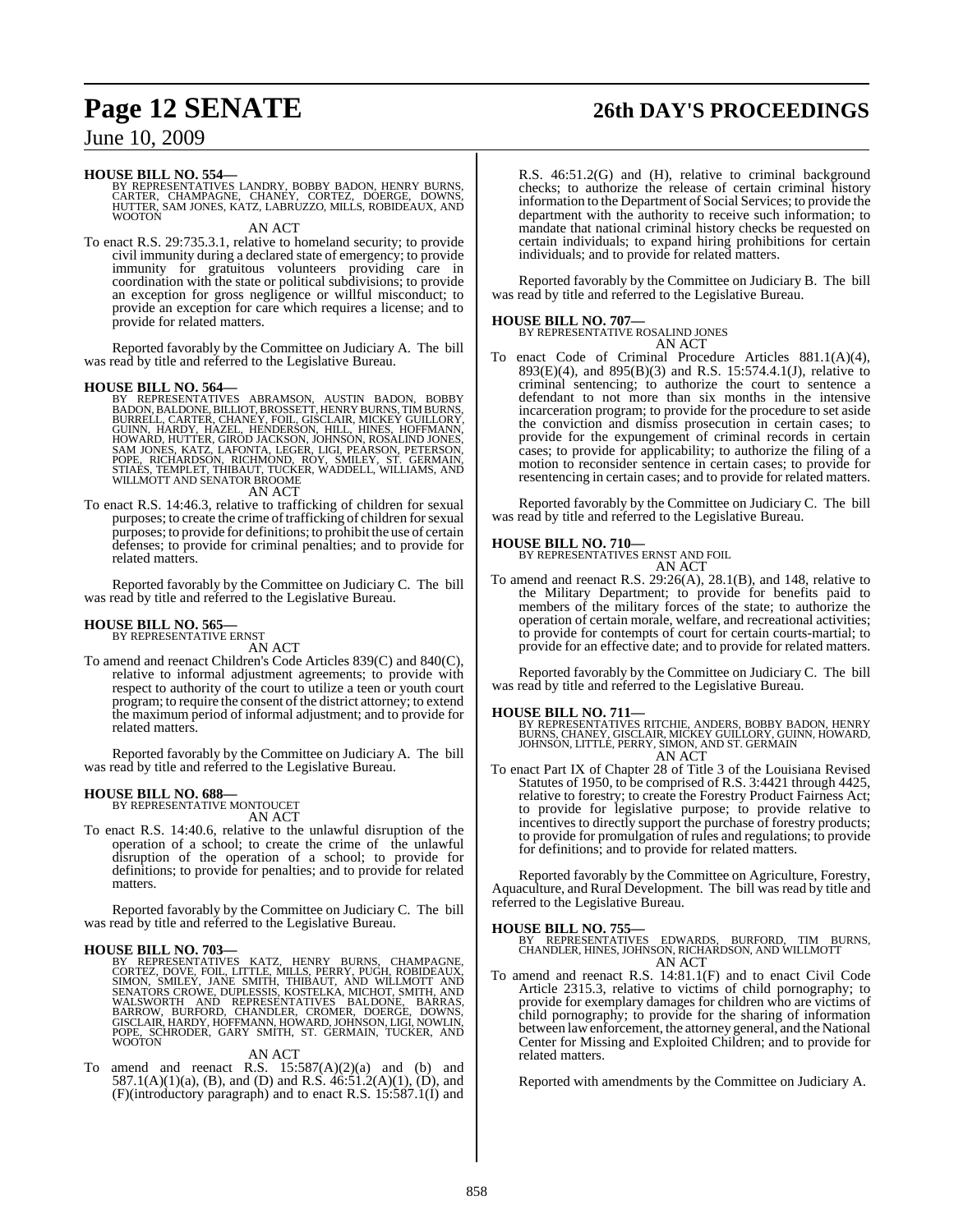# **26th DAY'S PROCEEDINGS Page 13 SENATE**

### **SENATE COMMITTEE AMENDMENTS**

Amendments proposed by Senate Committee on Judiciary A to Engrossed House Bill No. 755 by Representative Edwards

### AMENDMENT NO. 1

On page 1, at the end of line 12, change "the" to "an" and delete line 13 and insert in lieu thereof the following: "act of pornography involving juveniles, as defined byR.S. 14:81.1,regardless of whether the defendant was'

On motion of Senator Quinn, the committee amendment was adopted. The amended bill was read by title and referred to the Legislative Bureau.

**HOUSE BILL NO. 880—** BY REPRESENTATIVES TEMPLET, ARMES, AUBERT, HENRY BURNS, GISCLAIR, GUINN, HOWARD, NORTON, AND POPE AN ACT

To amend and reenact R.S. 40:1322(B), relative to convenience fees; to authorize the Department of Public Safety and Correctionsto charge a convenience fee when a customer paysfor a transaction in certain ways; and to provide for related matters.

Reported favorably by the Committee on Judiciary B. The bill was read by title and referred to the Legislative Bureau.

### **HOUSE BILL NO. 894— (Substitute for HouseBill No. 809 by Representative Peterson)** BY REPRESENTATIVE PETERSON

AN ACT

To enact Children's Code Article 896.1 and Part VI of Chapter 7 of Title 15 of the Louisiana Revised Statutes of 1950, to be comprised of R.S. 15:971 through 974, relative to juvenile delinquency; to provide for the disposition and treatment of juveniles following adjudication; to provide for the creation of the Functional Family Therapy Pilot Program; to provide for the administration of the program by the Department of Public Safety and Corrections, youth services, office of juvenile justice; to authorize the use of cooperative endeavor agreements and contracts to implement the program; to provide for the eligibility of participants in the pilot program; to authorize courts to recommend that eligible juveniles participate in the program; to provide for definitions; and to provide for related matters.

Reported favorably by the Committee on Judiciary A. The bill was read by title and referred to the Legislative Bureau.

### **Rules Suspended**

Senator Donahue asked for a suspension of the rules to recall Senate Concurrent Resolution No. 116 from the Committee on Health and Welfare.

Without objection, so ordered.

### **SENATE CONCURRENT RESOLUTION NO. 116—**

BY SENATORS DONAHUE, ADLEY, ALARIO, AMEDEE, APPEL, CHAISSON, CLAITOR, CROWE, DORSEY, B.<br>CHAISSON, CLAITOR, CROWE, DORSEY, DUPRE, ERDEY, B.<br>GAUTREAUX,N.GAUTREAUX,GRAY EVANS,HEBERT,HEITMEIER,<br>KOSTELKA,LONG,MARIONNEAUX,MARTIN

To authorize and direct that savings generated from cost effective practices in the NOW program be maintained in the NOW program and applied to new slots for those on the waiting list and to provide that the Department of Health and Hospitals report to the Joint Legislative Committee on the Budget the savings achieved and the number of waiver slots for people with developmental disabilities offered, filled, and served on a quarterly basis, beginning July 1, 2009.

The resolution was read by title. Senator Donahue moved to adopt the Senate Concurrent Resolution.

# June 10, 2009

### **ROLL CALL**

The roll was called with the following result:

YEAS

| Mr. President | Gautreaux N | Morrish         |
|---------------|-------------|-----------------|
| Alario        | Gray Evans  | Mount           |
| Amedee        | Guillory    | Murray          |
| Appel         | Heitmeier   | <b>Nevers</b>   |
| Broome        | Jackson     | Ouinn           |
| Cheek         | Kostelka    | Riser           |
| Claitor       | Long        | Shaw            |
| Crowe         | Marionneaux | Smith           |
| Donahue       | Martiny     | <b>Thompson</b> |
| Dorsey        | McPherson   | Walsworth       |
| Dupre         | Michot      |                 |
| Gautreaux B   | Morrell     |                 |
| Total - 34    |             |                 |
|               | <b>NAYS</b> |                 |
| Total - 0     |             |                 |

### ABSENT

| Adley     | Erdey  | LaFleur |
|-----------|--------|---------|
| Duplessis | Hebert |         |
| Total - 5 |        |         |

The Chair declared the Senate had adopted the Senate Concurrent Resolution, and ordered it sent to the House.

### **Reconsideration**

Pursuant to the previous notice given, the vote by which Senate Bill No. 136 failed to pass on Tuesday, June 9, 2009, was reconsidered.

### **SENATE BILL NO. 136—** BY SENATOR JACKSON

AN ACT To amend and reenact R.S.  $26:73(B)$  and  $272(B)$ , relative to alcoholic beverage permits; to provide for restaurant "R" permits, applications and fees; to provide for definitions; and to provide for related matters.

On motion of Senator Jackson, the bill was read by title and returned to the Calendar, subject to call.

### **Senate Resolutions on Second Reading Reported by Committees**

**SENATE RESOLUTION NO. 39—**<br>BY SENATORS CHAISSON, ALARIO, BROOME, CHEEK, DONAHUE,<br>JACKSON, MICHOT, MURRAY, SMITH, THOMPSON AND<br>WALSWORTH

### A RESOLUTION

To urge and request that funds received by the state from the federal government as part of an economic recovery package, including the American Recovery and Reinvestment Act of 2009, be used to maximize the creation of American jobs and restoring economic growth and opportunity by spending such funds on products and services that both create jobs and help keep Americans employed and for purchasing only products and services that are made or performed in the United States of America whenever and wherever possible and that any request to waive these procurement priorities be published.

Reported favorably by the Committee on Finance.

On motion of Senator Chaisson the resolution was read by title and adopted.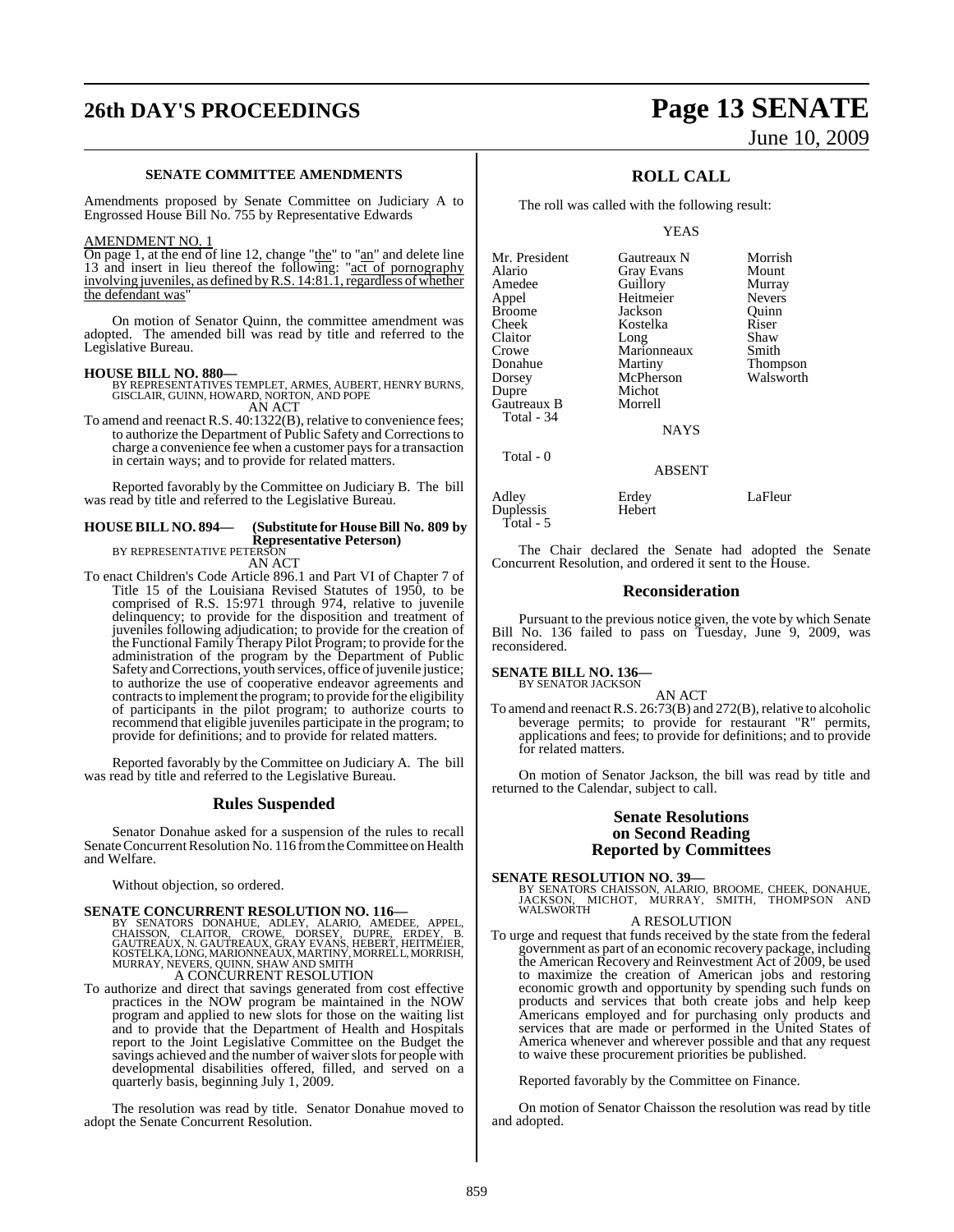### **Senate Concurrent Resolutions on Second Reading Reported by Committees**

**SENATE CONCURRENT RESOLUTION NO. 86—** BY SENATOR QUINN

A CONCURRENT RESOLUTION To urge and request the Louisiana State Law Institute to study and make recommendations regarding the feasibility of instituting multidistrict litigation in Louisiana.

Reported favorably by the Committee on Judiciary A.

The resolution was read by title. Senator Quinn moved to adopt the Senate Concurrent Resolution.

### **ROLL CALL**

The roll was called with the following result:

### YEAS

| Mr. President | Gautreaux B       | Michot        |
|---------------|-------------------|---------------|
| Adley         | Gautreaux N       | Morrell       |
| Alario        | <b>Gray Evans</b> | Morrish       |
| Amedee        | Guillory          | Mount         |
| Appel         | Heitmeier         | Murray        |
| <b>Broome</b> | Jackson           | <b>Nevers</b> |
| Cheek         | Kostelka          | Ouinn         |
| Crowe         | LaFleur           | Riser         |
| Donahue       | Long              | Shaw          |
| Dorsey        | Marionneaux       | Smith         |
| Dupre         | Martiny           | Thompson      |
| Erdey         | McPherson         | Walsworth     |
| Total - 36    |                   |               |

NAYS

Claitor Total - 1

### ABSENT

Duplessis Hebert Total - 2

The Chair declared the Senate had adopted the Senate Concurrent Resolution and ordered it sent to the House.

### **SENATE CONCURRENT RESOLUTION NO. 87—** BY SENATOR CLAITOR

A CONCURRENT RESOLUTION

To urge and request the Louisiana State Law Institute to conduct a comprehensive and thorough study of electronic discovery in civil proceedings.

Reported favorably by the Committee on Judiciary A.

The resolution was read by title. Senator Claitor moved to adopt the Senate Concurrent Resolution.

### **ROLL CALL**

The roll was called with the following result:

### **YEAS**

| Mr. President | Gautreaux B       | Michot        |
|---------------|-------------------|---------------|
| Adley         | Gautreaux N       | Morrell       |
| Alario        | <b>Gray Evans</b> | Morrish       |
| Amedee        | Guillory          | Mount         |
| Appel         | Heitmeier         | Murray        |
| <b>Broome</b> | Jackson           | <b>Nevers</b> |
| Cheek         | Kostelka          | Ouinn         |

# **Page 14 SENATE 26th DAY'S PROCEEDINGS**

| Claitor               | LaFleur       | Riser     |
|-----------------------|---------------|-----------|
| Crowe                 | Long          | Shaw      |
| Dorsey                | Marionneaux   | Smith     |
| Dupre                 | Martiny       | Thompson  |
| Erdev<br>Total - $36$ | McPherson     | Walsworth |
|                       | <b>NAYS</b>   |           |
| Total - 0             |               |           |
|                       | <b>ABSENT</b> |           |
| Donahue<br>Total - 3  | Duplessis     | Hebert    |

The Chair declared the Senate had adopted the Senate Concurrent Resolution and ordered it sent to the House.

### **Senate Bills and Joint Resolutions on Third Reading and Final Passage**

### **Senator Broome in the Chair**

**SENATE BILL NO. 159—** BY SENATOR MARIONNEAUX

AN ACT To amend and reenact R.S. 47:6007 (C)(2)(c)(iv), relative to tax credits; to provide for the kinds of expenditures which qualify an infrastructure project for initial certification on or before December 31, 2008; to provide for an effective date; and to provide for related matters.

The bill was read by title. Senator Marionneaux moved the final passage of the bill.

### **ROLL CALL**

The roll was called with the following result:

### YEAS

| Mr. President<br>Adley<br>Alario<br>Amedee<br>Appel<br>Broome<br>Cheek<br>Claitor<br>Crowe<br>Donahue<br>Dorsey<br>Dupre<br>Total - 36<br>Total - 0 | Erdey<br>Gautreaux B<br>Gautreaux N<br>Guillory<br>Heitmeier<br>Jackson<br>Kostelka<br>LaFleur<br>Long<br>Marionneaux<br>Martiny<br>McPherson<br><b>NAYS</b><br><b>ABSENT</b> | Michot<br>Morrell<br>Morrish<br>Mount<br>Murray<br><b>Nevers</b><br>Ouinn<br>Riser<br>Shaw<br>Smith<br>Thompson<br>Walsworth |
|-----------------------------------------------------------------------------------------------------------------------------------------------------|-------------------------------------------------------------------------------------------------------------------------------------------------------------------------------|------------------------------------------------------------------------------------------------------------------------------|
| Duplessis<br>Total - 3                                                                                                                              | Gray Evans                                                                                                                                                                    | Hebert                                                                                                                       |

The Chair declared the bill was passed and sent to the House. Senator Marionneaux moved to reconsider the vote by which the bill was passed and laid the motion on the table.

### **House Concurrent Resolutions on Second Reading Reported by Committees**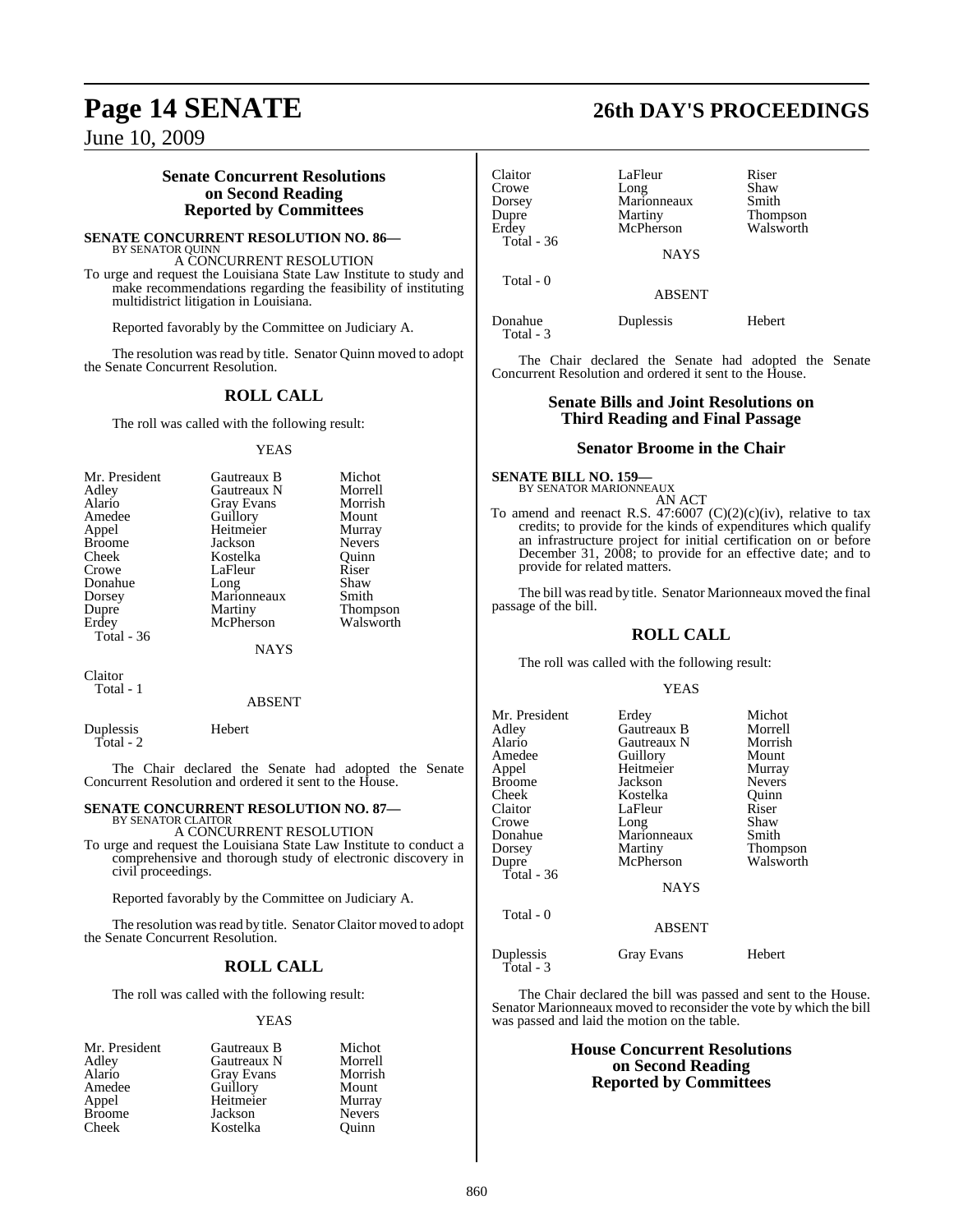# **26th DAY'S PROCEEDINGS Page 15 SENATE**

# June 10, 2009

### **HOUSE CONCURRENT RESOLUTION NO. 75—**

BY REPRESENTATIVES HARDY AND BILLIOT A CONCURRENT RESOLUTION

To urge and request the Federal Emergency Management Agency (FEMA) to develop a plan for the distribution of benefits after the occurrence of a natural disaster.

Reported favorably by the Committee on Judiciary A.

The resolution was read by title. Senator Guillory moved to concur in the House Concurrent Resolution.

### **ROLL CALL**

The roll was called with the following result:

### YEAS

| Mr. President<br>Adley<br>Alario<br>Amedee<br>Appel<br><b>Broome</b><br>Cheek<br>Claitor<br>Crowe<br>Donahue<br>Dorsey<br>Dupre<br>Total - $36$<br>Total - 0 | Erdey<br>Gautreaux B<br>Gautreaux N<br>Guillory<br>Heitmeier<br>Jackson<br>Kostelka<br>LaFleur<br>Long<br>Marionneaux<br>Martiny<br>McPherson<br><b>NAYS</b><br><b>ABSENT</b> | Michot<br>Morrell<br>Morrish<br>Mount<br>Murray<br><b>Nevers</b><br>Quinn<br>Riser<br>Shaw<br>Smith<br>Thompson<br>Walsworth |
|--------------------------------------------------------------------------------------------------------------------------------------------------------------|-------------------------------------------------------------------------------------------------------------------------------------------------------------------------------|------------------------------------------------------------------------------------------------------------------------------|
| Duplessis                                                                                                                                                    | Gray Evans                                                                                                                                                                    | Hebert                                                                                                                       |
| Total - 3                                                                                                                                                    |                                                                                                                                                                               |                                                                                                                              |

The Chair declared the Senate had concurred in the House Concurrent Resolution and ordered it returned to the House.

### **House Concurrent Resolutions to be Adopted, Subject to Call**

### **Called from the Calendar**

Senator Marionneaux asked that House Concurrent Resolution No. 114 be called from the Calendar.

# **HOUSE CONCURRENT RESOLUTION NO. 114—** BY REPRESENTATIVE PONTI

### A CONCURRENT RESOLUTION

To request the House Committee on Commerce and the Senate Committee on Commerce, Consumer Protection, and International Affairs to meet and function as a joint committee to study and make recommendations with respect to issues relating to the Louisiana State Plumbing Code and the adoption of the International Plumbing Code.

### **Floor Amendments Sent Up**

Senator Marionneaux sent up floor amendments.

### **SENATE FLOOR AMENDMENTS**

Amendments proposed by Senator Marionneaux to Engrossed House Concurrent Resolution No. 114 by Representative Ponti

### AMENDMENT NO. 1

On page 1, line 3, after "Affairs" insert "and the House Committee on Health and Welfare and the Senate Committee on Health and Welfare"

### AMENDMENT NO. 2

On page 2, line 27, after "Affairs" insert "and the House Committee on Health and Welfare and the Senate Committee on Health and Welfare"

On motion of Senator Marionneaux, the amendments were adopted.

The resolution was read by title. Senator Marionneaux moved to concur in the amended House Concurrent Resolution.

### **ROLL CALL**

The roll was called with the following result:

### YEAS

| Mr. President | Erdey       | Michot        |
|---------------|-------------|---------------|
| Adley         | Gautreaux B | Morrell       |
| Alario        | Gautreaux N | Morrish       |
| Amedee        | Guillory    | Murray        |
| Appel         | Heitmeier   | <b>Nevers</b> |
| <b>Broome</b> | Jackson     | Ouinn         |
| Cheek         | Kostelka    | Riser         |
| Claitor       | LaFleur     | Shaw          |
| Donahue       | Long        | Smith         |
| Dorsey        | Marionneaux | Thompson      |
| Dupre         | Martiny     | Walsworth     |
| Total $-33$   |             |               |
|               | NAYS        |               |

**NAYS** 

| McPherson<br>Total - 1          | <b>ABSENT</b>        |       |
|---------------------------------|----------------------|-------|
| Crowe<br>Duplessis<br>Total - 5 | Gray Evans<br>Hebert | Mount |

The Chair declared the Senate had concurred in the amended House Concurrent Resolution and ordered it returned to the House.

### **House Bills and Joint Resolutions on Third Reading and Final Passage**

**HOUSE BILL NO. 368—**<br>BY REPRESENTATIVES BURRELL, AUBERT, AUSTIN BADON,<br>BARROW, DIXON, ELLINGTON, HARDY, HAZEL, HINES, GIROD<br>JACKSON, MICHAEL JACKSON, KATZ, LAFONTA, LEBAS, LIGI,<br>PATRICIA SMITH, ST. GERMAIN, AND WILLMOTT A

### AN ACT

To amend and reenact R.S. 26:901(10) through (16) and to enact R.S. 26:901(17) and 910.1, relative to tobacco products; to provide for definitions; to prohibit the sale or delivery of tobacco products through a self-service display; to provide for exceptions; and to provide for related matters.

### **Floor Amendments Sent Up**

Senator N. Gautreaux sent up floor amendments.

### **SENATE FLOOR AMENDMENTS**

Amendments proposed by Senator N. Gautreaux to Reengrossed House Bill No. 368 by Representative Burrell

AMENDMENT NO. 1 On page 3, line 13, change "fifty" to "ninety"

### AMENDMENT NO. 2

On page 3, at the end of line 14, delete the period "." and insert ",and access to such business is limited to persons eighteen years of age or older.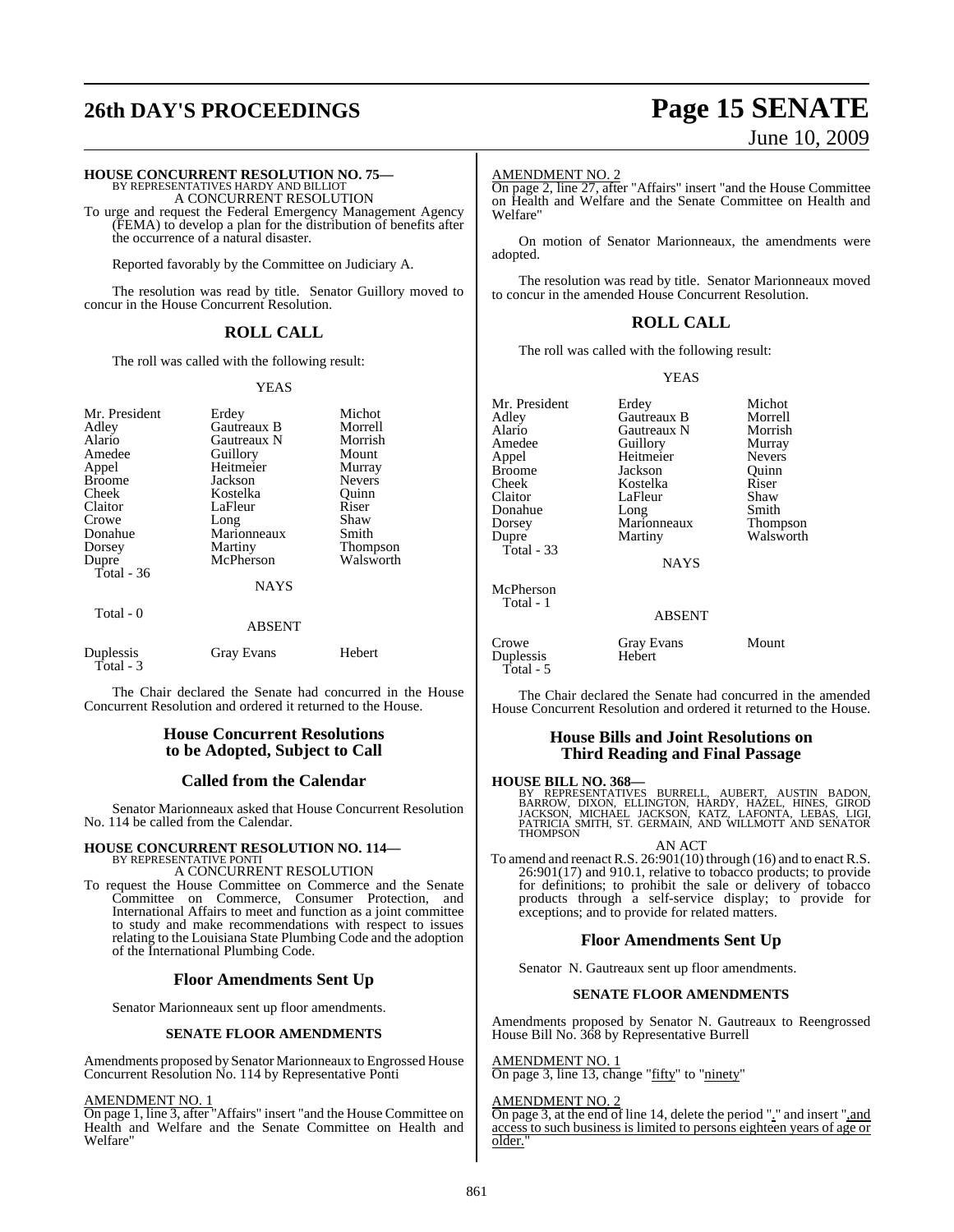AMENDMENT NO. 3 On page 3, line 17, change "fifty" to "ninety"

AMENDMENT NO. 4

On page 3, at the end of line 19, delete the period "." and insert: ", and accessto such businessislimited to persons eighteen years of age or older.

Senator N. Gautreaux moved adoption of the amendments.

Senator Chaisson objected.

### **ROLL CALL**

The roll was called with the following result:

### YEAS

| Amedee<br>Claitor<br>Donahue<br>Total - 9                                                                     | Gautreaux B<br>Gautreaux N<br>Hebert<br><b>NAYS</b>                                                                      | LaFleur<br>Marionneaux<br>Riser                                                                       |
|---------------------------------------------------------------------------------------------------------------|--------------------------------------------------------------------------------------------------------------------------|-------------------------------------------------------------------------------------------------------|
| Mr. President<br>Adley<br>Alario<br>Appel<br><b>Broome</b><br>Cheek<br>Crowe<br>Dorsey<br>Dupre<br>Total - 27 | Erdey<br><b>Gray Evans</b><br>Guillory<br>Heitmeier<br>Jackson<br>Kostelka<br>Long<br>Michot<br>Morrell<br><b>ABSENT</b> | Morrish<br>Mount<br>Murray<br><b>Nevers</b><br>Ouinn<br>Shaw<br>Smith<br><b>Thompson</b><br>Walsworth |
| Duplessis                                                                                                     | Martiny                                                                                                                  | McPherson                                                                                             |

Total - 3

The Chair declared the amendments were rejected.

### **Floor Amendments Sent Up**

Senator N. Gautreaux sent up floor amendments.

### **SENATE FLOOR AMENDMENTS**

Amendments proposed by Senator N. Gautreaux to Reengrossed House Bill No. 368 by Representative Burrell

### AMENDMENT NO. 1

On page 3, at the end of line 14, delete the period "." and insert ", and access to such business is limited to persons eighteen years of age or older."

### AMENDMENT NO. 2

On page 3, at the end of line 19, delete the period "." and insert: ", and accessto such businessislimited to persons eighteen years of age or older.

Senator N. Gautreaux moved adoption of the amendments.

Senator Chaisson objected.

### **ROLL CALL**

The roll was called with the following result:

### YEAS

Amedee Erdey Marionneaux<br>Claitor Gautreaux N Riser Gautreaux N

# **Page 16 SENATE 26th DAY'S PROCEEDINGS**

| Donahue<br>Dupre<br>$Total - 11$                                                                               | Hebert<br>LaFleur                                                                            | Smith                                                             |
|----------------------------------------------------------------------------------------------------------------|----------------------------------------------------------------------------------------------|-------------------------------------------------------------------|
|                                                                                                                | <b>NAYS</b>                                                                                  |                                                                   |
| Mr. President<br>Adley<br>Alario<br>Appel<br>Cheek<br>Dorsey<br>Gautreaux B<br><b>Gray Evans</b><br>Total - 22 | Guillory<br>Heitmeier<br>Jackson<br>Kostelka<br>Long<br>Michot<br>Morrish<br>Mount<br>ABSENT | Murray<br><b>Nevers</b><br>Ouinn<br>Shaw<br>Thompson<br>Walsworth |
| <b>Broome</b><br>Crowe<br>Total - 6                                                                            | Duplessis<br>Martiny                                                                         | McPherson<br>Morrell                                              |
|                                                                                                                |                                                                                              |                                                                   |

The Chair declared the amendments were rejected.

### **Floor Amendments Sent Up**

Senator N. Gautreaux sent up floor amendments.

### **SENATE FLOOR AMENDMENTS**

Amendments proposed by Senator N. Gautreaux to Reengrossed House Bill No. 368 by Representative Burrell

### AMENDMENT NO. 1

On page 1, line 4 afer "display;" insert: "to provide for regulation of purchase or sale of shelf or display space;

AMENDMENT NO. 2 On page 3, line 9, change "Section" to "Subsection A of this Section"

### AMENDMENT NO. 3

On page 3 after line 19 insert: "C. The purchase or sale of shelf or display space for the purpose of advantageous placement of tobacco products into the direct line of view of customers is strictly prohibited."

Senator N. Gautreaux moved adoption of the amendments.

Senator Chaisson objected.

### **ROLL CALL**

The roll was called with the following result:

### YEAS

Amedee Dupre LaFleur<br>Claitor Gautreaux N Martiny Claitor **Gautreaux N** Martiny<br>Crowe Guillory Morrell Donahue Hebert Riser Total - 12

Guillory<br>Hebert

NAYS

Mr. President Gray Evans Murray<br>
Adley Heitmeier Nevers Adley Heitmeier Nevers Alario Jackson Quinn Appel Kostelka Shaw<br>Cheek Long Smith Cheek Long Smith Dorsey McPherson Thompson Duplessis Michot Walsworth<br>
Erdey Morrish  $G$ autreaux  $B$ Total - 25

Morrish<br>Mount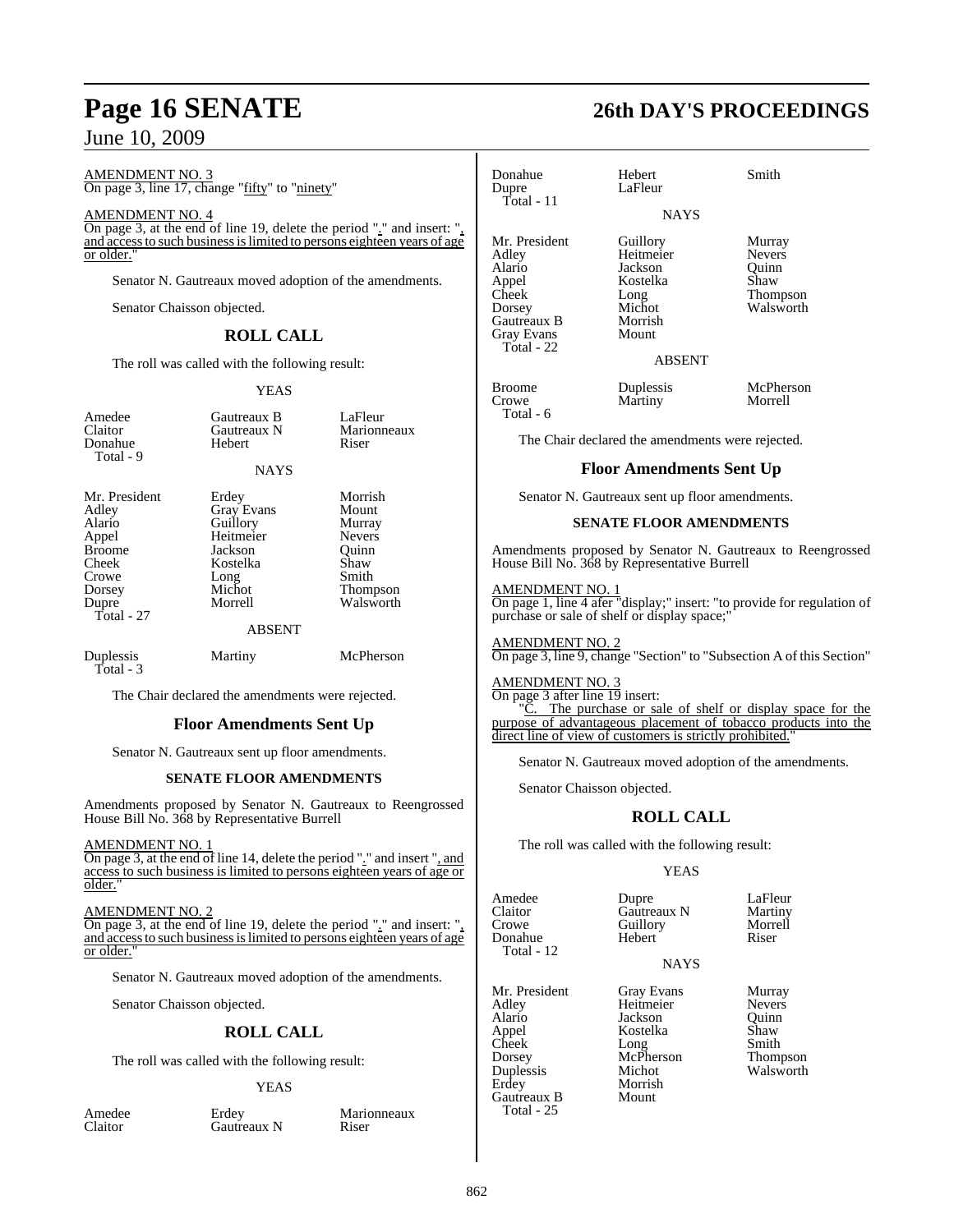# **26th DAY'S PROCEEDINGS Page 17 SENATE**

### ABSENT

Broome Marionneaux

Total - 2

The Chair declared the amendments were rejected.

The bill was read by title. Senator Chaisson moved the final passage of the bill.

### **ROLL CALL**

The roll was called with the following result:

### YEAS

| Mr. President<br>Adley<br>Alario<br>Appel<br><b>Broome</b><br>Cheek<br>Claitor<br>Crowe<br>Donahue<br>Dorsey<br>Duplessis<br>Dupre<br>Erdey | Gautreaux B<br><b>Gray Evans</b><br>Guillory<br>Hebert<br>Heitmeier<br>Jackson<br>Kostelka<br>LaFleur<br>Long<br>Marionneaux<br>Martiny<br>McPherson<br>Michot | Morrell<br>Morrish<br>Mount<br>Murray<br><b>Nevers</b><br>Ouinn<br>Riser<br>Shaw<br>Smith<br>Thompson<br>Walsworth |
|---------------------------------------------------------------------------------------------------------------------------------------------|----------------------------------------------------------------------------------------------------------------------------------------------------------------|--------------------------------------------------------------------------------------------------------------------|
| <b>Total</b> - 37                                                                                                                           | <b>NAYS</b>                                                                                                                                                    |                                                                                                                    |
| Total - 0                                                                                                                                   | ABSENT                                                                                                                                                         |                                                                                                                    |
| Amedee<br>Total - 2                                                                                                                         | Gautreaux N                                                                                                                                                    |                                                                                                                    |

The Chair declared the bill was passed and ordered it returned to the House. Senator Chaisson moved to reconsider the vote by which the bill was passed and laid the motion on the table.

### **Rules Suspended**

Senator Gray Evans asked for and obtained a suspension of the rules to revert to the order of:

### **Senate Resolutions on Second Reading, Subject to Call**

### **Called from the Calendar**

Senator Gray Evans asked that Senate Resolution No. 90 be called from the Calendar.

## **SENATE RESOLUTION NO. 90—** BY SENATOR GRAY EVANS

A RESOLUTION

To commend Delta Sigma Theta Sorority, Inc., for its achievements and community service and to designate June 10, 2009, as Delta Sigma Theta Sorority "Red and White" Day at the Senate of the Legislature of Louisiana.

On motion of Senator Gray Evans the resolution was read by title and adopted.

### **House Bills and Joint Resolutions on Third Reading and Final Passage, Resumed**

# June 10, 2009

**HOUSE BILL NO. 444—**<br>BY REPRESENTATIVES PERRY, BALDONE, HENRY BURNS, TIM<br>BURNS, CHAMPAGNE, DOWNS, FOIL, GISCLAIR, MICKEY GUILLORY,<br>LITTLE, MILLS, PEARSON, PUGH, RICHARD, ROBIDEAUX,<br>SCHRODER, SIMON, SMILEY, AND JANE SMITH AN ACT

To amend and reenact R.S. 32:668(A)(introductory paragraph), to enact R.S. 32:668.1, and to repeal  $32:668(\text{\AA})(6)$  relative to drivers licenses; to provide for scope of administrative hearings related to driver's license suspension; and to provide for related matters.

### **Floor Amendments Sent Up**

Senator McPherson sent up floor amendments.

### **SENATE FLOOR AMENDMENTS**

Amendments proposed by Senator McPherson to Engrossed House Bill No. 444 by Representative Perry

AMENDMENT NO. 1 On page 1, at the end of line 2, delete "and"

AMENDMENT NO. 2 On page 2, at the end of line 6, delete "be" and delete lines 7 and 8 and insert "not include depositions of law enforcement witnesses."

On motion of Senator McPherson, the amendments were adopted.

The bill was read by title. Senator Dupre moved the final passage of the amended bill.

### **ROLL CALL**

The roll was called with the following result:

### YEAS

| Mr. President<br>Adley<br>Alario<br>Amedee<br>Appel<br>Broome<br>Cheek<br>Claitor<br>Crowe<br>Donahue<br>Dorsey<br>Duplessis<br>Total - 36 | Dupre<br>Erdey<br>Gautreaux B<br>Guillory<br>Hebert<br>Heitmeier<br>Jackson<br>Kostelka<br>LaFleur<br>Long<br><b>Martiny</b><br>McPherson<br><b>NAYS</b> | Michot<br>Morrell<br>Morrish<br>Mount<br>Murray<br><b>Nevers</b><br>Ouinn<br>Riser<br>Shaw<br>Smith<br><b>Thompson</b><br>Walsworth |
|--------------------------------------------------------------------------------------------------------------------------------------------|----------------------------------------------------------------------------------------------------------------------------------------------------------|-------------------------------------------------------------------------------------------------------------------------------------|
| Total - 0                                                                                                                                  | <b>ABSENT</b>                                                                                                                                            |                                                                                                                                     |
| Gautreaux N<br>Total - $3$                                                                                                                 | <b>Gray Evans</b>                                                                                                                                        | Marionneaux                                                                                                                         |

The Chair declared the amended bill was passed and ordered it returned to the House. Senator Dupre moved to reconsider the vote by which the bill was passed and laid the motion on the table.

### **HOUSE BILL NO. 499—** BY REPRESENTATIVE MONICA

AN ACT

To amend and reenact R.S. 32:295.1(B), relative to seat belts; to require that all motor vehicle occupants wear a seat belt; and to provide for related matters.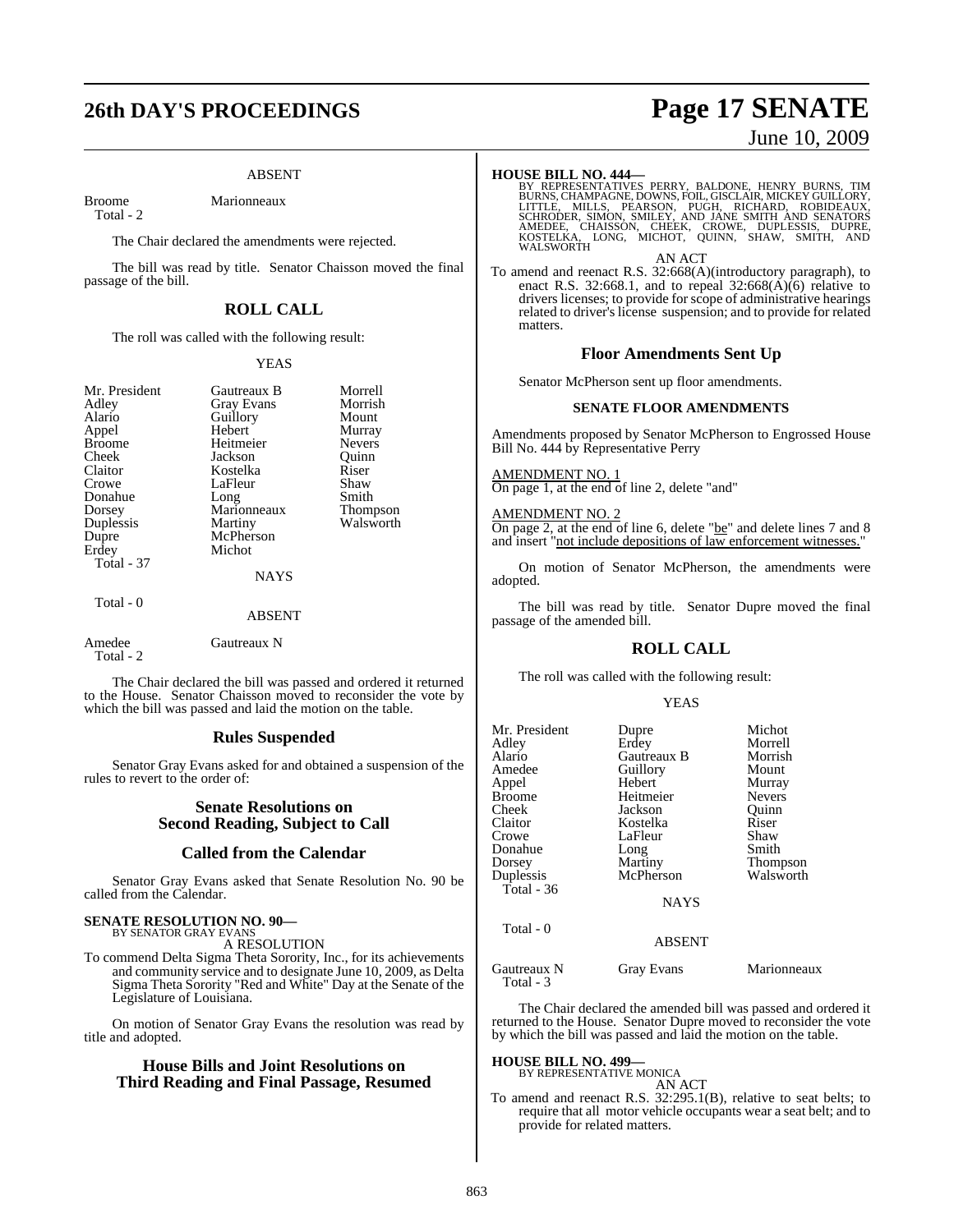### **Floor Amendments Sent Up**

Senator Riser sent up floor amendments.

### **SENATE FLOOR AMENDMENTS**

Amendments proposed by Senator Riser to Engrossed House Bill No. 499 by Representative Monica

### AMENDMENT NO. 1

On page 1, line 3, after "occupants" insert "who are thirteen years of age or older shall"

### AMENDMENT NO. 2

On page 1, line 8, after "Except" insert "as provided by R.S. 32:295 for children under the age of thirteen or

On motion of Senator Riser, the amendments were adopted.

The bill was read by title. Senator Amedee moved the final passage of the amended bill.

### **ROLL CALL**

The roll was called with the following result:

### YEAS

| Mr. President<br>Alario<br>Amedee | Dupre<br>Erdey<br>Gautreaux B | Michot<br>Morrell<br>Morrish |
|-----------------------------------|-------------------------------|------------------------------|
| Appel                             | Gautreaux N                   | Mount                        |
| <b>Broome</b>                     | Guillory                      | Murray                       |
| Cheek                             | Heitmeier                     | <b>Nevers</b>                |
| Claitor                           | Jackson                       | Quinn                        |
| Crowe                             | LaFleur                       | Riser                        |
| Donahue                           | Long                          | Shaw                         |
| Dorsey                            | Martiny                       | <b>Thompson</b>              |
| Duplessis<br>Total - 33           | McPherson                     | Walsworth                    |
|                                   | <b>NAYS</b>                   |                              |
| Adley<br>Total - 3                | Hebert                        | Smith                        |
|                                   | <b>ABSENT</b>                 |                              |
| Gray Evans<br>Total - 3           | Kostelka                      | Marionneaux                  |

The Chair declared the amended bill was passed and ordered it returned to the House. Senator Amedee moved to reconsider the vote by which the bill was passed and laid the motion on the table.

**HOUSE BILL NO. 44—** BY REPRESENTATIVES LAFONTA, HARDY, AND STIAES AN ACT

To enact R.S. 14:95.2.2, relative to offenses affecting the public safety; to create the crime of reckless discharge of a firearm at a parade or demonstration; to provide for definitions; to provide for the elements of the crime; to provide for penalties; to provide for exceptions; and to provide for related matters.

The bill was read by title. Senator Murray moved the final passage of the bill.

### **ROLL CALL**

The roll was called with the following result:

### YEAS

| Mr. President | Erdev       | Morrell |
|---------------|-------------|---------|
| Adley         | Gautreaux B | Mount   |
| Alario        | Gautreaux N | Murray  |

**Page 18 SENATE 26th DAY'S PROCEEDINGS**

| Amedee<br>Appel<br><b>Broome</b><br>Cheek<br>Claitor<br>Crowe<br>Dorsey<br>Duplessis<br>Dupre<br>Total - 34 | Guillory<br>Heitmeier<br>Jackson<br>Kostelka<br>LaFleur<br>Long<br>Martiny<br>McPherson<br>Michot<br><b>NAYS</b> | <b>Nevers</b><br>Ouinn<br>Riser<br>Shaw<br>Smith<br>Thompson<br>Walsworth |
|-------------------------------------------------------------------------------------------------------------|------------------------------------------------------------------------------------------------------------------|---------------------------------------------------------------------------|
| Donahue<br>Total - 1                                                                                        | <b>ABSENT</b>                                                                                                    |                                                                           |
| <b>Gray Evans</b><br>Hebert<br>Total - 4                                                                    | Marionneaux<br>Morrish                                                                                           |                                                                           |

The Chair declared the bill was passed and ordered it returned

to the House. Senator Murray moved to reconsider the vote by which the bill was passed and laid the motion on the table.

### **HOUSE BILL NO. 119—**

BY REPRESENTATIVE HENRY BURNS AN ACT

To enact R.S. 15:502, relative to testimony by audiovisual transmission; to authorize certain persons to testify through the use of audiovisual equipment in certain proceedings; to provide for written notice to opposing counsel; to provide for limitations; and to provide for related matters.

### **Floor Amendments Sent Up**

Senator Claitor sent up floor amendments.

### **SENATE FLOOR AMENDMENTS**

Amendments proposed by Senator Claitor to Engrossed House Bill No. 119 by Representative Henry Burns

### AMENDMENT NO. 1

On page 1, line 9, after "A." and before "court" delete "The" and insert "In extraordinary circumstances, the"

### AMENDMENT NO. 2

On page 1, line 20, after "than" and before "days" delete "ten" and insert "sixty"

### AMENDMENT NO. 3

On page 2, line 1, after "counsel." and before "The" insert "The party seeking to introduce testimony in this manner shall submit to the court and to the opposing counsel a written certification which details the extraordinary circumstances that exist which would require a person to testify by simultaneous transmission."

On motion of Senator Claitor, the amendments were adopted.

The bill was read by title. Senator Shaw moved the final passage of the amended bill.

### **ROLL CALL**

The roll was called with the following result:

### YEAS

| Erdey       | Michot        |
|-------------|---------------|
| Gautreaux B | Morrell       |
| Gautreaux N | Morrish       |
| Guillory    | Mount         |
| Hebert      | Murray        |
| Heitmeier   | <b>Nevers</b> |
|             |               |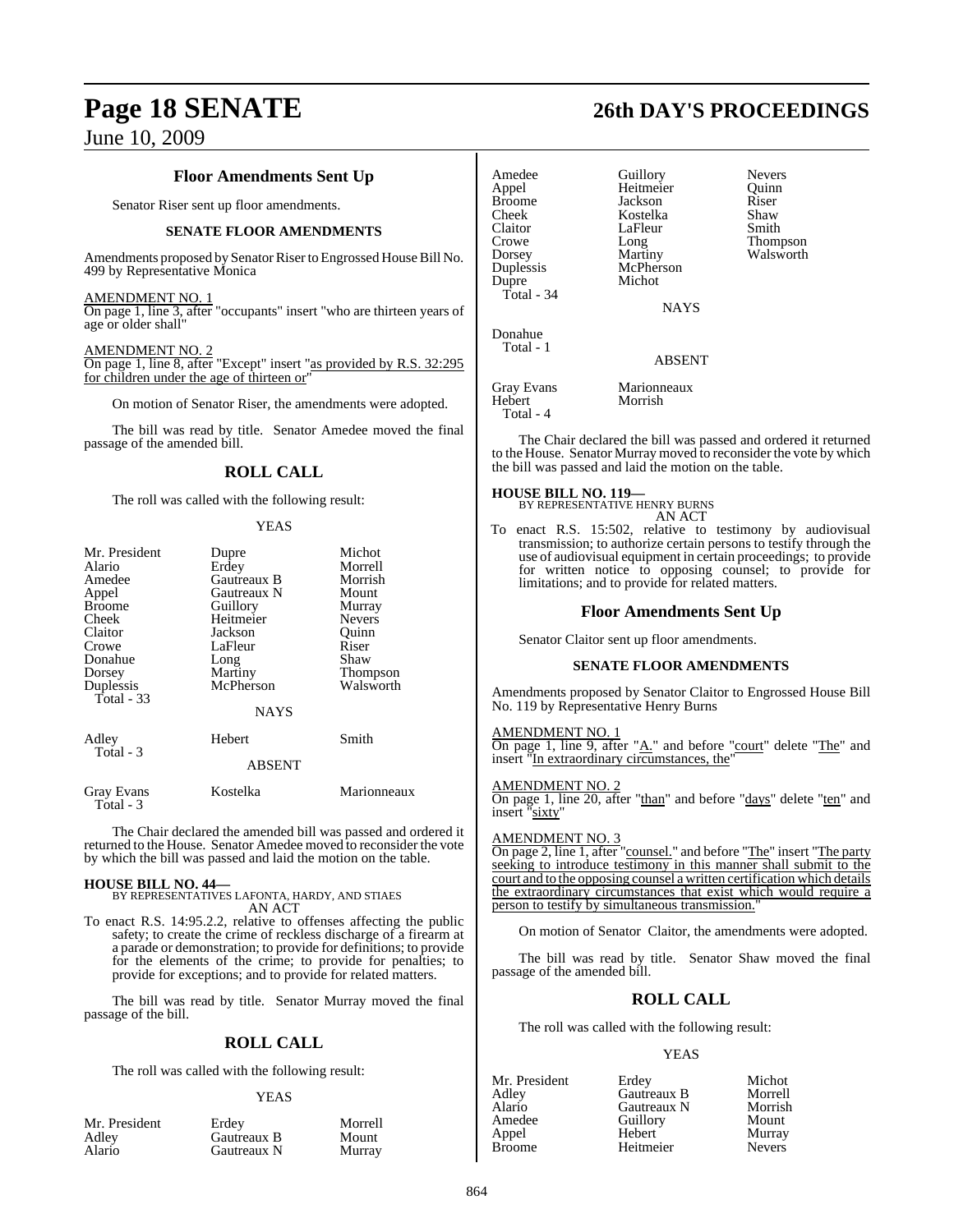# **26th DAY'S PROCEEDINGS Page 19 SENATE**

Dorsey Marionneaux<br>
Duplessis Martiny Total - 38

Cheek Jackson Quinn Claitor Kostelka Riser LaFleur Shaw<br>Long Smith Donahue Long Smith<br>Dorsey Marionneaux Thompson Duplessis Martiny Walsworth<br>
Dupre McPherson McPherson

**NAYS** 

Total - 0

ABSENT

Gray Evans Total - 1

The Chair declared the amended bill was passed and ordered it returned to the House. Senator Shaw moved to reconsider the vote by which the bill was passed and laid the motion on the table.

# **HOUSE BILL NO. 265—** BY REPRESENTATIVE HENRY BURNS

AN ACT

To amend and reenact R.S.  $32:393(A)$  and  $(C)(1)(b)$  and  $853(A)(1)(a)$ and (c)(iii), relative to operator's records; to provide for the time in which convictions be sent to the Department of Public Safety and Corrections; to provide for the authority to add conviction to driver's operating record; and to provide for related matters.

On motion of Senator Nevers, the bill was read by title and returned to the Calendar, subject to call.

### **Mr. President in the Chair**

**HOUSE BILL NO. 340—**<br>BY REPRESENTATIVES HENRY, ARMES, BALDONE, BURFORD,<br>HENRY BURNS, TIM BURNS, CARMODY, CHANDLER, CROMER,<br>DOVE, DOWNS, ERNST, FANNIN, GEYMANN, GISCLAIR, GREENE,<br>GUINN, HARRISON, HAZEL, HOFFMANN, KLECKLEY,

### A JOINT RESOLUTION

Proposing to amend Article I, Section 8 of the Constitution of Louisiana, relative to freedom of religion; to prohibit government infringement of the right of every person to freely express his religious belief; to provide that the right shall not be burdened without the showing of a compelling governmental interest; to provide for submission of the proposed amendment to the electors; and to provide for related matters.

### **Floor Amendments Sent Up**

Senator Claitor sent up floor amendments.

### **SENATE FLOOR AMENDMENTS**

Amendments proposed by Senator Claitor to Reengrossed House Bill No. 340 by Representative Henry

### AMENDMENT NO. 1

On page 1, line 1, delete "JOINT" and insert "CONCURRENT"

### AMENDMENT NO. 2

On page 1, delete lines 2 through 17 and insert "To direct the Louisiana State Law Institute to study constitutional language relative to freedom of religion in Louisiana, and to report to the Legislature not later than February 1, 2010."

### AMENDMENT NO. 3

On page 2, delete lines 1 through 16

Senator Claitor moved adoption of the amendments.

Senator Quinn objected.

# June 10, 2009

### **ROLL CALL**

The roll was called with the following result:

### YEAS

| Alario<br>Claitor<br>Dorsey<br>Gautreaux B<br>Total - 10                                                   | <b>Gray Evans</b><br>Heitmeier<br>Jackson<br>LaFleur<br><b>NAYS</b>                                              | Morrell<br>Murray                                                                  |
|------------------------------------------------------------------------------------------------------------|------------------------------------------------------------------------------------------------------------------|------------------------------------------------------------------------------------|
| Adley<br>Amedee<br>Appel<br><b>Broome</b><br>Cheek<br>Crowe<br>Donahue<br>Duplessis<br>Dupre<br>Total - 26 | Erdey<br>Gautreaux N<br>Hebert<br>Kostelka<br>Long<br>Martiny<br>McPherson<br>Michot<br>Morrish<br><b>ABSENT</b> | Mount<br><b>Nevers</b><br>Ouinn<br>Riser<br>Shaw<br>Smith<br>Thompson<br>Walsworth |
| Mr. President                                                                                              | Guillory                                                                                                         | Marionneaux                                                                        |

The Chair declared the amendments were rejected.

### **Floor Amendments Sent Up**

Senator McPherson sent up floor amendments.

### **SENATE FLOOR AMENDMENTS**

Amendments proposed by Senator McPherson to Reengrossed House Bill No. 340 by Representative Henry

AMENDMENT NO. 1

Total - 3

On page 2, at the end of line 7, delete "November 2" and insert "August 28"

On motion of Senator McPherson, the amendments were adopted.

The bill was read by title. Senator N. Gautreaux moved the final passage of the amended bill.

### **ROLL CALL**

The roll was called with the following result:

### YEAS

Adley Erdey Morrish<br>Alario Gautreaux N Mount Alario Gautreaux N Mount Appel Hebert Quinn Cheek Long Shaw<br>Crowe Martiny Smith Crowe Martiny<br>
Donahue McPherson Duplessis Total - 27

Guillory Nevers<br>
Hebert Ouinn Kostelka Riser<br>Long Shaw

McPherson Thompson<br>Michot Walsworth

NAYS

Claitor Gautreaux B LaFleur Gray Evans<br>Jackson

Dupre Total - 8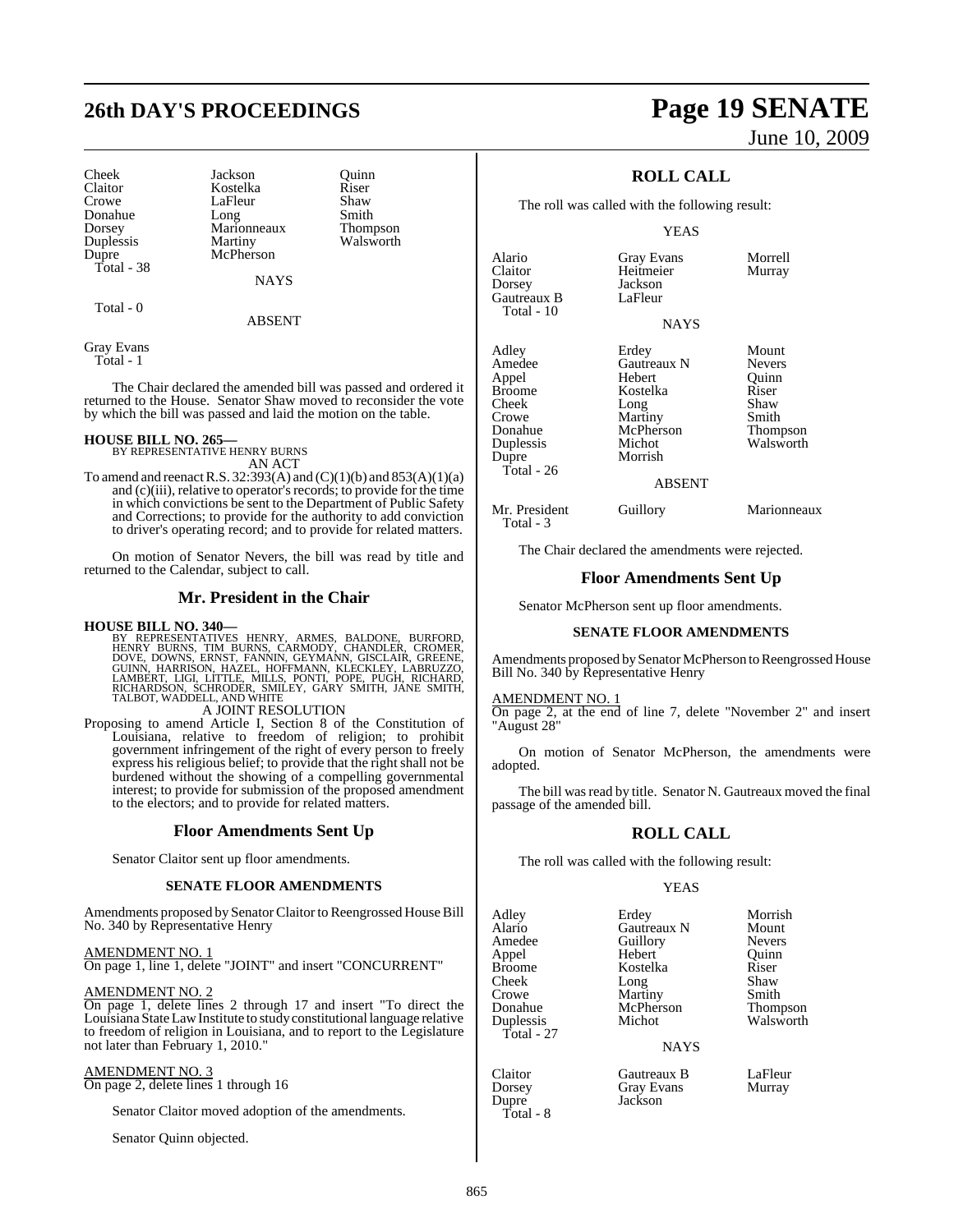### ABSENT

Mr. President Marionneaux<br>
Heitmeier Morrell Heitmeier Total - 4

The Chair declared the amended bill was passed and ordered it returned to the House. Senator N. Gautreaux moved to reconsider the vote by which the bill was passed and laid the motion on the table.

### **Notice Regarding Vote**

Senator Morrell stated he appeared as absent on the vote on House Bill No. 340. He had intended to vote nay on the bill. He asked that the Official Journal so state.

### **HOUSE BILL NO. 363—**

BY REPRESENTATIVES AUBERT AND LANDRY

- AN ACT
- To amend and reenact Civil Code Articles 2358, 2362.1 through 2364, and 2365 through 2367.2 and R.S. 9:374, to enact Civil Code Article 2367.3, and to repeal Civil Code Article 2364.1, relative to the community property regime; to provide for claims for reimbursement between spouses; to provide for a reduction in reimbursement for obligations paid with respect to certain movable property; to provide when a claim for reimbursement may be made; to provide for the use of a residence of the spouses; and to provide for related matters.

On motion of Senator B. Gautreaux, the bill was read by title and returned to the Calendar, subject to call.

**HOUSE BILL NO. 445—**<br>BY REPRESENTATIVES BALDONE, BILLIOT, HENRY BURNS, TIM<br>BURNS, CHAMPAGNE, DOERGE, DOWNS, FOIL, GISCLAIR, MICKEY<br>GUILLORY, HOWARD, KATZ, LITTLE, MILLS, PEARSON, PERRY,<br>POPE, PUGH, RICHARD, ROBIDEAUX, SCH SHAW, SMITH, AND WALSWORTH AN ACT

To amend and reenact R.S. 32:667(B)(2) and to repeal R.S.  $32:667(B)(1)(a)$  and (4), relative to driving while under the influence; to increase suspension of driving privileges upon refusal to submit to a chemical test; and to provide for related matters.

### **Floor Amendments Sent Up**

Senator Dupre sent up floor amendments.

### **SENATE FLOOR AMENDMENTS**

Amendments proposed by Senator Dupre to Reengrossed House Bill No. 445 by Representative Baldone

AMENDMENT NO. 1

On page 2, line 3, change "Two" to "Except as otherwise provided in this Paragraph, two" and change "first" to "a"

### AMENDMENT NO. 2

In Senate Committee Amendment No. 3 proposed by the Senate Committee on Judiciary B and adopted by the Senate on June 3, 2009, on line 10 thereof, change "the first" to "a"

### AMENDMENT NO. 3

In Senate Committee Amendment No. 3 proposed by the Senate Committee on Judiciary B and adopted by the Senate on June 3, 2009, on line 12 thereof, change "the first" to "a"

On motion of Senator Dupre, the amendments were adopted.

### **Floor Amendments Sent Up**

Senator Dupre sent up floor amendments.

# **Page 20 SENATE 26th DAY'S PROCEEDINGS**

### **SENATE FLOOR AMENDMENTS**

Amendments proposed by Senator Dupre to Reengrossed House Bill No. 445 by Representative Baldone

### AMENDMENT NO. 1

Delete Amendment Nos. 5, 6, and 7 proposed by the Senate Committee on Judiciary B and adopted by the Senate on June 3, 2009.

On motion of Senator Dupre, the amendments were adopted.

### **Floor Amendments Sent Up**

Senator Martiny sent up floor amendments.

### **SENATE FLOOR AMENDMENTS**

Amendments proposed by Senator Martiny to Reengrossed House Bill No. 445 by Representative Baldone

### AMENDMENT NO. 1

On page 2, line 3, change "Two years" to "One year"

### AMENDMENT NO. 2

On page 2, line 4, change "Two years" to "One year"

### AMENDMENT NO. 3

In Senate Committee Amendment No. 3, proposed by the Senate Committee on Judiciary B and adopted by the Senate on June 3, 2009, on page 1, line 9, change "Four" to " $\frac{1}{\text{Two}}$ "

### AMENDMENT NO. 4

In Senate Committee Amendment No. 3, proposed by the Senate Committee on Judiciary B and adopted by the Senate on June 3, 2009, on page 1, line 11, change " $\overline{\text{Four}}$ " to " $\overline{\text{Two}}$ "

### AMENDMENT NO. 5

Delete Senate Committee Amendment No. 5, proposed by the Senate Committee on Judiciary B and adopted by the Senate on June 3, 2009

Senator Martiny moved adoption of the amendments.

Senator Dupre objected.

Guillory McPherson

Total -  $9$ 

### **ROLL CALL**

The roll was called with the following result:

### YEAS

| Appel<br><b>Broome</b><br>Cheek<br>Claitor<br>Crowe<br>Donahue<br>Total - 16 | Dorsey<br>Duplessis<br>Gautreaux B<br><b>Gray Evans</b><br>Hebert<br>Heitmeier<br><b>NAYS</b> | Jackson<br>Martiny<br>Murray<br>Thompson |
|------------------------------------------------------------------------------|-----------------------------------------------------------------------------------------------|------------------------------------------|
| Adley<br>Alario<br>Amedee<br>Dupre<br>Erdey<br>Total - 14                    | Kostelka<br>Long<br>Michot<br>Morrish<br><b>Nevers</b><br><b>ABSENT</b>                       | Riser<br>Shaw<br>Smith<br>Walsworth      |
| Mr. President<br>Gautreaux N                                                 | LaFleur<br>Marionneaux                                                                        | Morrell<br>Mount                         |

The Chair declared the amendments were adopted.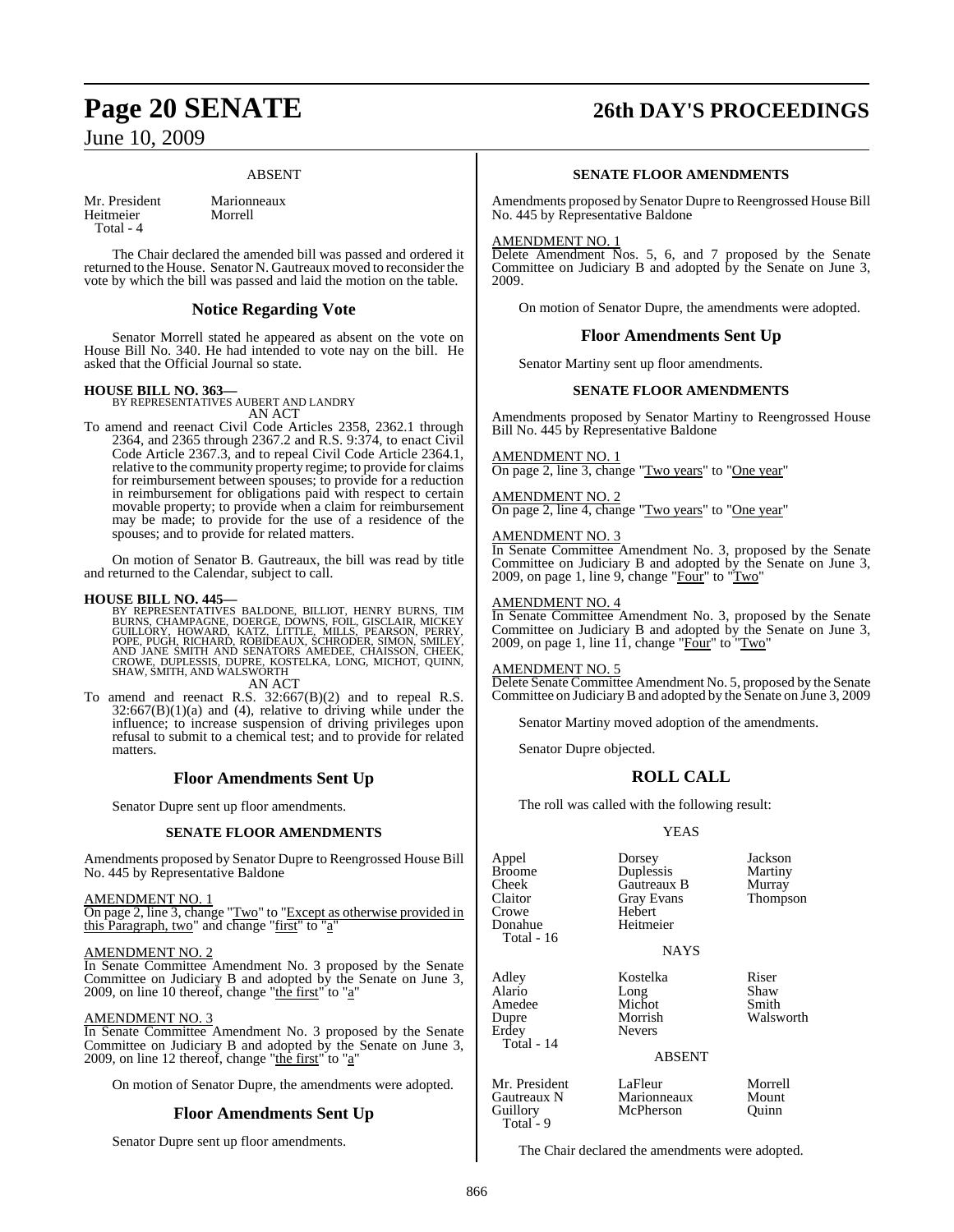# **26th DAY'S PROCEEDINGS Page 21 SENATE**

### **Notice Regarding Vote**

Senator Broome stated she had voted in error on the amendment by Senator Martiny to House Bill No. 445. She voted yea on the amendment and had intended to vote nay. She asked that the Official Journal so state.

The bill was read by title. Senator Dupre moved the final passage of the amended bill

### **ROLL CALL**

The roll was called with the following result:

### YEAS

| Mr. President            | Erdey         | Michot        |
|--------------------------|---------------|---------------|
| Adley                    | Gautreaux B   | Morrell       |
| Alario                   | Gautreaux N   | Morrish       |
| Amedee                   | Gray Evans    | Mount         |
| Appel                    | Guillory      | Murray        |
| <b>Broome</b>            | Hebert        | <b>Nevers</b> |
| Cheek                    | Heitmeier     | Ouinn         |
| Claitor                  | Jackson       | Riser         |
| Crowe                    | Kostelka      | Shaw          |
| Donahue                  | LaFleur       | Smith         |
| Dorsey                   | Long          | Walsworth     |
| Duplessis                | Martiny       |               |
| Dupre                    | McPherson     |               |
| Total - $37$             |               |               |
|                          | <b>NAYS</b>   |               |
| Total - 0                |               |               |
|                          | <b>ABSENT</b> |               |
| Marionneaux<br>Total - 2 | Thompson      |               |

The Chair declared the amended bill was passed and ordered it returned to the House. Senator Dupre moved to reconsider the vote by which the bill was passed and laid the motion on the table.

### **Notice Regarding Vote**

Senator Thompson stated he appeared as absent on the vote on House Bill No. 445. He had intended to vote yea on the bill. He asked that the Official Journal so state.

### **HOUSE BILL NO. 447—**

BY REPRESENTATIVE THIBAUT AN ACT

To repeal R.S. 13:974, relative to court reporters in the Eighteenth Judicial District; to repeal provisions providing for duties, qualifications of office, salary, transcription fees, and bond requirements applicable only to the Eighteenth Judicial District.

On motion of Senator Marionneaux, the bill was read by title and returned to the Calendar, subject to call.

### **HOUSE BILL NO. 588—** BY REPRESENTATIVE LANDRY

AN ACT

To amend and reenact R.S. 15:588, relative to individual access to criminal history information; to authorize an individual or his authorized representative to obtain a certified copy of his criminal history information record; and to provide for related matters.

The bill was read by title. Senator N. Gautreaux moved the final passage of the bill.

# June 10, 2009

### **ROLL CALL**

The roll was called with the following result:

YEAS

| Erdey             | Michot          |
|-------------------|-----------------|
| Gautreaux B       | Morrell         |
| Gautreaux N       | Morrish         |
| <b>Gray Evans</b> | Mount           |
| Guillory          | Murray          |
| Hebert            | <b>Nevers</b>   |
| Heitmeier         | Ouinn           |
| Jackson           | Riser           |
| Kostelka          | Shaw            |
| LaFleur           | Smith           |
| Long              | <b>Thompson</b> |
| Martiny           | Walsworth       |
| McPherson         |                 |
|                   |                 |
| <b>NAYS</b>       |                 |
|                   |                 |
| <b>ABSENT</b>     |                 |
|                   |                 |

Marionneaux

Total - 1

The Chair declared the bill was passed and sent to the House. Senator N. Gautreaux moved to reconsider the vote by which the bill was passed and laid the motion on the table.

### **HOUSE BILL NO. 599—**

BY REPRESENTATIVES HILL, CONNICK, ERNST, FOIL, HARRISON, ROSALIND JONES, LEGER, MONICA, AND WHITE AN ACT

To enact R.S. 37:2556(D), relative to temporary court reporting permits; to provide for qualifications and limitations; to provide for licensing and education requirements; and to provide for related matters.

### **Floor Amendments Sent Up**

Senator Dorsey sent up floor amendments.

### **SENATE FLOOR AMENDMENTS**

Amendments proposed by Senator Dorsey to Engrossed House Bill No. 599 by Representative Hill

AMENDMENT NO. 1

On page 1, line 2, after "37:2556(D)" insert "and (E)"

### AMENDMENT NO. 2

On page 1, line 6, after "37:2556(D)" delete "is" and insert "and (E) are"

### AMENDMENT NO. 3

On page 3, after line 12, insert the following:

E. Notwithstanding any provision of law to the contrary, those courts of the state that are utilizing digital electronic recording or digital audio recording as a method of official court reporting on or before September 30, 2009, shall be exempt from the provisions of Chapter 32 of Title 37 of the Louisiana Revised Statutes of 1950.

On motion of Senator Dorsey, the amendments were adopted.

### **Floor Amendments Sent Up**

Senator LaFleur sent up floor amendments.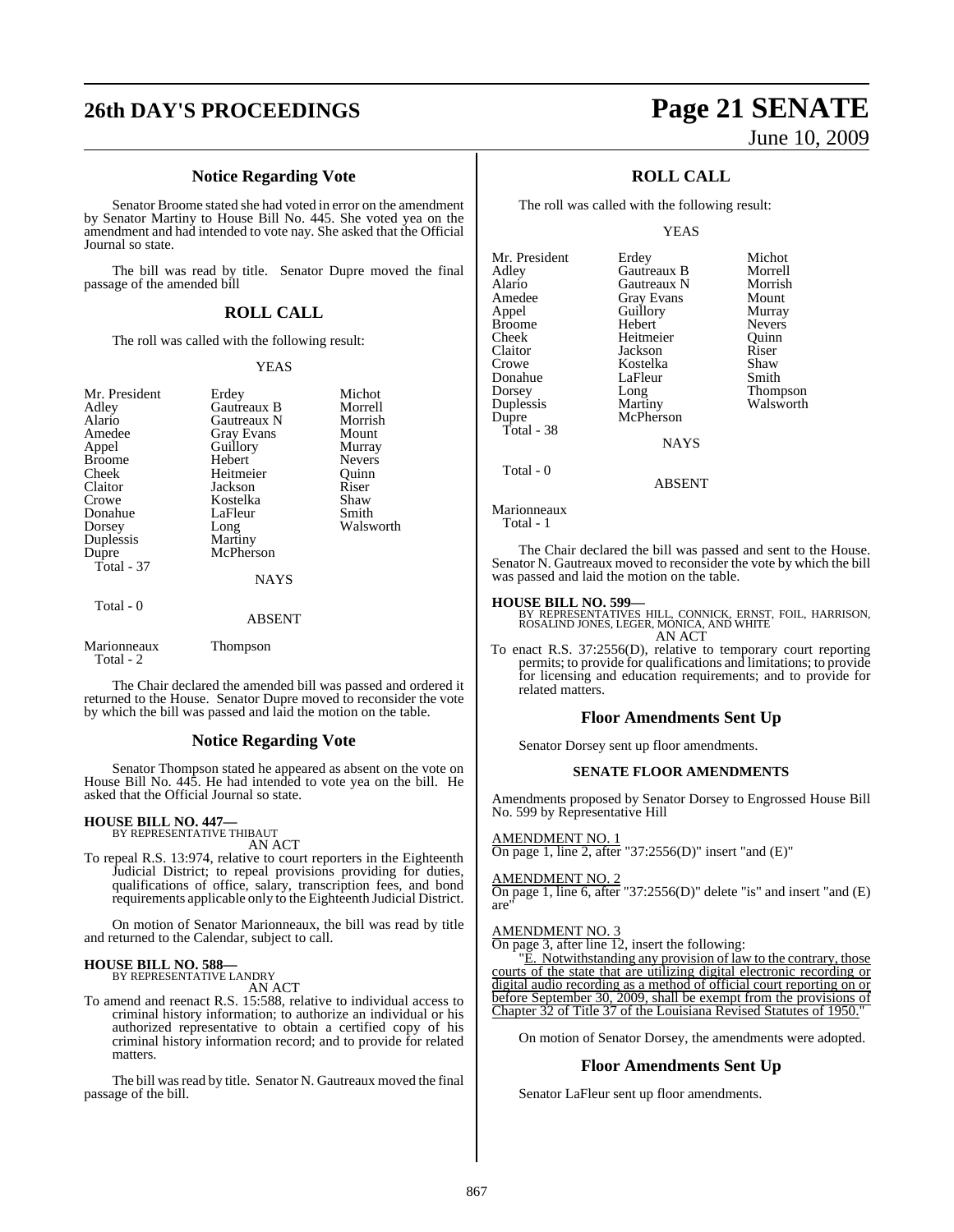### **SENATE FLOOR AMENDMENTS**

Amendments proposed by Senators LaFleur and Riser to Engrossed House Bill No. 599 by Representative Hill

### AMENDMENT NO. 1

On page 2, line 6, after "position" delete the comma "," and insert "or if the judge determines that the respondents are not satisfactory."

On motion of Senator LaFleur, the amendments were adopted.

The bill was read by title. Senator Martiny moved the final passage of the amended bill.

### **ROLL CALL**

The roll was called with the following result:

### YEAS

| Mr. President<br>Adley<br>Alario<br>Amedee<br>Appel<br><b>Broome</b><br>Cheek<br>Claitor<br>Crowe<br>Donahue<br>Dorsey<br>Duplessis<br>Dupre<br>Total - 38 | Erdey<br>Gautreaux B<br>Gautreaux N<br>Gray Evans<br>Guillory<br>Hebert<br>Heitmeier<br>Jackson<br>Kostelka<br>LaFleur<br>Long<br>Martiny<br>McPherson<br><b>NAYS</b> | Michot<br>Morrell<br>Morrish<br>Mount<br>Murray<br>Nevers<br>Ouinn<br>Riser<br>Shaw<br>Smith<br><b>Thompson</b><br>Walsworth |
|------------------------------------------------------------------------------------------------------------------------------------------------------------|-----------------------------------------------------------------------------------------------------------------------------------------------------------------------|------------------------------------------------------------------------------------------------------------------------------|
| Total - 0                                                                                                                                                  |                                                                                                                                                                       |                                                                                                                              |

ABSENT

Marionneaux

Total - 1

The Chair declared the amended bill was passed and ordered it returned to the House. Senator Martiny moved to reconsider the vote by which the bill was passed and laid the motion on the table.

### **HOUSE BILL NO. 757—** BY REPRESENTATIVE DIXON

AN ACT

To enact R.S. 14:126.3.1, relative to the unauthorized participation in medical assistance programs; to create the crime of unauthorized participation in medical assistance programs; to provide for definitions; to provide for penalties; and to provide for related matters.

### **Floor Amendments Sent Up**

Senator McPherson sent up floor amendments.

### **SENATE FLOOR AMENDMENTS**

Amendments proposed by Senator McPherson to Reengrossed House Bill No. 757 by Representative Dixon

### AMENDMENT NO. 1

On page 2, line 10, after "Hospitals," and before "United" insert "or the"

### AMENDMENT NO. 2

On page 2, line 11, after "general" and before "." delete "or any agent thereof

# **Page 22 SENATE 26th DAY'S PROCEEDINGS**

AMENDMENT NO. 3

On page 2, line 15, after "payment" and before "," delete "or approval for payment"

AMENDMENT NO. 4 On page 2, line 17, after "a payment" delete "or approval"

AMENDMENT NO. 5 On page 2, line 18, before "by a" delete "for payment"

On motion of Senator McPherson, the amendments were adopted.

The bill was read by title. Senator McPherson moved the final passage of the amended bill.

### **ROLL CALL**

The roll was called with the following result:

### YEAS

Mr. President Erdey Morrell<br>Adley Gautreaux B Morrish Adley Gautreaux B Morrish Alario Gray Evans Mount<br>Amedee Guillory Murray Amedeu<br>
Hebert Meyers Appel Hebert Nevers Broome Heitmeier Quinn<br>Cheek Jackson Riser Cheek Jackson Riser Kostelka Shaw<br>LaFleur Smith Crowe LaFleur<br>Donahue Long Donahue Long Thompson<br>
Dorsey Martiny Walsworth Dorsey Martiny Walsworth<br>
Duplessis McPherson McPherson Dupre Michot Total - 37 NAYS Total - 0 ABSENT

Gautreaux N Marionneaux Total - 2

The Chair declared the amended bill was passed and ordered it returned to the House. Senator McPherson moved to reconsider the vote by which the bill was passed and laid the motion on the table.

### **HOUSE BILL NO. 890— (Substitute for HouseBill No. 177 by Representative Mills)**

BY REPRESENTATIVES MILLS, CHAMPAGNE, HARDY, HAZEL,<br>LEBAS,LOPINTO,NORTON,PERRY,SCHRODER,WOOTON,ANDERS,<br>BALDONE,BARROW,BURFORD,TIMBURNS,BURRELL,CHANDERS,<br>CORTEZ, DIXON, DOWNS, ELLINGTON, FANNIN, GISCLAIR,<br>HOFFMANN,HOWARD,HUT

### AN ACT

To enact R.S. 40:962.1(E), 962.1.1(F), 964(Schedule V)(E), and 1006(E) and (F), and Part X-F of Chapter 4 of Title 40 of the Louisiana Revised Statutes of 1950, to be comprised of R.S. 40:1049.1 through 1049.11 and to repeal R.S. 40:962.1.1(D) and 962.1.2, relative to nonprescription compounds, mixtures, or preparations containing ephedrine, pseudoephedrine, or phenylpropanolamine; to provide that such nonprescription compounds, mixtures, and preparations and prescription products not otherwise scheduled are Schedule V drugs; to provide for the production of a photo identification prior to the purchase of nonprescription products containing pseudoephedrine, ephedrine, and phenylpropanolamine; to require the purchaser sign a log book prior to the purchase of nonprescription products containing ephedrine, pseudoephedrine, and phenylpropanolamine; to provide for a central computer monitoring system to monitor the purchase of those products; to provide for the acquisition and implementation of the central computer monitoring system; to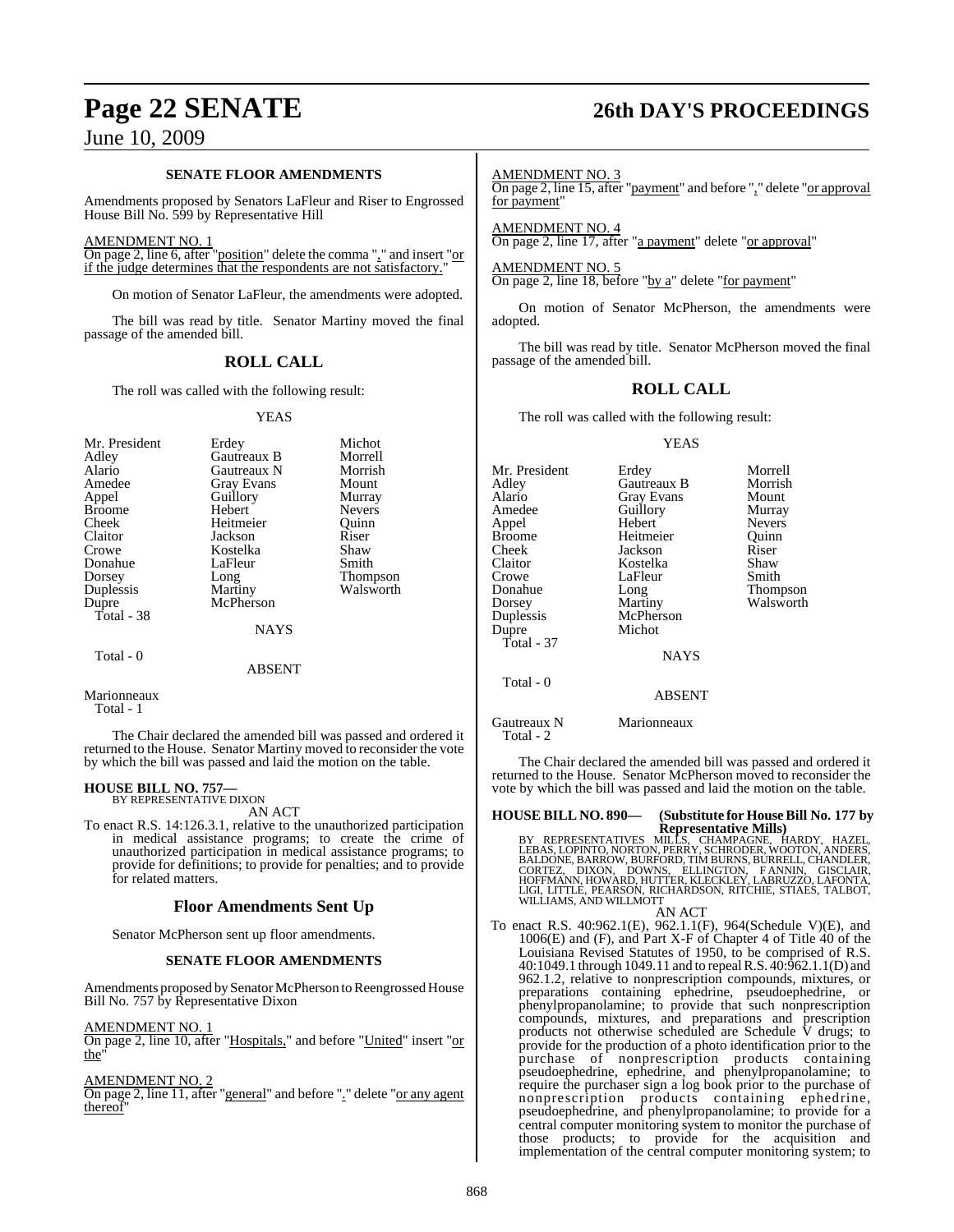# **26th DAY'S PROCEEDINGS Page 23 SENATE**

provide for the access to information contained in the central computer monitoring system; to provide for the sharing of that information by certain agencies; to provide with respect to funding for the central computer monitoring system; to provide limitations on the quantities of products containing pseudoephedrine, ephedrine, or phenylpropanolamine which may be sold within a specified period of time; to authorize the reporting of suspected violations of law which are discovered due to the Prescription Monitoring Program to appropriate law enforcement and prosecutorial agencies; to repeal the provision oflaw authorizing the secretary ofthe Department of Health and Hospitals to exempt certain products containing ephedrine, pseudoephedrine, and phenylpropanolamine from sales and possession restrictions if determined not to be used in the manufacture or production of methamphetamines; to repeal conflicting provisions of law regarding the purchase of products containing ephedrine, pseudoephedrine, and phenylpropanolamine; to provide for definitions; to repeal provisions of law providing for certain dosage forms containing ephedrine, pseudoephedrine, and phenylpropanolamine from sales restrictions; to provide for legislative findings; to provide for a limitation of liability; to provide for a defense for certain violations of the Uniform Controlled Substances Law; and to provide for related matters.

### **Senator N. Gautreaux in the Chair**

### **Floor Amendments Sent Up**

Senator LaFleur sent up floor amendments.

### **SENATE FLOOR AMENDMENTS**

Amendments proposed by Senator LaFleur to Reengrossed House Bill No. 890 by Representative Mills

### AMENDMENT NO. 1

On page 12, below line 29 insert the following:

"Section 3. The scheduling of substances specified in R.S. 40:962.1.1(F) and 964 (Schedule  $\bar{V}$ )(E), and the requirements in R.S. 40:1049.3 and 1049.4 as enacted by this Act shall not apply to any product that contains pseudoephedrine if that product contains not more than sixty milligrams of pseudoephedrine per package. The seller of such products shall store the products behind the counter or in a locked case where the purchaser does not have direct access, and limit the sale to one package per transaction.

On page 13, line 1, change "Section 3." to "Section 4."

Senator LaFleur moved adoption of the amendments.

Senator Hebert objected.

### **ROLL CALL**

The roll was called with the following result:

### YEAS

| Appel<br>Claitor<br>Gray Evans<br>Total - 7 | Jackson<br>LaFleur<br>Shaw | Smith  |
|---------------------------------------------|----------------------------|--------|
|                                             | <b>NAYS</b>                |        |
| Alario                                      | Gautreaux B                | Michot |

| A(a B)     |
|------------|
| Amedee     |
| Cheek      |
| Crowe      |
| Donahue    |
| Dorsey     |
| Dupre      |
| Erdey      |
| Total - 24 |
|            |

Guillory Morrish Hebert Murray<br>
Heitmeier Nevers Heitmeier Nevers<br>Kostelka Ouinn Kostelka Long Riser<br>Martiny Thom McPherson

Thompson<br>Walsworth

June 10, 2009

### ABSENT

Adley Gautreaux N<br>Broome Marionneaux Total - 8

Mr. President Duplessis Morrell<br>Adlev Gautreaux N Mount Marionneaux

The Chair declared the amendments were rejected.

The bill was read by title. Senator Hebert moved the final passage of the bill.

### **ROLL CALL**

The roll was called with the following result:

YEAS

| Mr. President<br>Adley<br>Alario<br>Amedee<br>Appel<br><b>Broome</b><br>Cheek<br>Claitor<br>Crowe<br>Donahue<br>Dorsey<br>Dupre<br>Total - $36$<br>Total - 0 | Erdey<br>Gautreaux B<br>Gautreaux N<br><b>Gray Evans</b><br>Guillory<br>Hebert<br>Heitmeier<br>Jackson<br>Kostelka<br>Long<br>Martiny<br>McPherson<br><b>NAYS</b><br><b>ABSENT</b> | Michot<br>Morrell<br>Morrish<br>Mount<br>Murray<br><b>Nevers</b><br>Ouinn<br>Riser<br>Shaw<br>Smith<br>Thompson<br>Walsworth |
|--------------------------------------------------------------------------------------------------------------------------------------------------------------|------------------------------------------------------------------------------------------------------------------------------------------------------------------------------------|------------------------------------------------------------------------------------------------------------------------------|
|                                                                                                                                                              |                                                                                                                                                                                    |                                                                                                                              |
| Duplessis<br>Total - 3                                                                                                                                       | LaFleur                                                                                                                                                                            | Marionneaux                                                                                                                  |

The Chair declared the bill was passed and ordered it returned to the House. Senator Hebert moved to reconsider the vote by which the bill was passed and laid the motion on the table.

### **Rules Suspended**

Senator Riser asked for and obtained a suspension of the rules to revert to the order of:

### **Senate Bills and Joint Resolutions on Third Reading and Final Passage, Subject to Call**

### **Called from the Calendar**

Senator Riser asked that Senate Bill No. 5 be called from the Calendar.

**SENATE BILL NO. 5—**<br>BY SENATORS RISER, N. GAUTREAUX, CROWE, DUPLESSIS, ERDEY,<br>HEBERT, KOSTELKA, LAFLEUR, MORRISH, NEVERS AND<br>WALSWORTH

### A JOINT RESOLUTION

Proposing to amend Article III, Sections 2 (A)(3)(a) and (4)(a) and 19 of the Constitution of Louisiana, relative to the legislature; to provide for the convening of the legislature for annual regular sessions; to provide for the effective date of legislation enacted atsuch sessions; and to specify an election forsubmission ofthe proposition to electors and provide a ballot proposition.

### **Mr. President in the Chair**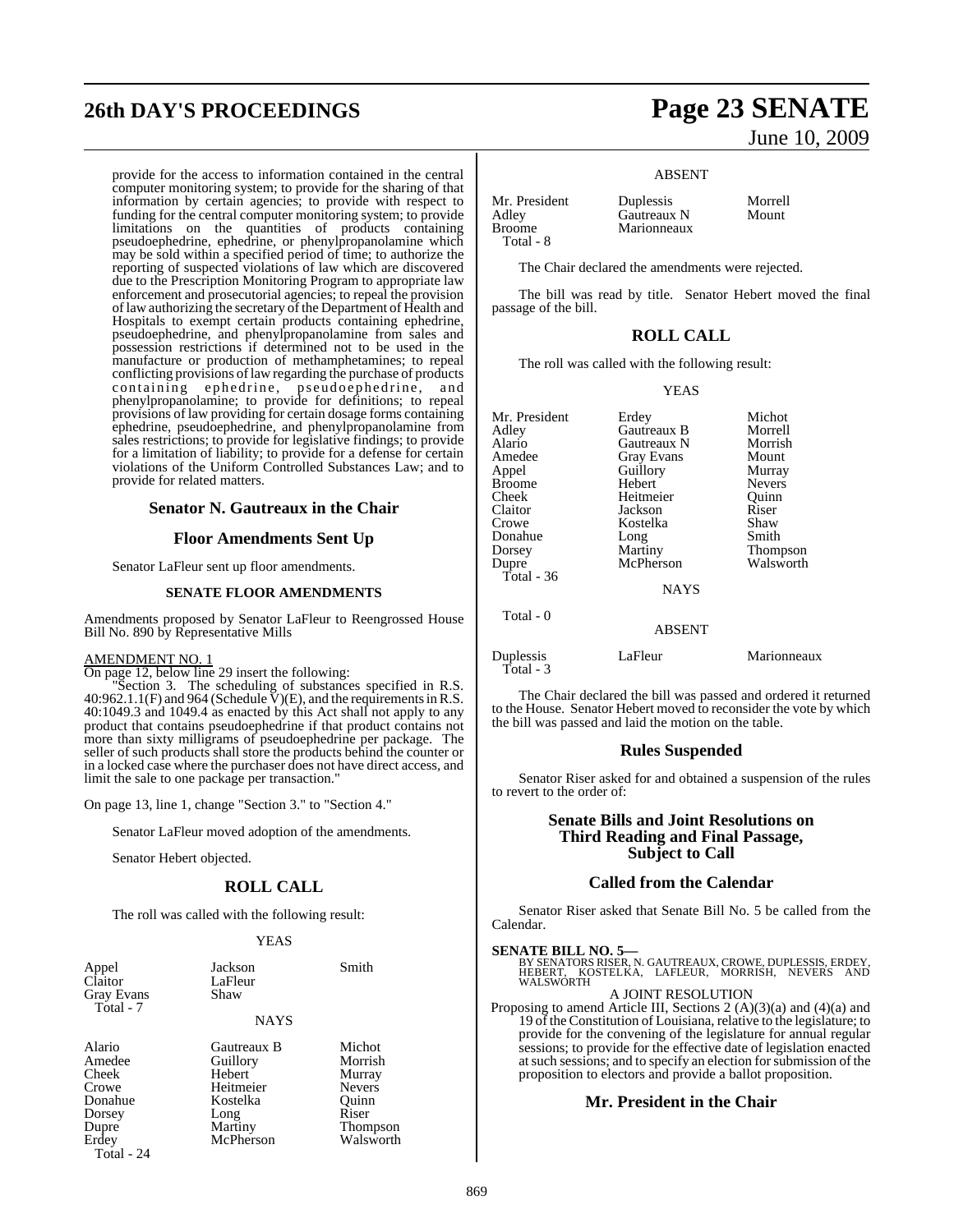### **Floor Amendments Sent Up**

Senator McPherson sent up floor amendments.

### **SENATE FLOOR AMENDMENTS**

Amendments proposed by Senator McPherson to Engrossed Senate Bill No. 5 by Senator Riser

### AMENDMENT NO. 1

On page 2, after line 29, insert: "Section 2. Be it further resolved that this proposed amendment shall become effective January 1, 2012."

### AMENDMENT NO. 2

On page 3, line 1, change "Section 2." to "Section 3."

AMENDMENT NO. 3 On page 3, line 4, change "Section 3." to "Section 4."

On motion of Senator McPherson, the amendments were adopted.

### **Senator N. Gautreaux in the Chair**

### **Floor Amendments Sent Up**

Senator Alario sent up floor amendments.

### **SENATE FLOOR AMENDMENTS**

Amendments proposed by Senator Alario to Engrossed Senate Bill No. 5 by Senator Riser

AMENDMENT NO. 1 On page 1, line 15, delete "last" and insert "**second**"

AMENDMENT NO. 2 On page 1, line 15, delete "March **January**" and insert "March"

AMENDMENT NO. 3 On page 2, line 11, delete "last" and insert "**second**"

AMENDMENT NO. 4 On page 2, line 11, delete "April **February**" and insert "April"

AMENDMENT NO. 5 On page 3, line 9, delete "last" and insert "second" and delete "January" and insert " March"

AMENDMENT NO. 6 On page 3, line 10, delete "last" and insert "second" and delete "February" and insert "April"

On motion of Senator Alario, the amendments were adopted.

The bill was read by title. Senator Riser moved the final passage of the amended bill.

### **ROLL CALL**

The roll was called with the following result:

### YEAS

| Mr. President | Erdey             | Michot        |
|---------------|-------------------|---------------|
| Adley         | Gautreaux N       | Morrell       |
| Alario        | <b>Gray Evans</b> | Morrish       |
| Amedee        | Guillory          | Mount         |
| Appel         | Hebert            | Murray        |
| <b>Broome</b> | Heitmeier         | <b>Nevers</b> |
| Cheek         | Jackson           | Ouinn         |

# **Page 24 SENATE 26th DAY'S PROCEEDINGS**

Crowe Kostelka Riser Donahue LaFleur Thompson Long Walsworth Duplessis<br>Dupre McPherson Total - 34 **NAYS** Shaw Smith Total - 2 ABSENT

Claitor Gautreaux B Marionneaux Total - 3

The Chair declared the amended bill was passed, ordered reengrossed and sent to the House. Senator Riser moved to reconsider the vote by which the bill was passed and laid the motion on the table.

### **Mr. President in the Chair**

### **Called from the Calendar**

Senator Crowe asked that Senate Bill No. 152 be called from the Calendar.

**SENATE BILL NO. 152—** BY SENATOR CROWE

AN ACT

To enact R.S. 51:1427, relative to unfair or deceptive trade practices; to prohibit certain goods, materials, and services from being sold or distributed to minors; to provide for definitions; and to provide for related matters.

### **Floor Amendments Sent Up**

Senator Crowe sent up floor amendments.

### **SENATE FLOOR AMENDMENTS**

Amendments proposed by Senator Crowe to Engrossed Senate Bill No. 152 by Senator Crowe

AMENDMENT NO. 1 On page 1, at the end of line 12, change "**contain**" to "**which depict**"

AMENDMENT NO. 2 On page 1, line 17, delete "**or oral to genital,**"

On motion of Senator Crowe, the amendments were adopted.

### **Floor Amendments Sent Up**

Senator Crowe sent up floor amendments.

### **SENATE FLOOR AMENDMENTS**

Amendments proposed by Senator Crowe to Engrossed Senate Bill No. 152 by Senator Crowe

AMENDMENT NO. 1 On page 2, line 11, after "**C.**", insert "**(1)**"

AMENDMENT NO. 2

On page 2, between lines 18 and 19, insert the following:

"**(2)(a) This Section shall not apply to speech or content distributed, communicated, or otherwise made available on a cable system.**

**(b) For purposes of this Section, the term "cable system" shall mean a facility consisting of a set of closed transmission paths and associated signal generation, reception, and control equipment that is designed to provide cable service which includes video programming and which is provided to multiple**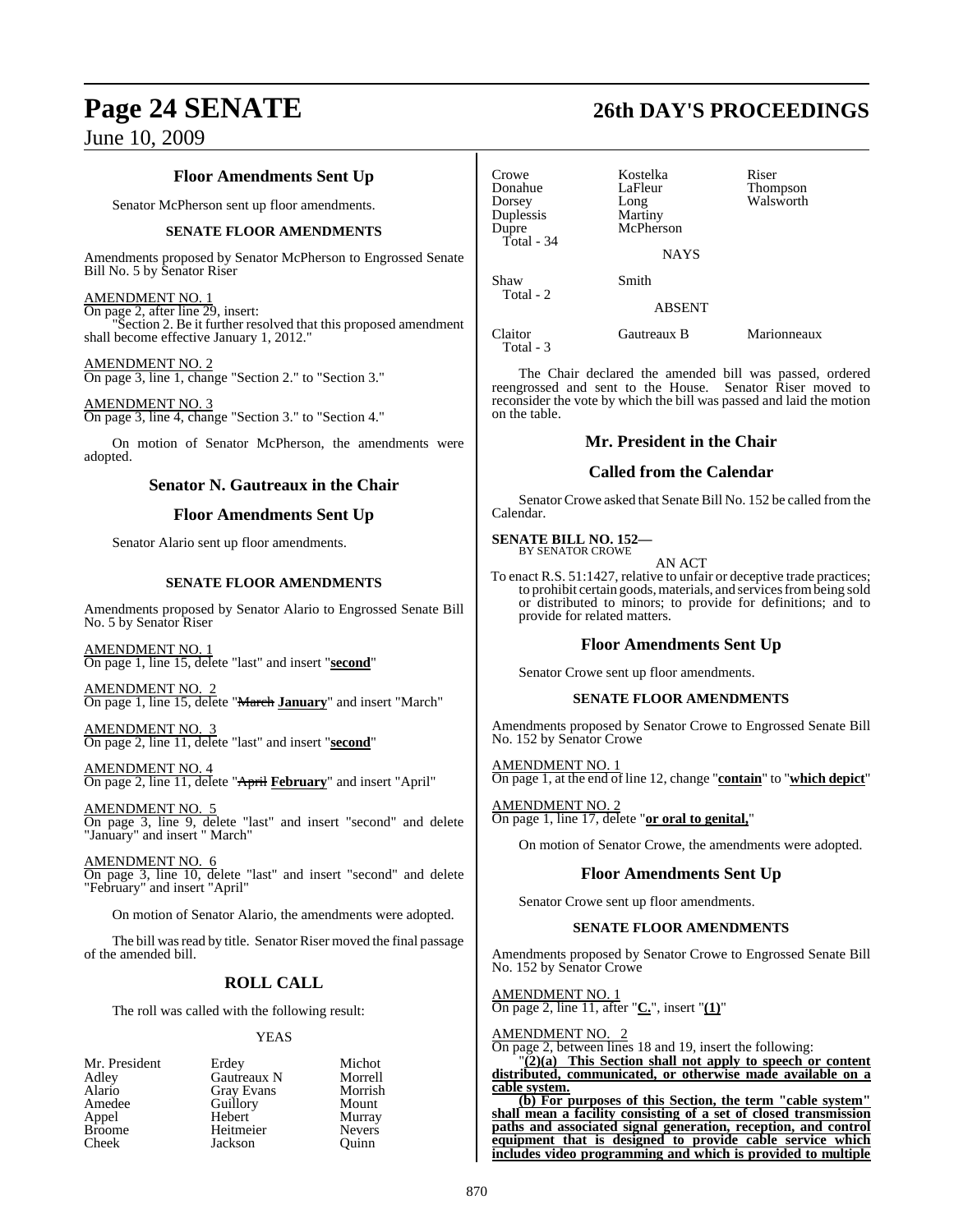# **26th DAY'S PROCEEDINGS Page 25 SENATE**

# June 10, 2009

**subscribers within a community but does not include the following facilities or systems:**

**(i) A facility that serves only to retransmit the television signals of one or more television broadcast stations.**

**(ii) A facility that serves subscribers without using any public right of way.**

**(iii) A facility of a common carrier which is subject, in whole or in part, to common carrier regulation, except that such facility shall be considered a cable system to the extent the facility is used in the transmission of video programming directly to subscribers, unless the extent of such use is solely to provide interactive ondemand services.**

**(iv) An open video system to the extent the system is deemed under federal law not to be a cable system.**

**(v) Any facilities of an electric utility used solely for operating its electric system.**"

On motion of Senator Crowe, the amendments were adopted.

### **Floor Amendments Sent Up**

Senator Martiny sent up floor amendments.

### **SENATE FLOOR AMENDMENTS**

Amendments proposed by Senator Martiny to Engrossed Senate Bill No. 152 by Senator Crowe

AMENDMENT NO. 1

On page 1 line 4 after "definitions;" insert "to provide for notice;"

AMENDMENT NO. 2 On page 1, line 13, after "**conduct**" and before the period insert ", **provided that written notice has been given to the retailer pursuant to Subsection (D) of this Section**

### AMENDMENT NO. 3

On page 2, between lines 18 and 19, insert the following:

"**D. When a complaint is received alleging that a retailer has sold or distributed goods, materials, or services to a person under the age of eighteen, which meets the definition of Paragraph (2) of Subsection (A) of this Section, the Attorney General's Public Protection Division, Consumer Protection Section, shall notify the retailer, in writing by certified mail, that a complaint has been made. The complaint shall include a brief description of the goods, materials, or services sold or distributed which served as the basis for the complaint and the date that the alleged sale or distribution occurred. The written notice shall also advise the retailer that five such complaints may subject the retailer to a formal investigation by the Consumer Protection Section to determine if an unfair or deceptive trade practice, pursuant to this Section, has occurred.**"

On motion of Senator Martiny, the amendments were adopted.

### **Floor Amendments Sent Up**

Senator Claitor sent up floor amendments.

### **SENATE FLOOR AMENDMENTS**

Amendments proposed by Senator Claitor to Engrossed Senate Bill No. 152 by Senator Crowe

### AMENDMENT NO. 1

On page 1, line 17, after "**anal to genital,**" delete "**or oral to genital,**"

On motion of Senator Claitor, the amendments were adopted.

The bill was read by title. Senator Crowe moved the final passage of the amended bill.

### **ROLL CALL**

The roll was called with the following result:

YEAS

| Mr. President | Dupre             | McPherson       |
|---------------|-------------------|-----------------|
| Adley         | Erdey             | Michot          |
| Alario        | Gautreaux N       | Morrish         |
| Amedee        | <b>Gray Evans</b> | Mount           |
| Appel         | Guillory          | Murray          |
| <b>Broome</b> | Hebert            | <b>Nevers</b>   |
| Cheek         | Heitmeier         | Ouinn           |
| Claitor       | Jackson           | Riser           |
| Crowe         | Kostelka          | Shaw            |
| Donahue       | LaFleur           | Smith           |
| Dorsey        | Long              | <b>Thompson</b> |
| Duplessis     | Martiny           | Walsworth       |
| Total - 36    |                   |                 |
|               | <b>NAYS</b>       |                 |

NAYS

### ABSENT

Gautreaux B Marionneaux Morrell Total - 3

Total - 0

The Chair declared the amended bill was passed, ordered reengrossed and sent to the House. Senator Crowe moved to reconsider the vote by which the bill was passed and laid the motion on the table.

### **Rules Suspended**

Senator Alario asked for and obtained a suspension of the rules to revert to the Morning Hour.

### **Message from the House**

### **DISAGREEMENT TO HOUSE BILL**

June 10, 2009

To the Honorable President and Members of the Senate:

I am directed to inform your honorable body that the House of Representatives has refused to concur in the proposed Senate Amendment(s) to House Bill No. 406 by Representative Pearson, and ask the President to appoint on the part of the Senate a committee to confer with a like committee from the House on the disagreement.

> Respectfully submitted, ALFRED W. SPEER Clerk of the House of Representatives

### **Message from the House**

### **DISAGREEMENT TO HOUSE BILL**

June 10, 2009

To the Honorable President and Members of the Senate:

I am directed to inform your honorable body that the House of Representatives has refused to concur in the proposed Senate Amendment(s) to House Bill No. 522 by Representative B. Badon, and ask the President to appoint on the part of the Senate a committee to confer with a like committee from the House on the disagreement.

> Respectfully submitted, ALFRED W. SPEER Clerk of the House of Representatives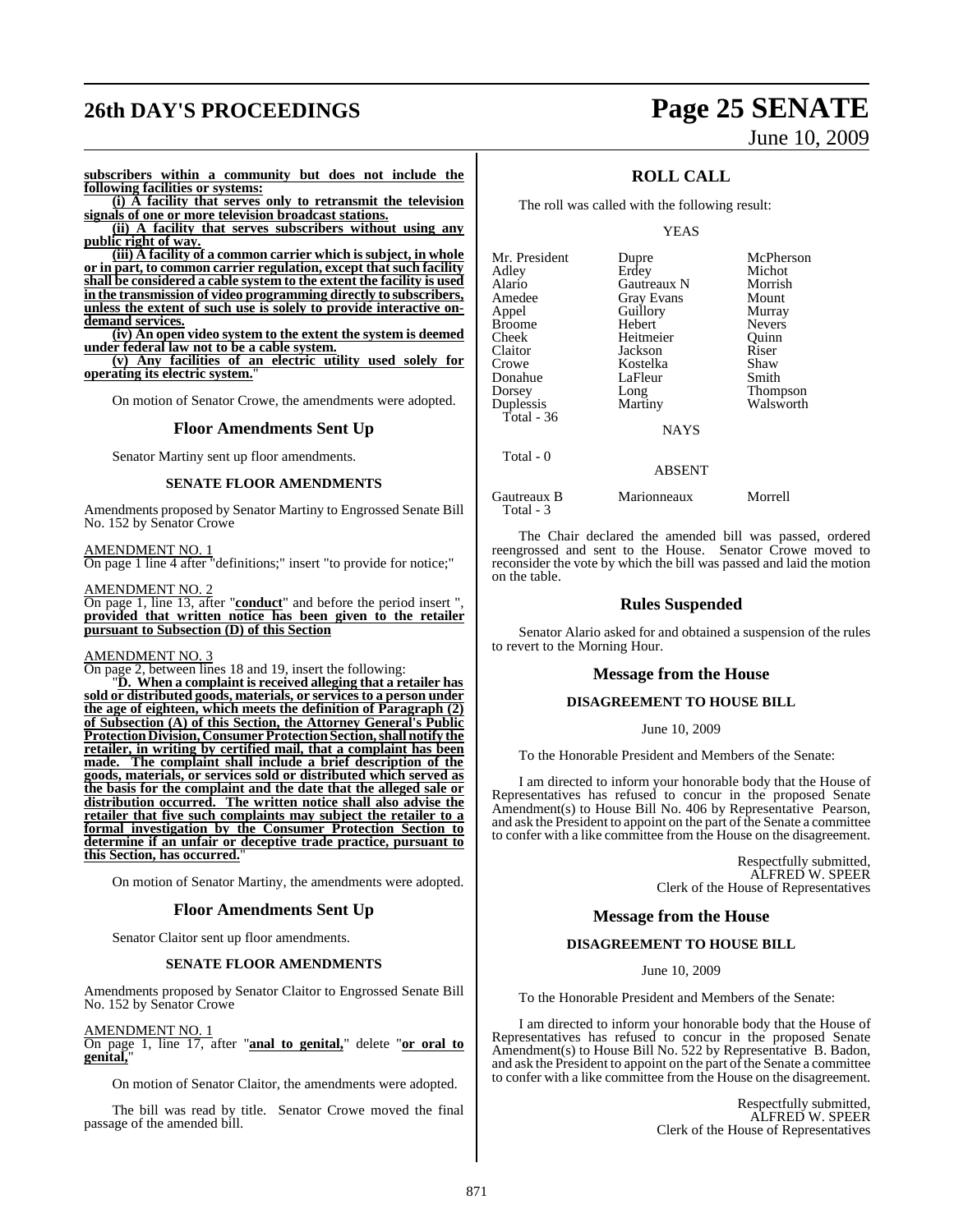## **Page 26 SENATE 26th DAY'S PROCEEDINGS**

June 10, 2009

### **Message from the House**

### **HOUSE CONFEREES APPOINTED**

### June 10, 2009

To the Honorable President and Members of the Senate:

I am directed to inform your honorable body that the Speaker of the House of Representatives has appointed the following members, on the part of the House of Representatives, to confer, with a like committee from the Senate, on the disagreement to House Bill No. 406 by Representative Pearson:

Representatives Pearson, Kleckley and Foil.

Respectfully submitted, ALFRED W. SPEER Clerk of the House of Representatives

### **Message from the House**

### **PASSED SENATE BILLS AND JOINT RESOLUTIONS**

June 10, 2009

To the Honorable President and Members of the Senate:

I am directed to inform your honorable body that the House of Representatives has finally passed the following Senate Bills and Joint Resolutions:

- **SENATE BILL NO. 132—**<br>BY SENATOR DORSEY AND REPRESENTATIVES HENRY BURNS,<br>GREENE, HARRISON, HAZEL, HOWARD, LIGI, PERRY, RICHARDSON,<br>ROBIDEAUX, GARY SMITH, JANE SMITH, ST. GERMAIN AND WHITE AN ACT
- To enact R.S. 14:30(A)(10) and Code of Criminal Procedure Art. 905.4(A)(13), relative to the crime of first degree murder and aggravated circumstances; to provide for elements of such crime; and to provide for related matters.

Reported without amendments.

### **SENATE BILL NO. 120—** BY SENATOR ERDEY

AN ACT

To authorize the Livingston Parish School Board to create new school districts that overlap the boundaries of existing school districts; to provide relative to the continued collection of prior taxeslevied upon existing school districts; to provide relative to the taxing authority of new school districts; and to provide for related matters.

Reported without amendments.

- **SENATE BILL NO. 260—**<br>BY SENATORS CLAITOR AND BROOME AND REPRESENTATIVE<br>GREENE AN ACT
- To amend and reenact R.S. 46:236.2(A)(2), relative to jurisdiction; to provide relative to support orders; to provide procedures; to provide relative to the jurisdiction of the Juvenile Court for East Baton Rouge Parish; and to provide for related matters.

Reported without amendments.

### **SENATE BILL NO. 56—** BY SENATOR DONAHUE

AN ACT

To amend and reenact R.S. 15:1094.1(A), relative to the Florida Parishes Juvenile Justice District; to provide for the composition

of the board of commissioners of the Florida Parishes Juvenile Justice Commission; to provide for the appointment of one additional commissioner for a four-year term; to provide certain terms, conditions and procedures; and to provide for related matters.

Reported without amendments.

### **SENATE BILL NO. 110—** BY SENATOR MARIONNEAUX

AN ACT

To amend and reenact R.S. 9:3573.3(5), 3573.4(F), 3573.6(B), and 3573.11(B), and to repeal R.S. 9:3573.11(C), relative to the Credit Repair Services Organizations Act; to provide for the filing of a registration statement with the attorney general; to provide for certain terms, notifications, procedures, conditions, and requirements; to provide for orders, injunctions, publication, and availability of records to the general public; and to provide for related matters.

Reported without amendments.

### **SENATE BILL NO. 151—**

BY SENATOR DUPLESSIS AN ACT

To enact R.S. 35:191.4, relative to notaries public and registration of notary instructors; to require the secretary of state to develop and administer a program for the registration and reporting of notary instructors; to provide relative to administration and procedures for registration and reporting; to provide for the duties of the secretary of state; to provide for penalties; and to provide for related matters.

Reported without amendments.

**SENATE BILL NO. 184—** BY SENATOR MURRAY AND REPRESENTATIVES ABRAMSON, CHANEY, ERNST, HINES, MILLS AND WILLMOTT

AN ACT

To amend and reenact Code of Civil Procedure Articles 3421, 3431, 3432, and 3434, and to repeal Code of Civil Procedure Article 3433, relative to small successions; to define a small succession; to provide relative to small succession procedure and effects; to authorize recognition and conveyance of an ownership interest in certain immovable property through a small succession; to provide certain definitions, procedures, conditions, and requirements; to provide a prescriptive period for certain actions; and to provide for related matters.

Reported without amendments.

### **SENATE BILL NO. 4—** BY SENATOR AMEDEE

AN ACT

To enact R.S. 15:255(M), relative to the special witness fee funds in each of the parishes in the Twenty-Third Judicial District; to provide for the transfer of surplus monies in those funds to the criminal court fund of that district court; and to provide for related matters.

Reported without amendments.

**SENATE BILL NO. 70—** BY SENATOR MURRAY

AN ACT

To enact R.S. 44:181.7, relative to Orleans Parish; to specify the amount of fees to be collected for notarial archives records by the clerk of court, as ex officio recorder, of the Forty-First Judicial District Court; to provide relative to the uses of such fee amounts; to provide an effective date; and to provide for related matters.

Reported without amendments.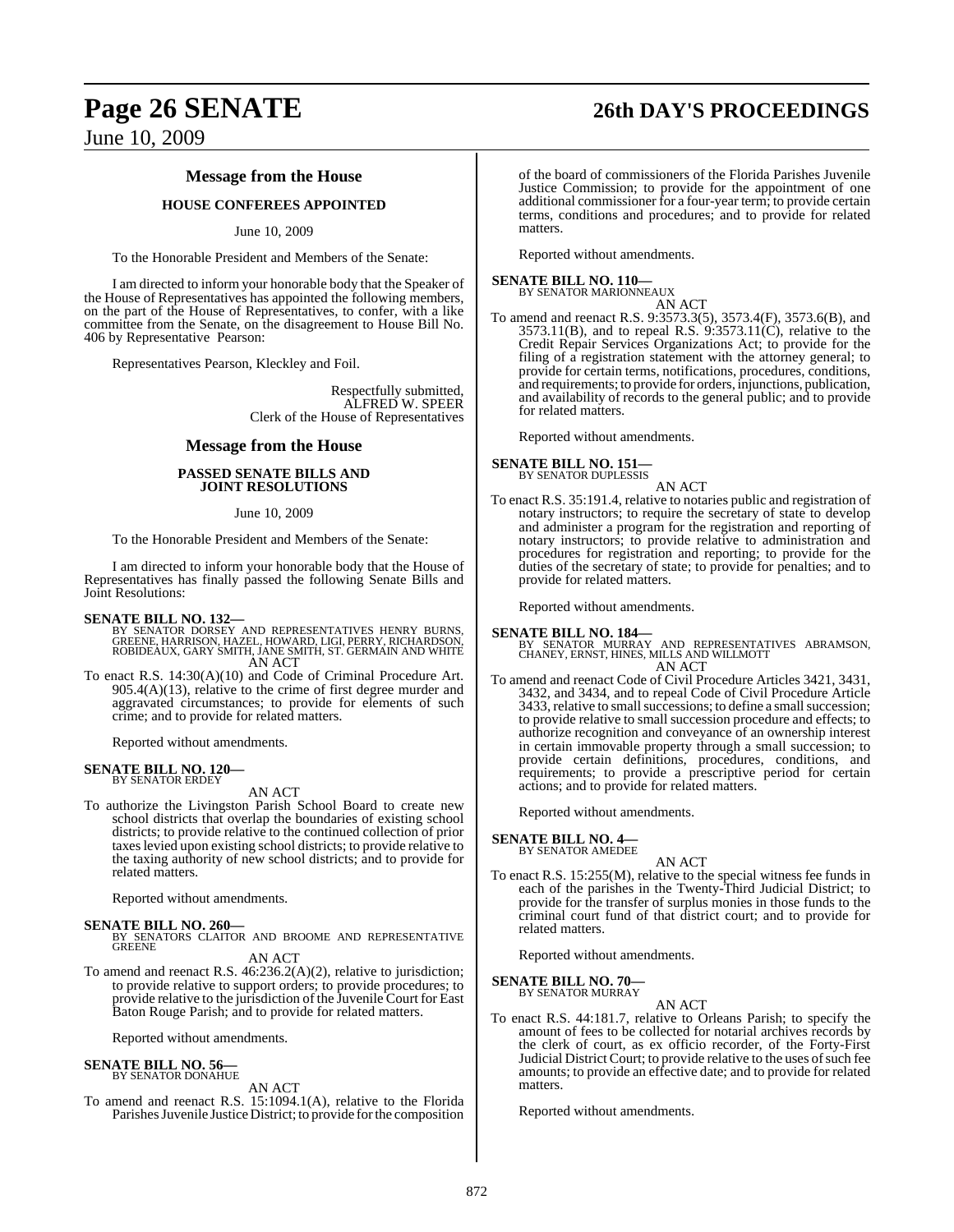# **26th DAY'S PROCEEDINGS Page 27 SENATE**

# June 10, 2009

- **SENATE BILL NO. 116—** BY SENATORS MARTINY AND MORRELL AND REPRESENTATIVES CONNICK, LABRUZZO, LIGI, LOPINTO, TALBOT AND WILLMOTT AN ACT
- To amend and reenact R.S.  $13:967(C)(1)$ , (J) and (L) and to enact R.S. 13:967(M), relative to the Twenty-Fourth Judicial District; to provide for the establishment of an indigent transcript fund; to provide for court reporter fees; to provide for an effective date; and to provide for related matters.

Reported without amendments.

### **SENATE BILL NO. 38—** BY SENATOR MICHOT

AN ACT

To amend and reenact R.S. 51:2101(D), relative to the Louisiana Immersive Technologies Enterprise Commission; to provide for the membership of the commission; and to provide for related matters.

Reported without amendments.

Respectfully submitted, ALFRED W. SPEER Clerk of the House of Representatives

### **Message from the House**

### **CONCURRING IN SENATE CONCURRENT RESOLUTIONS**

June 10, 2009

To the Honorable President and Members of the Senate:

I am directed to inform your honorable body that the House of Representatives has finally concurred in the following Senate Concurrent Resolutions:

# **SENATE CONCURRENT RESOLUTION NO. 35—**<br>BY SENATORS MCPHERSON AND B. GAUTREAUX<br>A CONCURRENT RESOLUTION

To urge and request the Department of Transportation and Development to conduct a pilot study on alternative truck-trailer configurations to support the bio-fuels industry.

Reported without amendments.

### **SENATE CONCURRENT RESOLUTION NO. 111—** BY SENATOR NEVERS AND REPRESENTATIVE RITCHIE

A CONCURRENT RESOLUTION

To urge and request each city, parish, and other local public school board and school superintendent to encourage all schools under their jurisdiction and administration to support the formation and ongoing activities of a Parent-Teacher Association unit.

Reported without amendments.

# **SENATE CONCURRENT RESOLUTION NO. 112—**<br>BY SENATOR BROOME AND REPRESENTATIVE BARROW A CONCURRENT RESOLUTION

To commend Archbishop Alfred C. Hughes, the leader of the Archdiocese of New Orleans, for his outstanding devotion to his faith, for his many contributions of spiritual leadership and tireless community service, and for his solace rendered to the citizens of the state of Louisiana in their time of need.

Reported without amendments.

- **SENATE CONCURRENT RESOLUTION NO. 114—** BY SENATOR DUPLESSIS AND REPRESENTATIVES ARNOLD AND WOOTON
	- A CONCURRENT RESOLUTION

To memorialize the United States Congress to maintain the private, dual charter banking system as well as to preserve the thrift charter and mutuality.

Reported without amendments.

# **SENATE CONCURRENT RESOLUTION NO. 115—**<br>BY SENATOR CROWE AND REPRESENTATIVE WOOTON A CONCURRENT RESOLUTION

To commend the Belle Chasse High School Lady Cardinals on winning the Class 4A girls' softball state championship title.

Reported without amendments.

Respectfully submitted, ALFRED W. SPEER Clerk of the House of Representatives

### **Introduction of Senate Resolutions**

Senator Gray Evans asked for and obtained a suspension of the rules to read Senate Resolutions a first and second time.

### **SENATE RESOLUTION NO. 92—**

BY SENATOR GRAY EVAN A RESOLUTION

To commend Kim M. Boyle for her achievements and swearing in as the first African American female president of the Louisiana State Bar Association.

On motion of Senator Gray Evans the resolution was read by title and adopted.

### **SENATE RESOLUTION NO. 93—** BY SENATOR LONG

A RESOLUTION

To express the sincere condolences of the Senate of the Legislature of Louisiana upon the death of William Donald Long of Martin, Louisiana.

On motion of Senator Long the resolution was read by title and adopted.

# **SENATE RESOLUTION NO. 94—** BY SENATOR SMITH

A RESOLUTION

To commend Randi Adams on being named the 2009 Louisiana Elementary School Student of the Year.

On motion of Senator Smith the resolution was read by title and adopted.

### **Introduction of Senate Concurrent Resolutions**

Senator Martiny asked for and obtained a suspension of the rules to read Senate Concurrent Resolutions a first and second time.

### **SENATE CONCURRENT RESOLUTION NO. 119—**

BY SENATORS MARTINY AND APPEL AND REPRESENTATIVE WILLMOTT A CONCURRENT RESOLUTION

To recognize and commend Kaci McGuire for her service and leadership as communications officer of the first Legislative Youth Advisory Council.

The resolution was read by title. Senator Martiny moved to adopt the Senate Concurrent Resolution.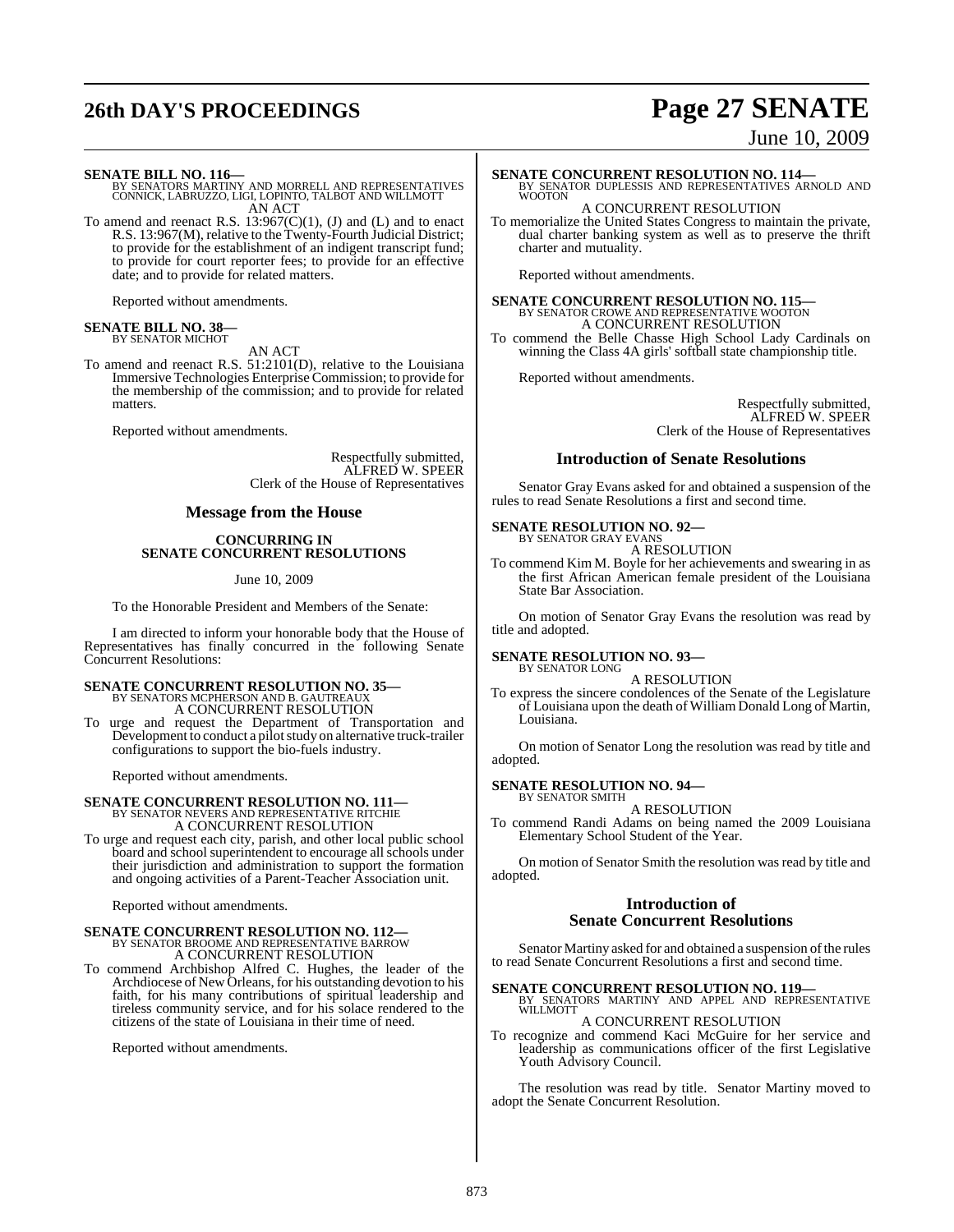### **ROLL CALL**

The roll was called with the following result:

### YEAS

| Mr. President<br>Adley<br>Alario<br>Amedee<br>Appel<br><b>Broome</b><br>Cheek<br>Claitor<br>Crowe<br>Dorsey<br>Duplessis<br>Total $-33$ | Dupre<br>Erdey<br>Gautreaux N<br><b>Gray Evans</b><br>Hebert<br>Heitmeier<br>Jackson<br>Long<br>Martiny<br>McPherson<br>Michot<br><b>NAYS</b> | Morrell<br>Morrish<br>Mount<br>Murray<br><b>Nevers</b><br>Ouinn<br>Riser<br>Shaw<br>Smith<br><b>Thompson</b><br>Walsworth |
|-----------------------------------------------------------------------------------------------------------------------------------------|-----------------------------------------------------------------------------------------------------------------------------------------------|---------------------------------------------------------------------------------------------------------------------------|
| Total - 0                                                                                                                               | <b>ABSENT</b>                                                                                                                                 |                                                                                                                           |

Donahue Guillory LaFleur<br>
Gautreaux B Kostelka Marionneaux Gautreaux B Total - 6

The Chair declared the Senate adopted the Senate Concurrent Resolution and ordered it sent to the House.

### **SENATE CONCURRENT RESOLUTION NO. 120—** BY SENATOR NEVERS AND REPRESENTATIVE RITCHIE

A CONCURRENT RESOLUTION

To recognize and commend Evan Scott Tageant for his commitment and service as a senior member of the first Legislative Youth Advisory Council.

The resolution was read by title. Senator Nevers moved to adopt the Senate Concurrent Resolution.

### **ROLL CALL**

The roll was called with the following result:

### YEAS

| Mr. President<br>Adley<br>Alario<br>Amedee<br>Appel<br><b>Broome</b><br>Cheek<br>Claitor<br>Crowe<br>Donahue<br>Dorsey<br>Duplessis<br>Dupre<br>Total - $37$ | Erdey<br>Gautreaux N<br><b>Gray Evans</b><br>Guillory<br>Hebert<br>Heitmeier<br>Jackson<br>Kostelka<br>LaFleur<br>Long<br>Martiny<br>McPherson<br>Michot | Morrell<br>Morrish<br>Mount<br>Murray<br><b>Nevers</b><br>Ouinn<br>Riser<br>Shaw<br>Smith<br>Thompson<br>Walsworth |
|--------------------------------------------------------------------------------------------------------------------------------------------------------------|----------------------------------------------------------------------------------------------------------------------------------------------------------|--------------------------------------------------------------------------------------------------------------------|
|                                                                                                                                                              | <b>NAYS</b>                                                                                                                                              |                                                                                                                    |
| Total - 0                                                                                                                                                    | <b>ABSENT</b>                                                                                                                                            |                                                                                                                    |
| Gautreaux B                                                                                                                                                  | Marionneaux                                                                                                                                              |                                                                                                                    |

Total - 2

The Chair declared the Senate adopted the Senate Concurrent Resolution and ordered it sent to the House.

# **Page 28 SENATE 26th DAY'S PROCEEDINGS**

### **Senator Broome in the Chair**

**SENATE CONCURRENT RESOLUTION NO. 121—**<br>BY SENATOR MORRELL AND REPRESENTATIVE BROSSETT A CONCURRENT RESOLUTION

To recognize and commend Ashton John Pruitt for his commitment and service as a senior member of the first Legislative Youth Advisory Council.

The resolution was read by title. Senator Morrell moved to adopt the Senate Concurrent Resolution.

### **ROLL CALL**

The roll was called with the following result:

### YEAS

| Mr. President<br>Adley<br>Alario<br>Amedee<br>Appel<br><b>Broome</b><br>Cheek<br>Claitor<br>Crowe<br>Dorsey<br>Duplessis<br>Dupre | Erdey<br>Gautreaux N<br>Gray Evans<br>Guillory<br>Hebert<br>Heitmeier<br>Jackson<br>Kostelka<br>LaFleur<br>Long<br>Martiny<br>McPherson | Michot<br>Morrell<br>Morrish<br>Mount<br>Murray<br><b>Nevers</b><br>Quinn<br>Riser<br>Shaw<br>Smith<br><b>Thompson</b><br>Walsworth |
|-----------------------------------------------------------------------------------------------------------------------------------|-----------------------------------------------------------------------------------------------------------------------------------------|-------------------------------------------------------------------------------------------------------------------------------------|
| Total - $36$                                                                                                                      | <b>NAYS</b>                                                                                                                             |                                                                                                                                     |
| Total - 0                                                                                                                         | <b>ABSENT</b>                                                                                                                           |                                                                                                                                     |
| Donahue<br>Total - 3                                                                                                              | Gautreaux B                                                                                                                             | Marionneaux                                                                                                                         |

The Chair declared the Senate adopted the Senate Concurrent Resolution and ordered it sent to the House.

### **SENATE CONCURRENT RESOLUTION NO. 122—** BY SENATOR CHEEK AND REPRESENTATIVE WADDELL A CONCURRENT RESOLUTION

To recognize and commend Mark Dupee for his commitment and service as a senior member of the first Legislative Youth Advisory Council.

The resolution was read by title. Senator Cheek moved to adopt the Senate Concurrent Resolution.

### **ROLL CALL**

The roll was called with the following result:

### YEAS

| Mr. President | Erdey             | Morrell       |
|---------------|-------------------|---------------|
| Adley         | Gautreaux N       | Morrish       |
| Alario        | <b>Gray Evans</b> | Mount         |
| Amedee        | Guillory          | Murray        |
| Appel         | Hebert            | <b>Nevers</b> |
| <b>Broome</b> | Heitmeier         | Ouinn         |
| Cheek         | Jackson           | Riser         |
| Claitor       | Kostelka          | Shaw          |
| Crowe         | LaFleur           | Smith         |
| Donahue       | Long              | Thompson      |
| Dorsey        | Martiny           | Walsworth     |
| Duplessis     | McPherson         |               |
| Dupre         | Michot            |               |
| Total - 37    |                   |               |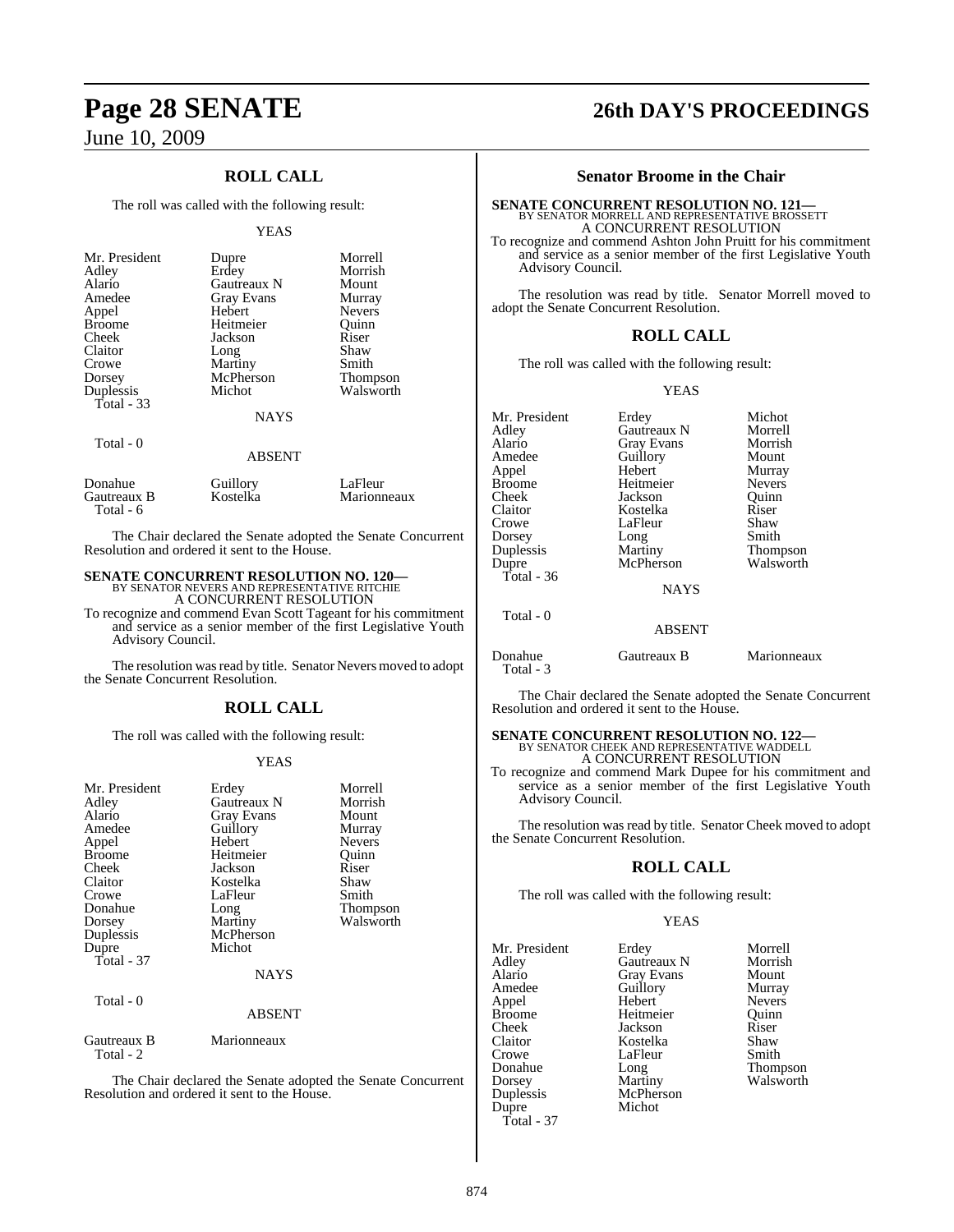# **26th DAY'S PROCEEDINGS Page 29 SENATE**

### **NAYS**

Total - 0

### ABSENT

Gautreaux B Marionneaux Total - 2

The Chair declared the Senate adopted the Senate Concurrent Resolution and ordered it sent to the House.

### **SENATE CONCURRENT RESOLUTION NO. 123—** BY SENATOR HEBERT AND REPRESENTATIVE CHAMPAGNE A CONCURRENT RESOLUTION

To recognize and commend Jasmine Paul-Olivier for her commitment and service as a senior member of the first Legislative Youth Advisory Council.

The resolution was read by title. Senator Hebert moved to adopt the Senate Concurrent Resolution.

### **ROLL CALL**

The roll was called with the following result:

### YEAS

| Adley         | Erdey       | Michot          |
|---------------|-------------|-----------------|
| Alario        | Gautreaux N | Morrell         |
| Amedee        | Gray Evans  | Morrish         |
| Appel         | Guillory    | Mount           |
| <b>Broome</b> | Hebert      | Murray          |
| Cheek         | Heitmeier   | <b>Nevers</b>   |
| Claitor       | Jackson     | Ouinn           |
| Crowe         | Kostelka    | Riser           |
| Donahue       | LaFleur     | Shaw            |
| Dorsey        | Long        | Smith           |
| Duplessis     | Martiny     | <b>Thompson</b> |
| Dupre         | McPherson   | Walsworth       |
| Total - 36    |             |                 |
|               | <b>NAYS</b> |                 |
|               |             |                 |

Mr. President Total - 1

### ABSENT

Gautreaux B Marionneaux Total - 2

The Chair declared the Senate adopted the Senate Concurrent Resolution and ordered it sent to the House.

### **Notice Regarding Vote**

Senator Chaisson stated he had voted in error on Senate Concurrent Resolution No. 123. He voted nay on the resolution and had intended to vote yea. He asked that the Official Journal so state.

### **SENATE CONCURRENT RESOLUTION NO. 124—**

BY SENATOR CHAISSON A CONCURRENT RESOLUTION

To commend C.H. "Sonny" Savoie of St. Charles Parish upon being named president of the National School Boards Association.

The resolution was read by title. Senator Chaisson moved to adopt the Senate Concurrent Resolution.

# June 10, 2009

### **ROLL CALL**

The roll was called with the following result:

YEAS

| Mr. President | Erdey       | Morrell         |
|---------------|-------------|-----------------|
| Adley         | Gautreaux N | Morrish         |
| Alario        | Gray Evans  | Mount           |
| Amedee        | Guillory    | Murray          |
| Appel         | Hebert      | <b>Nevers</b>   |
| <b>Broome</b> | Heitmeier   | Ouinn           |
| Cheek         | Jackson     | Riser           |
| Claitor       | Kostelka    | Shaw            |
| Crowe         | LaFleur     | Smith           |
| Donahue       | Long        | <b>Thompson</b> |
| Dorsey        | Martiny     | Walsworth       |
| Duplessis     | McPherson   |                 |
| Dupre         | Michot      |                 |
| Total - 37    |             |                 |
|               | <b>NAYS</b> |                 |
|               |             |                 |

Total - 0

Gautreaux B Marionneaux Total - 2

The Chair declared the Senate adopted the Senate Concurrent Resolution and ordered it sent to the House.

ABSENT

### **SENATE CONCURRENT RESOLUTION NO. 125—** BY SENATOR MICHOT

A CONCURRENT RESOLUTION

To commend John Patrick Casey for being named USA Today 2nd Team Academic All-American and a National Science Foundation Graduate Fellowship.

The resolution was read by title. Senator Michot moved to adopt the Senate Concurrent Resolution.

### **ROLL CALL**

The roll was called with the following result:

### YEAS

| Mr. President | Erdey              | Morrell       |
|---------------|--------------------|---------------|
| Adley         | <b>Gautreaux N</b> | Morrish       |
| Alario        | Gray Evans         | Mount         |
| Amedee        | Guillory           | Murray        |
| Appel         | Hebert             | <b>Nevers</b> |
| <b>Broome</b> | Heitmeier          | Ouinn         |
| Cheek         | Jackson            | Riser         |
| Claitor       | Kostelka           | Shaw          |
| Crowe         | LaFleur            | Smith         |
| Donahue       | Long               | Thompson      |
| Dorsey        | Martiny            | Walsworth     |
| Duplessis     | McPherson          |               |
| Dupre         | Michot             |               |
| Total - 37    |                    |               |
|               | <b>NAYS</b>        |               |
| Total - 0     |                    |               |
|               | <b>ABSENT</b>      |               |
| Gautreaux B   | Marionneaux        |               |

The Chair declared the Senate adopted the Senate Concurrent Resolution and ordered it sent to the House.

Total - 2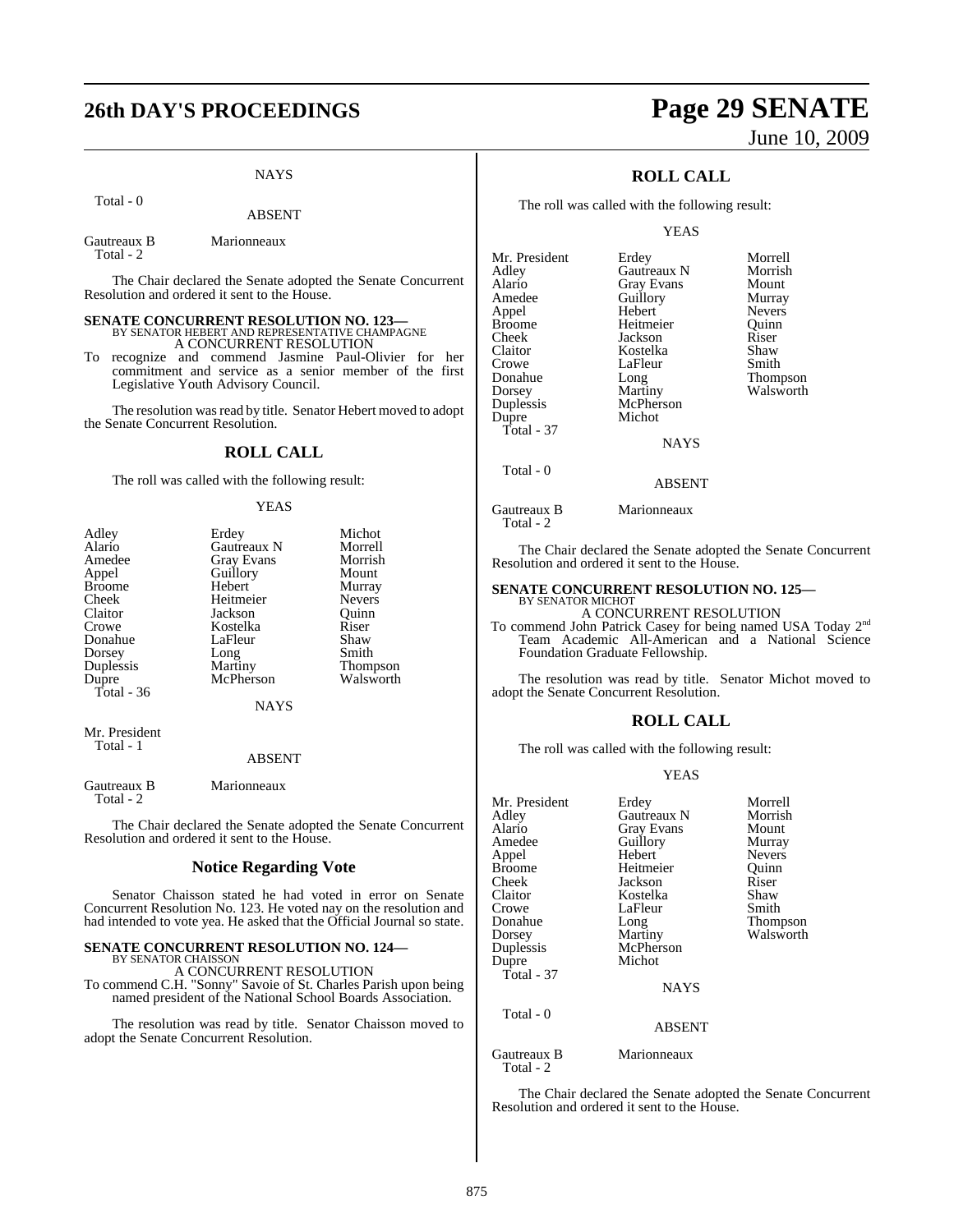### **Message from the House**

**ASKING CONCURRENCE IN HOUSE CONCURRENT RESOLUTIONS**

June 10, 2009

To the Honorable President and Members of the Senate:

I am directed to inform your honorable body that the House of Representatives has finally passed and asks your concurrence in the following House Concurrent Resolutions:

# **HOUSE CONCURRENT RESOLUTION NO. 203—** BY REPRESENTATIVE ARMES

A CONCURRENT RESOLUTION

To memorialize the Louisiana congressional delegation and the United States Congress to take such actions as are necessary to preserve a decades-old tradition in Louisiana by continuing to allow the use of dogs to hunt deer in the Kisatchie National Forest.

### **HOUSE CONCURRENT RESOLUTION NO. 204—** BY REPRESENTATIVE FANNIN A CONCURRENT RESOLUTION

To urge and request the State Board of Elementary and Secondary Education to conduct a comparative study of graduation rates in Louisiana public schools using a cohort of students in grades seven through twelve, instead of the traditional grades nine through twelve cohort, and annually to submit a written report, including specified information, to the House Committee on Education and the Senate Committee on Education.

# **HOUSE CONCURRENT RESOLUTION NO. 205—** BY REPRESENTATIVE BALDONE

A CONCURRENT RESOLUTION

To memorialize the United States Congress to take such actions as are necessary to repeal the National Saltwater Angler Registry.

# **HOUSE CONCURRENT RESOLUTION NO. 206—** BY REPRESENTATIVE POPE AND SENATOR ERDEY A CONCURRENT RESOLUTION

To commend Brian Goh of Denham Springs, a May 2009 graduate of Louisiana State University, upon being named to the USA Today All-USA College Academic First Team.

> Respectfully submitted, ALFRED W. SPEER Clerk of the House of Representatives

### **House Concurrent Resolutions**

Senator Long asked for and obtained a suspension of the rules to read House Concurrent Resolutions a first and second time.

### **HOUSE CONCURRENT RESOLUTION NO. 203—**

BY REPRESENTATIVE ARMES A CONCURRENT RESOLUTION

To memorialize the Louisiana congressional delegation and the United States Congress to take such actions as are necessary to preserve a decades-old tradition in Louisiana by continuing to allow the use of dogs to hunt deer in the Kisatchie National Forest.

The resolution was read by title. Senator Long moved to concur in the House Concurrent Resolution.

### **ROLL CALL**

The roll was called with the following result:

### YEAS

| Mr. President |  |
|---------------|--|
| Adley         |  |

Dupre Morrell Erdey Morrish

| Alario        | Gautreaux N       | Mount         |
|---------------|-------------------|---------------|
| Amedee        | <b>Gray Evans</b> | Murray        |
| Appel         | Guillory          | <b>Nevers</b> |
| <b>Broome</b> | Hebert            | Ouinn         |
| Cheek         | Heitmeier         | Riser         |
| Claitor       | LaFleur           | Shaw          |
| Crowe         | Long              | Smith         |
| Donahue       | Martiny           | Thompson      |
| Dorsey        | McPherson         | Walsworth     |
| Duplessis     | Michot            |               |
| Total - 35    |                   |               |
|               | <b>NAYS</b>       |               |
| Total - 0     |                   |               |
|               | <b>A D C ENT</b>  |               |

ABSENT

Gautreaux B Kostelka<br>Jackson Marionne Marionneaux Total - 4

The Chair declared the Senate had concurred in the House Concurrent Resolution and ordered it returned to the House.

### **HOUSE CONCURRENT RESOLUTION NO. 204—** BY REPRESENTATIVE FANNIN A CONCURRENT RESOLUTION

To urge and request the State Board of Elementary and Secondary Education to conduct a comparative study of graduation ratesin Louisiana public schools using a cohort of students in grades seven through twelve, instead of the traditional grades nine through twelve cohort, and annually to submit a written report, including specified information, to the House Committee on Education and the Senate Committee on Education.

The resolution was read by title. Senator Kostelka moved to concur in the House Concurrent Resolution.

### **ROLL CALL**

The roll was called with the following result:

### YEAS

| Mr. President<br>Adley<br>Alario<br>Amedee<br>Appel<br>Broome<br>Cheek<br>Crowe<br>Donahue<br>Dorsey<br>Duplessis<br>Dupre<br>Total - 36<br>Total $-0$ | Erdey<br><b>Gautreaux N</b><br>Gray Evans<br>Guillory<br>Hebert<br>Heitmeier<br>Jackson<br>Kostelka<br>LaFleur<br>Long<br>Martiny<br>McPherson<br><b>NAYS</b> | Michot<br>Morrell<br>Morrish<br>Mount<br>Murray<br><b>Nevers</b><br>Ouinn<br>Riser<br>Shaw<br>Smith<br>Thompson<br>Walsworth |
|--------------------------------------------------------------------------------------------------------------------------------------------------------|---------------------------------------------------------------------------------------------------------------------------------------------------------------|------------------------------------------------------------------------------------------------------------------------------|
|                                                                                                                                                        | <b>ABSENT</b>                                                                                                                                                 |                                                                                                                              |
|                                                                                                                                                        |                                                                                                                                                               |                                                                                                                              |

Claitor Gautreaux B Marionneaux Total - 3

The Chair declared the Senate had concurred in the House Concurrent Resolution and ordered it returned to the House.

### **HOUSE CONCURRENT RESOLUTION NO. 205—** BY REPRESENTATIVE BALDONE

A CONCURRENT RESOLUTION

To memorialize the United States Congress to take such actions as are necessary to repeal the National Saltwater Angler Registry.

The resolution was read by title. Senator Dupre moved to concur in the House Concurrent Resolution.

# **Page 30 SENATE 26th DAY'S PROCEEDINGS**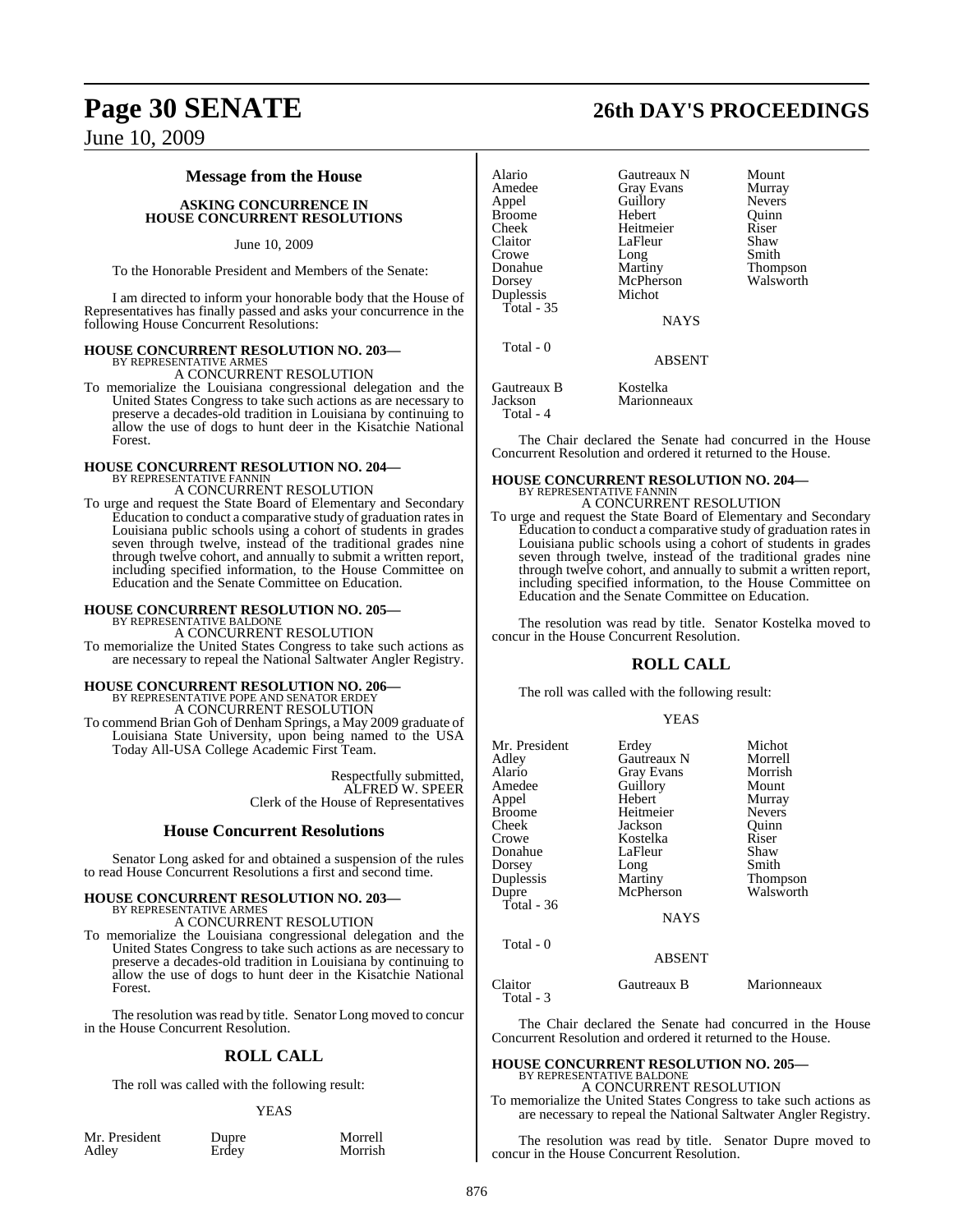## **26th DAY'S PROCEEDINGS Page 31 SENATE**

### **ROLL CALL**

The roll was called with the following result:

### YEAS

| Mr. President<br>Adley<br>Alario<br>Amedee<br>Appel<br><b>Broome</b><br>Cheek<br>Crowe<br>Donahue<br>Dorsey<br>Duplessis<br>Dupre<br>Total - 36 | Erdey<br>Gautreaux N<br>Gray Evans<br>Guillory<br>Hebert<br>Heitmeier<br>Jackson<br>Kostelka<br>LaFleur<br>Long<br>Martiny<br>McPherson | Michot<br>Morrell<br>Morrish<br>Mount<br>Murray<br><b>Nevers</b><br>Ouinn<br>Riser<br>Shaw<br>Smith<br><b>Thompson</b><br>Walsworth |
|-------------------------------------------------------------------------------------------------------------------------------------------------|-----------------------------------------------------------------------------------------------------------------------------------------|-------------------------------------------------------------------------------------------------------------------------------------|
|                                                                                                                                                 | <b>NAYS</b>                                                                                                                             |                                                                                                                                     |
| Total $-0$                                                                                                                                      | <b>ARSENT</b>                                                                                                                           |                                                                                                                                     |

| Claitor<br>Total - 3 | Gautreaux B | Marionneaux |
|----------------------|-------------|-------------|

The Chair declared the Senate had concurred in the House Concurrent Resolution and ordered it returned to the House.

### **HOUSE CONCURRENT RESOLUTION NO. 206—** BY REPRESENTATIVE POPE AND SENATOR ERDEY

A CONCURRENT RESOLUTION

To commend Brian Goh of Denham Springs, a May 2009 graduate of Louisiana State University, upon being named to the USA Today All-USA College Academic First Team.

The resolution was read by title. Senator Erdey moved to concur in the House Concurrent Resolution.

### **ROLL CALL**

The roll was called with the following result:

### YEAS

| Mr. President<br>Adley<br>Alario<br>Amedee<br>Appel<br><b>Broome</b><br>Cheek<br>Crowe<br>Donahue<br>Dorsey<br>Duplessis<br>Dupre<br>Total - 36 | Erdey<br>Gautreaux N<br><b>Gray Evans</b><br>Guillory<br>Hebert<br>Heitmeier<br>Jackson<br>Kostelka<br>LaFleur<br>Long<br>Martiny<br>McPherson | Michot<br>Morrell<br>Morrish<br>Mount<br>Murray<br><b>Nevers</b><br>Ouinn<br>Riser<br>Shaw<br>Smith<br>Thompson<br>Walsworth |
|-------------------------------------------------------------------------------------------------------------------------------------------------|------------------------------------------------------------------------------------------------------------------------------------------------|------------------------------------------------------------------------------------------------------------------------------|
|                                                                                                                                                 | NAYS                                                                                                                                           |                                                                                                                              |
| Total - 0                                                                                                                                       | <b>ABSENT</b>                                                                                                                                  |                                                                                                                              |
| $\sim$ $\sim$                                                                                                                                   | $\sqrt{ }$                                                                                                                                     |                                                                                                                              |

Claitor Gautreaux B Marionneaux Total - 3

The Chair declared the Senate had concurred in the House Concurrent Resolution and ordered it returned to the House.

### **Reports of Committees**

The following reports of committees were received and read:

June 10, 2009

### **REPORT OF COMMITTEE ON**

### **HEALTH AND WELFARE**

Senator Willie L. Mount, Chairman on behalf of the Committee on Health and Welfare, submitted the following report:

June 10, 2009

To the President and Members of the Senate:

I am directed by your Committee on Health and Welfare to submit the following report:

# **HOUSE CONCURRENT RESOLUTION NO. 102—** BY REPRESENTATIVE BALDONE A CONCURRENT RESOLUTION

To urge and request the Department of Health and Hospitals, bureau of healthcare financing, to study the use of living wills among Medicaid recipients and report to the House and Senate committees on health and welfare no later than February 1, 2010.

Reported favorably.

# **HOUSE CONCURRENT RESOLUTION NO. 142—**<br>BY REPRESENTATIVE NOWLIN<br>A CONCURRENT RESOLUTION

To direct the Department of Health and Hospitals to develop and submit to the Centers for Medicare and Medicaid Services new waiver or state plan options for a sustainable system of homeand community-based services, to continue to implement approved cost control mechanisms for the Long Term/Personal Care Services Program, the Elderly and Disabled Adults Waiver, and the New Opportunities Waiver, and to provide quarterly progress reports to the House and Senate committees on health and welfare and the Joint Legislative Committee on

Reported with amendments.

the Budget.

### **HOUSE CONCURRENT RESOLUTION NO. 171—** BY REPRESENTATIVE HINES A CONCURRENT RESOLUTION

To urge and request the Department of Health and Hospitals to study the effect of decreasing Medicare-Medicaid crossover payments on dually eligible people with Medicare and Medicaid in Louisiana and to report study findings and recommendations to the legislature prior to the convening of the 2010 Regular Session.

Reported with amendments.

### **HOUSE CONCURRENT RESOLUTION NO. 173—** BY REPRESENTATIVE HINES A CONCURRENT RESOLUTION

To memorialize the United States Congress to take such actions as are necessary to restore the Medicare-Medicaid crossover payments nationally so all Medicare beneficiaries in Louisiana and nationwide have equal access to Medicare benefits.

Reported favorably.

### **HOUSE CONCURRENT RESOLUTION NO. 182—** BY REPRESENTATIVE TUCKER

A CONCURRENT RESOLUTION

To urge and request the Department of Social Services and the Department of Health and Hospitals jointly to study whether applicants for and current recipients of Temporary Assistance for Needy Families (TANF) benefits should be required to apply for Medicaid and receive annual health screenings in order to receive or continue to receive TANF benefits, to study the fiscal impact of such requirements, and to report study findings and recommendations to the House Committee on Health and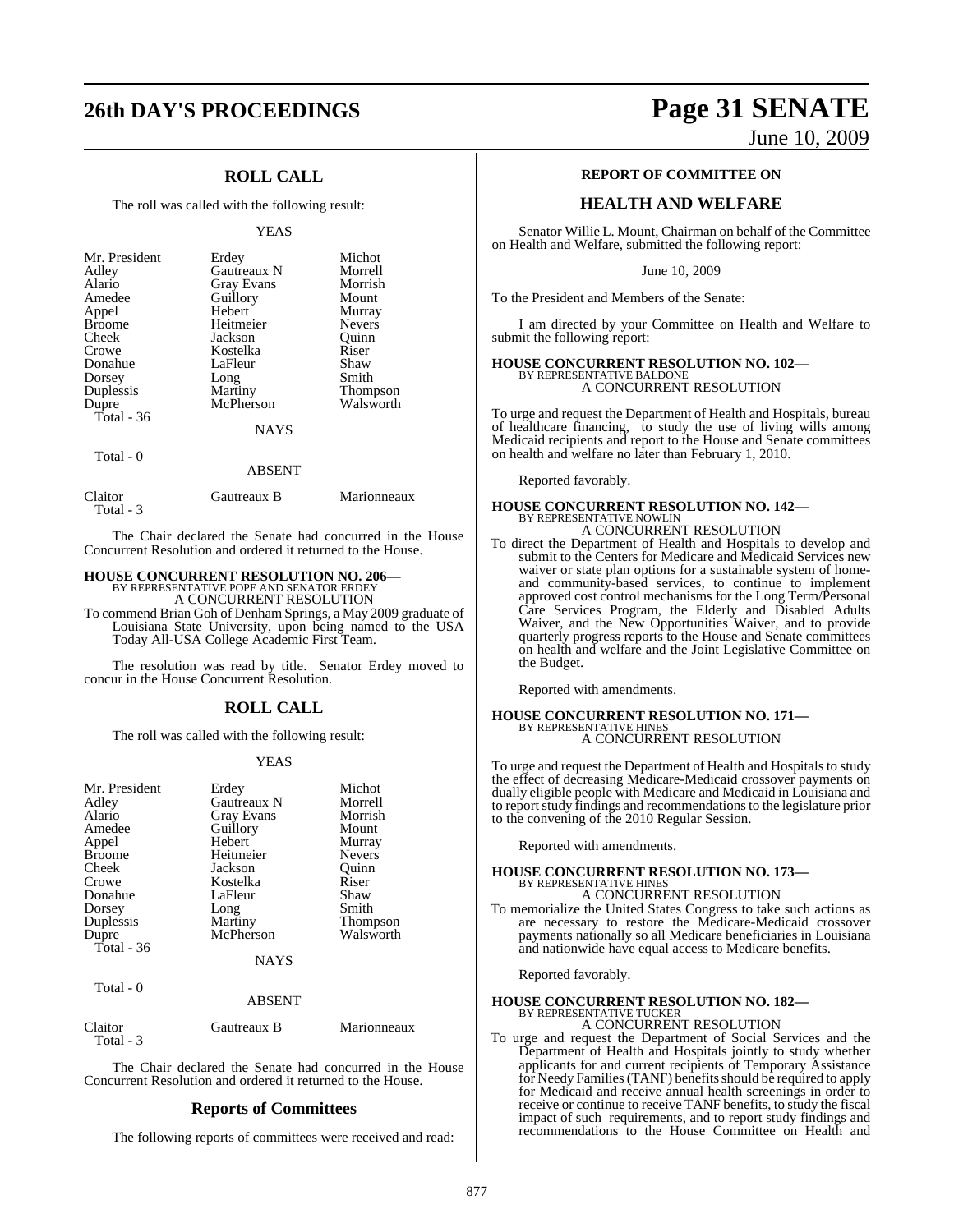Welfare and the Senate Committee on Health and Welfare prior to February 1, 2010.

Reported favorably.

### **HOUSE CONCURRENT RESOLUTION NO. 188—** BY REPRESENTATIVE HINES

A CONCURRENT RESOLUTION

To urge and request the Department of Health and Hospitals to study the effects on human health and the environment by the operations of the Lafarge Cement Factory in Gert Town, New Orleans,Louisiana, and to reportfindings and recommendations to the House Committee on Health and Welfare and the Senate Committee on Health and Welfare prior to 2010 Regular Session of the Legislature.

Reported favorably.

### **HOUSE BILL NO. 517—**

- BY REPRESENTATIVES LEBAS, BURFORD, HENRY BURNS, TIM BURNS, GREENE, HAZEL, HOFFMANN, LABRUZZO, LIGI, LOPINTO, SCHRODER, SIMON, JANE SMITH, AND WHITE AN ACT
- To enact R.S. 40:1299.35.9, relative to health care services; to protect persons who refuse to provide health care services from certain types of punitive measures; to provide for definitions; and to provide for related matters.

Reported with amendments.

# **HOUSE BILL NO. 728—** BY REPRESENTATIVE SCHRODER

AN ACT To amend and reenact R.S. 40:1300.51(3), 2116(B)(1), 2166.2, 2166.3, 2166.4(A), and 2166.7(A), to enact R.S. 40:1300.51(2)(n), 2166.4(H) and (I), and 2166.5(B)(11) and (C)(introductory paragraph), (4), and (5), and to repeal Part V of Chapter 11 of Title 40 of the Louisiana Revised Statutes of 1950, comprised of R.S. 40:2151 through 2163, relative to licensing of adult residential care homes and adult residential care providers; to provide a statement of legislative intent; to provide for definitions; to require licensure of all adult residential care providers; to provide for the criteria for the review of beds for adult residential care providers; to provide for the transfer of licensing authority for adult residential care homes from the Department of Social Services to the Department of Health and Hospitals; to provide for waivers granted to adult residential care facilities; to establish the levels of adult residential care providers; and to provide for related matters.

Reported favorably.

### **HOUSE BILL NO. 773—**

BY REPRESENTATIVE BURFORD AND SENATOR CHEEK AN ACT

To amend and reenact R.S. 36:259(E)(20), Chapter 29 of Title 37 of the Louisiana Revised Statutes of 1950, to be comprised of R.S. 37:2401 through 2424 and R.S. 44:4.1(B)(21), relative to physical therapists; to provide for the creation of the Physical Therapy Practice Act of Louisiana; to provide a short title; to provide for purpose and intent; to provide for the composition of the Louisiana Physical Therapy Board; to change the name of the physical therapy board; to provide for the organization of board meetings and member compensation; to provide the powers, duties, and limitations of the board; to provide for board and employee immunity from personal liability; to provide for an exception to the public recordslaw; to provide definitions; to require licensure for certain practices; to establish the qualifications for licensing physical therapists, foreign graduates, and physical therapist assistants; to provide for licensing reciprocity; to provide for an application for a license; to provide for examination of applicantsforlicensure; to provide for the issuance of a license and updating contact information; to provide for emergency exemptions; to provide for the renewal of a license; to provide for authority to practice as a physical therapist or physical therapist assistant; to provide for the use of

titles and terms and restrictions; to provide for disciplinary actions; to provide for violations and penalties; to provide for cease and desist orders, injunctions, and attorney fees and costs associated with litigation; to provide for exemptions and prohibitions; to provide for fees, receipts, and disbursements; and to provide for related matters.

Reported with amendments.

### **HOUSE BILL NO. 781—**

BY REPRESENTATIVES HINES, ABRAMSON, ARMES, AUBERT,<br>BARRAS, BARROW, BILLIOT, BROSSETT, DANAHAY, DIXON,<br>GISCLAIR, HENDERSON, HOWARD, GIROD JACKSON, ROSALIND<br>JONES,KATZ,LAFONTA,PETERSON,RICHARD,RICHMOND,RITCHIE, GARY SMITH, ST. GERMAIN, STIAES, WADDELL, WILLIAMS, AND WILLMOTT

### AN ACT

To amend and reenact R.S. 36:801(introductory paragraph) and to enact R.S. 36:474(H) and 478(L) and Chapter 63-A of Title 46 of the Louisiana Revised Statutes of 1950, to be comprised of R.S. 46:2803 and 2804, relative to the Louisiana Homeless Assistance and Prevention Act; to create the program for homeless assistance and prevention within the Department of Social Services; to provide for the position of a director for homeless assistance and prevention and to provide for his duties; to create the Louisiana Interagency Advisory Council for the Homeless and place it within the Department of Social Services; to provide for the council's purpose; to provide for membership; to provide for governance of the council and compensation of the members; to provide forstaffing and facilities; to provide for reporting requirements; and to provide for related matters.

Reported favorably.

### **HOUSE BILL NO. 837—**

BY REPRESENTATIVE MILLS AND SENATOR WALSWORTH AN ACT

To amend and reenact R.S. 28:21(A) and (B) and 771(A) and  $(B)(5)(c)$  and R.S. 36:251(C)(1) and 258 (C), to enact R.S. 28:4 and 771(B)(9) and (10), and to repeal R.S. 28:21(E) and R.S. 36:258(E), relative to the office of behavioral health; to provide for the office of behavioral health in the Department of Health and Hospitals; to provide forthe office's purposes and functions; to provide for an implementation advisory committee and its membership; to dissolve the office of mental health and office for addictive disorders and transfer relevant purposes and functions to the office of behavioral health; to provide for copayments; to provide for appropriations; to provide for an effective date; and to provide for related matters.

Reported with amendments.

Respectfully submitted, WILLIE L. MOUNT Chairman

### **REPORT OF COMMITTEE ON**

### **COMMERCE, CONSUMER PROTECTION AND INTERNATIONAL AFFAIRS**

Senator Ann D. Duplessis, Chairman on behalf of the Committee on Commerce, Consumer Protection and International Affairs, submitted the following report:

June 10, 2009

To the President and Members of the Senate:

I am directed by your Committee on Commerce, Consumer Protection and International Affairs to submit the following report:

# **Page 32 SENATE 26th DAY'S PROCEEDINGS**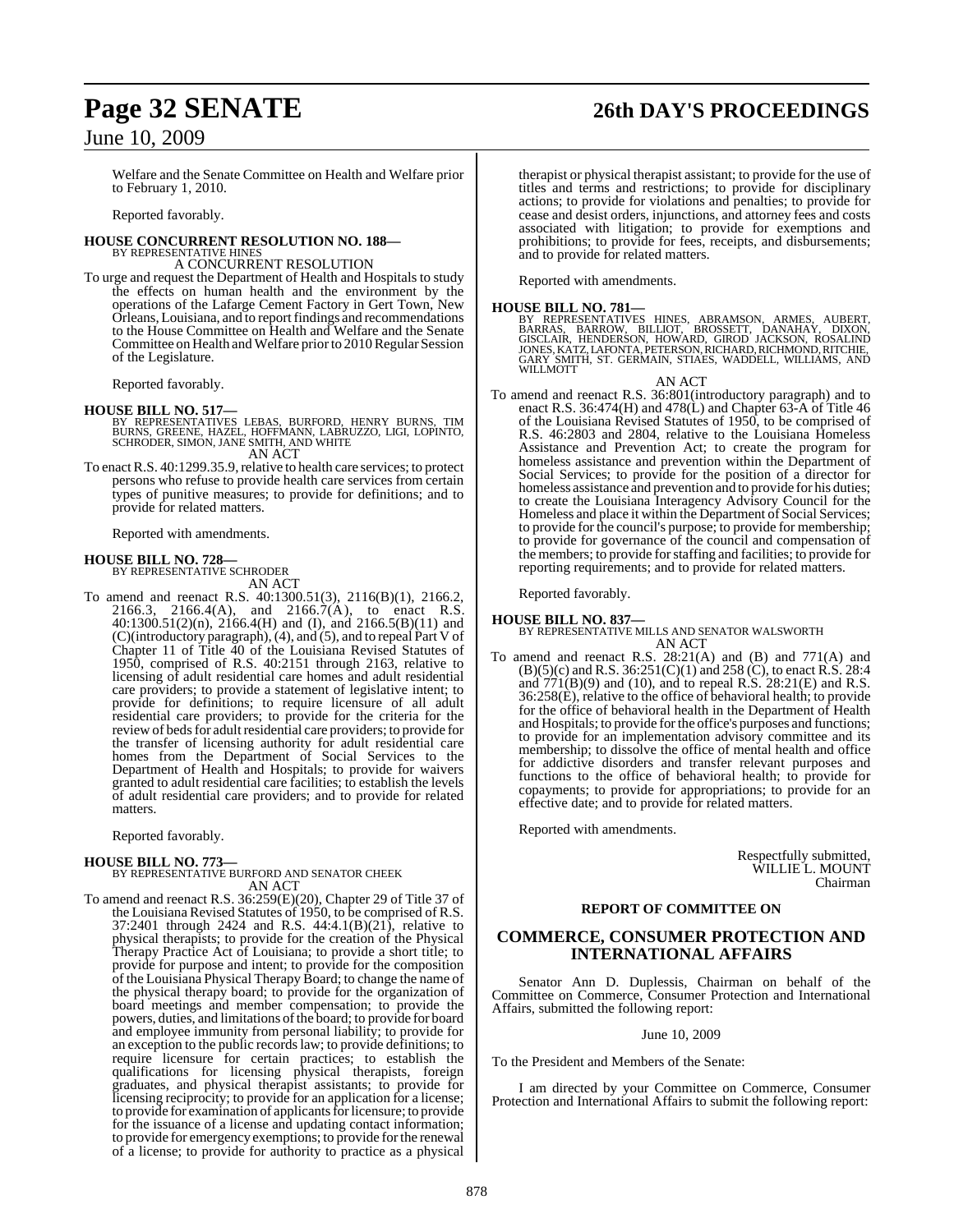# **26th DAY'S PROCEEDINGS Page 33 SENATE**

### **SENATE CONCURRENT RESOLUTION NO. 106—**

BY SENATOR THOMPSON A CONCURRENT RESOLUTION

To memorialize the Congress of the United States to consider appropriate legislation that would require the Federal Communications Commission to prescribe auditory volume standards for commercial advertisements broadcast on television.

Reported favorably.

### **HOUSE CONCURRENT RESOLUTION NO. 176—** BY REPRESENTATIVE GIROD JACKSON A CONCURRENT RESOLUTION

To create the Hudson Initiative Task Force to study the feasibility of offering business opportunities through state procurement and public contracts to small entrepreneurships in the state of Louisiana.

Reported favorably.

# **HOUSE CONCURRENT RESOLUTION NO. 178—** BY REPRESENTATIVE HINES

A CONCURRENT RESOLUTION

To urge and request Lafarge North America, Inc. operator of the Lafarge Concrete Factory in Gert Town, New Orleans, Louisiana, to cooperate with local and state entities in relocating the industrial facility so as not to conflict with residential land uses.

Reported favorably.

### **HOUSE BILL NO. 145—**

BY REPRESENTATIVE ARNOLD AN ACT

To amend and reenact R.S. 6:314(A), 653.1(A), and 766.1(A), to enact R.S. 6:1255(D), and to repeal R.S. 6:314(C), 653.1(C), and 766.1(C), relative to accounts payable on death; to provide for one or more beneficiaries to collect funds upon a depositor's death; to provide for savings banks to offer payment on death accounts; to repeal definitions; and to provide for related matters.

Reported with amendments.

### **HOUSE BILL NO. 372—**

BY REPRESENTATIVE MONICA AN ACT

To amend and reenact R.S. 40:1573(2) and 1581(A) and to enact R.S. 40:1581(C) and (D), relative to smoke detectors in one- or twofamily dwellings; to provide for a change in definitions; to provide for a ten-year lithium battery smoke detector in certain dwellings sold or leased on or after January 1, 2011; to provide for exceptions for failure to comply; and to provide for related matters.

Reported favorably.

# **HOUSE BILL NO. 381—** BY REPRESENTATIVE HOFFMANN

AN ACT

To amend and reenact R.S. 37:3393(H)(5), (6), and (7) and to enact R.S. 37:3393(H)(8), relative to real estate appraisers; to provide for exemptions to the licensing requirement; and to provide for related matters.

Reported with amendments.

**HOUSE BILL NO. 559—**<br>BY REPRESENTATIVES JANE SMITH, CORTEZ, ELLINGTON, FANNIN, HARRISON, HAZEL, LEBAS, LEGER, LIGI, MCVEA, MORRIS, PEARSON,<br>SCHRODER, SMILEY, GARY SMITH, PATRICIA SMITH, STIAES,<br>WHITE, AND WILLIAMS AND SEN AN ACT

To enact Chapter 23 of Title 39 of the Louisiana Revised Statutes of 1950, to be comprised of R.S. 39:2171 through 2179, relative to veterans affairs; to create the Louisiana Initiative for Veteran

# June 10, 2009 and Service-Connected Disabled Veteran-Owned Small Entrepreneurships; to provide for state goals for procurements

and public contracts for veteran and service-connected disabled veteran-owned small entrepreneurships; to provide for certification; to provide for responsibilities and training of the commissioner of administration; to provide for initiative coordinators and reporting; to provide for responsibilities of the Louisiana Department of Veterans Affairs; to provide for definitions; to provide for application; and to provide for related matters.

Reported favorably.

### **HOUSE BILL NO. 782—**

BY REPRESENTATIVE ELLINGTON AN ACT

To enact R.S. 33:9109.1, relative to communications districts; to provide for intent; to provide for definitions; to provide for collection and remittance of prepaid wireless telecommunications service charge; to provide for the administration of the prepaid wireless service charge; to provide for distribution of funds to communications districts; to provide for issues of liability; to provide for exclusivity of the service charge; to provide an effective date; and to provide for related matters.

Reported with amendments.

**HOUSE BILL NO. 810—** BY REPRESENTATIVE ARNOLD AND SENATORS BROOME AND DUPLESSIS AN ACT

To amend and reenact R.S. 6:1081, 1082, 1083(3.1)(introductory paragraph),(3.2),(4)(introductory paragraph),(5),(6),(9),(11), and  $(12)$ , 1084, 1086, 1087(E) and (F), 1088, 1088.1(A)(4) and (C), 1089, 1090(A), (C), (D), (E), (F), and (H), 1091, 1092(A)(introductory paragraph),(1),(5),(6),(B),(C),(E),(G), (I), and (K), 1092.2, 1094, 1096(I)(1), 1098(C), and 1099, and R.S. 9:3511(F), to enact R.S. 6:1083(6.1), (13), (14), (15), (16), (17), (18), (19), and (20), 1087(D) and (G), 1088.1(A)(9) and (E), 1088.2, 1088.3, 1088.4, 1092(A)(17)(a)(iv) and (v), 1094.1, and 1097(C) and R.S. 9:3557(C), and to repeal R.S. 6:1083(1), 1092(A)(3), (4), (7), (8), (9), (10), (11), (12), (13), (15), and  $(17)$ , 1093, and R.S. 9:3560 $(A)(10)$ , relative to mortgages; to provide for a change in definitions; to provide for new definitions; to provide for prohibitions for certain mortgage lenders; to provide for licensure requirements; to provide for exemptions to licensure; to provide for application for licensure for persons in the mortgage industry; to provide for surety bonds for persons in the mortgage industry; to provide for a licensing system for persons in the mortgage industry; to provide for fees; to provide for information reporting for persons in the mortgage industry; to provide for notification of name or location changes and closures for persons in the mortgage industry; to provide for restrictions for persons in the mortgage industry; to provide for recordkeeping and retention of records for persons in the mortgage industry; to provide for the investigation of personsin the mortgage industry by the commissioner; to provide for the suspension and revocation of licensure for persons in the mortgage industry; to provide for educational requirements for licensure for persons in the mortgage industry; to provide for testing of loan originators; to provide for residential mortgage loan brokerage contracts; to provide for criminal penalties; and to provide for related matters.

Reported with amendments.

### **HOUSE BILL NO. 820—**

BY REPRESENTATIVE MICKEY GUILLORY

- AN ACT
- To amend and reenact R.S. 32:702(4) and (16), 706.1(A) and (B), 707(I) and (J), 718 (B) and (C), 1722(A) and (C), 1728.2(C)(2), (D), (E), (F), and (G), and 1728.3(C), (D)(1), (E), and (F) and to enact R.S. 32:706.2, 707.5, 718(D), 1720(C), 1722(D), 1728.2(H) and R.S. 47:522, relative to dismantled or salvaged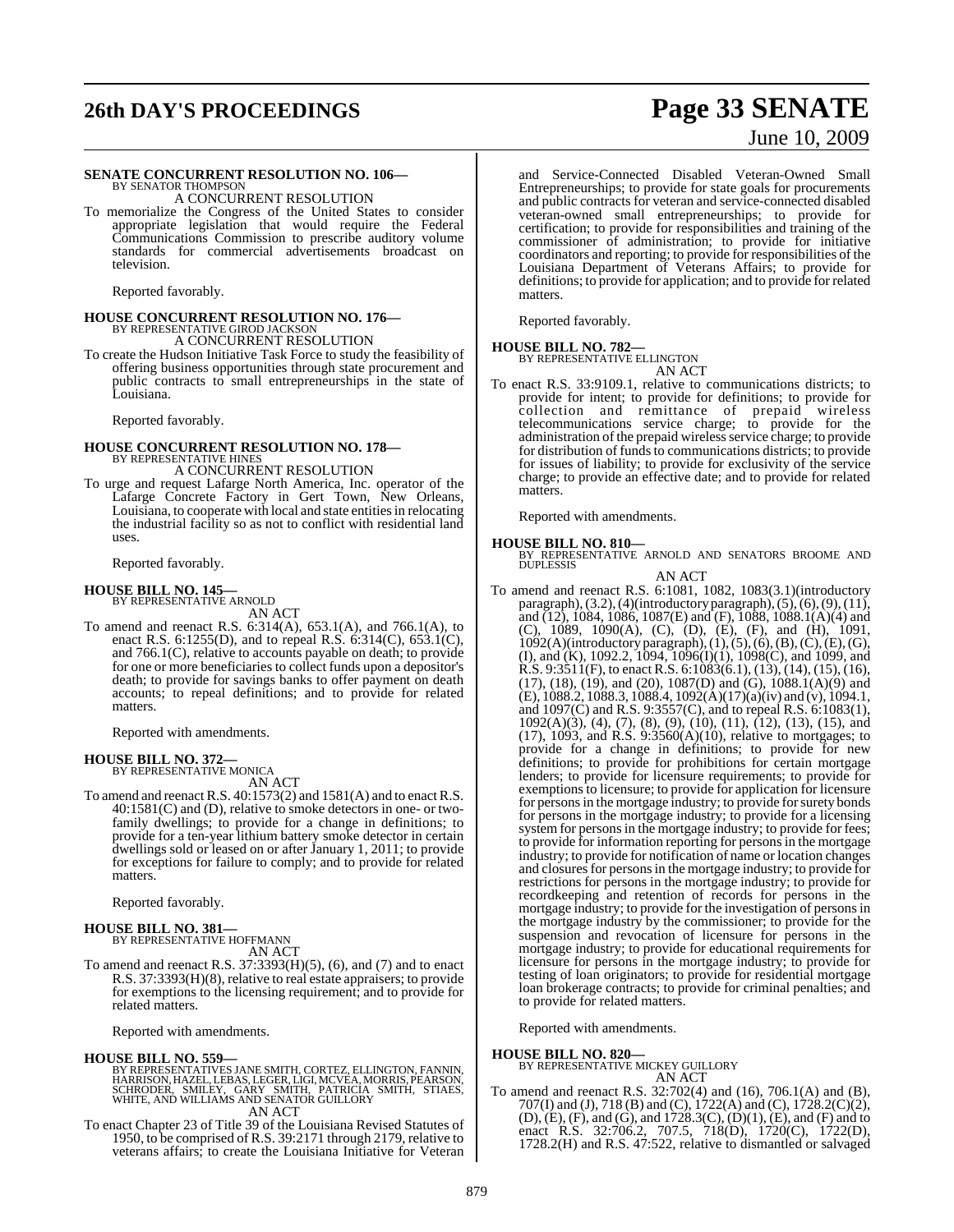### motor vehicles; to create the Louisiana Omnibus Auto Theft Prevention and Recovery Act (LOATPRA); to define "certificate of destruction"; to define "water-damaged vehicles"; to require sellers to disclose an assembled title to the purchaser of a motor vehicle; to require dismantlers to notify the office of motor vehicles upon receiving a vehicle for dismantling; to create a procedure for titling a total loss salvage motor vehicle prior to reconstruction and operation; to establish an assembled vehicle title and procedures for issuance; to require a storage or parking facility to notify the office

of motor vehicles when an owner recovers a motor vehicle or when a motor vehicle is surrendered to a lien holder; to require contracted storage facilities to obtain verification and provide notification to registered lien holders prior to expiration of a vehicle storage contract; to mandate that appraisers use the latest version of the NADA Guide as a guideline for the appraisal of vehicles to be crushed or dismantled; to require an application for crushing and dismantling upon a form created by the Department of Public Safety and Corrections; to provide for a time limit for approval of the application after electronic submission of application to the Department of Public Safety and Corrections, office of motor vehicles; to require licensed dismantlers and crushers to certify the crushing or dismantling of a vehicle by submitting a form provided by the office of motor vehicles; to require the owner-operator to maintain certain records on file for all vehicles dismantled or crushed; to authorize representatives of the Department of Public Safety and Corrections to enter a dealer's premises to recover state credentials when the dealer's license has been suspended or revoked; to provide for information maintained by auto hulk buyers; to provide for the reporting of auto hulks; to provide for an effective date; and to provide for related matters.

Reported with amendments.

### **HOUSE BILL NO. 893— (Substitute for HouseBill No. 278 by**

**Representative Ligi)** BY REPRESENTATIVES LIGI, TIM BURNS, GISCLAIR, LABRUZZO, TALBOT, AND TUCKER AND SENATOR MORRELL AN ACT

To enact R.S. 30:2195.12, relative to motor fuel dispensing facilities; to provide for definitions; to require alternate generated power capacity at newly constructed or completely rebuilt motor fuel dispensing facilities capable of operation during declared emergencies and disasters; to provide for guidelines on the installation and maintenance of the alternate generated power source; and to provide for related matters.

Reported with amendments.

Respectfully submitted, ANN D. DUPLESSIS Chairman

### **Rules Suspended**

Senator Martiny asked for and obtained a suspension of the rules to recommit a bill.

**HOUSE BILL NO. 866—** BY REPRESENTATIVES CONNICK, ABRAMSON, RICHMOND, LEGER, HINES, AND ERNST AND SENATORS APPEL, ALARIO, MARTINY, MORRELL, AND MURRAY

AN ACT

To enact R.S. 43:201(D), relative to Jefferson Parish; to provide for judicial advertisements and legal notices in certain publications; to provide for criteria; and to provide for related matters.

Senator Martiny moved to recommit the bill from the Committee on Judiciary A to the Committee on Local and Municipal Affairs.

Without objection, so ordered.

# **Page 34 SENATE 26th DAY'S PROCEEDINGS**

### **Message from the House**

### **HOUSE CONFEREES APPOINTED**

June 10, 2009

To the Honorable President and Members of the Senate:

I am directed to inform your honorable body that the Speaker of the House of Representatives has appointed the following members, on the part of the House of Representatives, to confer, with a like committee from the Senate, on the disagreement to House Bill No. 522 by Representative B. Badon:

Representatives B. Badon, Hutter and Montoucet.

Respectfully submitted, ALFRED W. SPEER Clerk of the House of Representatives

### **Privilege Report of the Committee on Senate and Governmental Affairs**

### **ENROLLMENTS**

Senator Kostelka, Chairman on behalf of the Committee on Senate and Governmental Affairs, submitted the following report:

June 10, 2009

To the President and Members of the Senate:

I am directed by your Committee on Senate and Governmental Affairs to submit the following report:

The following Senate Concurrent Resolutions have been properly enrolled:

## **SENATE CONCURRENT RESOLUTION NO. 100—** BY SENATOR BROOME

A CONCURRENT RESOLUTION

To urge and request the Louisiana State Law Institute to study and make recommendations regarding the awarding of child custody or visitation rights to grandparents.

### **SENATE CONCURRENT RESOLUTION NO. 101—** BY SENATOR BROOME

A CONCURRENT RESOLUTION

To memorialize the Congress of the United States to enact legislation to prohibit fetal torture and dismemberment.

**SENATE CONCURRENT RESOLUTION NO. 102—** BY SENATOR BROOME

A CONCURRENT RESOLUTION To urge and request President Barack Obama to use the full extent of his executive authority and take all executive action necessary to prohibit fetal torture and dismemberment.

### **SENATE CONCURRENT RESOLUTION NO. 107—**

BY SENATORS HEBERT, ADLEY, ALARIO, AMEDEE, APPEL, BROOME, CHAISSON, CHEEK, CLAITOR, CROWE, DONAHUE, DORSEY, DUPLESSIS, DUPRE, ERDEY, B. GAUTREAUX, N. GAUTREAUX, GRAY<br>EVANS, GUILLORY, HEITMEIER, JACKSON, KOSTELKA, LAFLEUR,<br>

To commend Raymond "Coach" Blanco for a long and successful career in education.

### **SENATE CONCURRENT RESOLUTION NO. 108—** BY SENATOR MORRISH A CONCURRENT RESOLUTION

To recognize and commend Southern, Inc., for continuing a fifty-two year tradition of producing and distributing quality barbeque and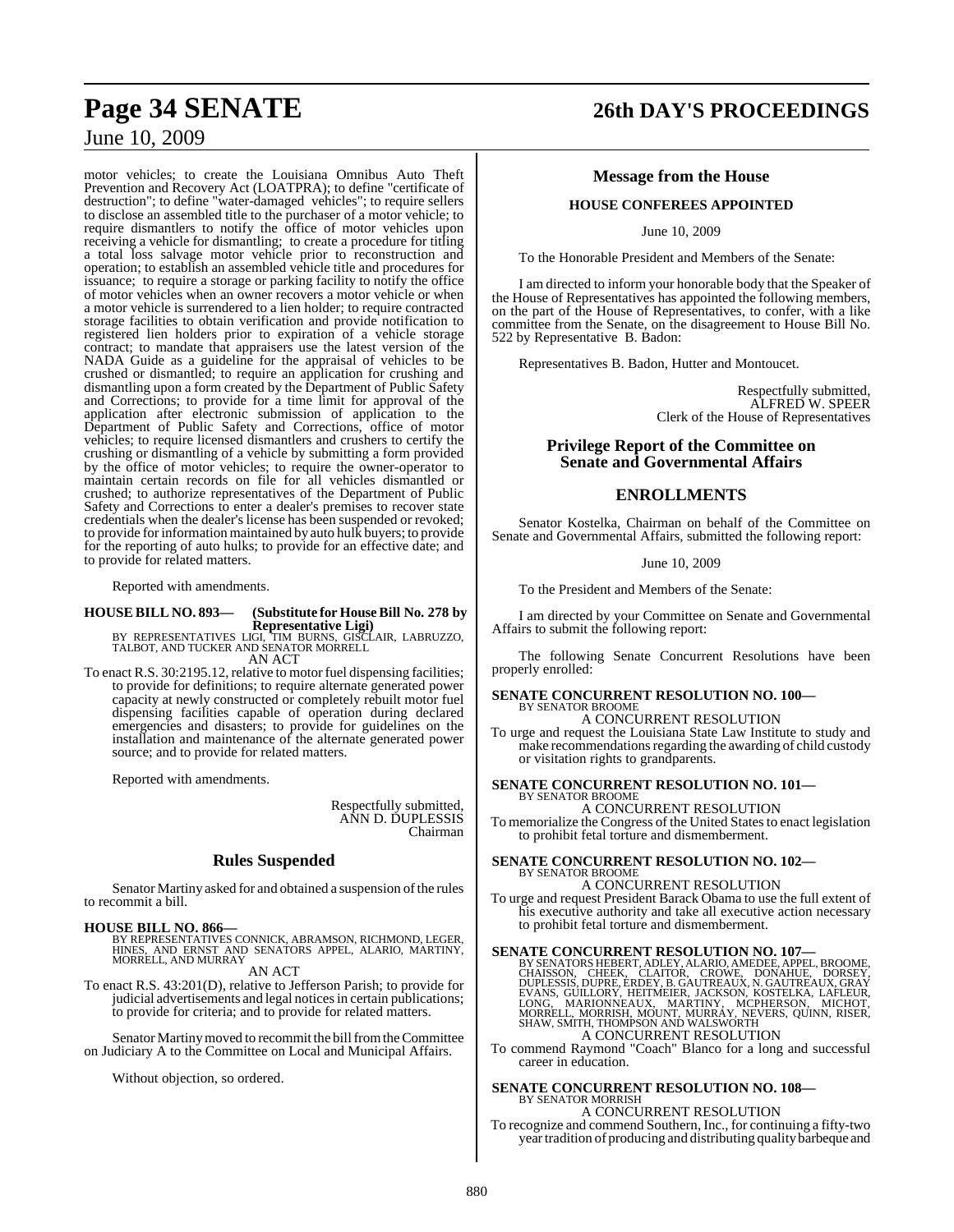# **26th DAY'S PROCEEDINGS Page 35 SENATE**

# June 10, 2009

other sauces, and to designate June 17, 2009, as Southern Bar-B-Que Sauce Day.

### **SENATE CONCURRENT RESOLUTION NO. 109—** BY SENATOR NEVERS

A CONCURRENT RESOLUTION

To urge and request the Louisiana State Law Institute to study and make recommendations regarding the feasibility of instituting the Uniform Transfer on Death Security Registration Act in Louisiana.

> Respectfully submitted, ROBERT W. "BOB" KOSTELKA Chairman

The foregoing Senate Concurrent Resolutions were signed by the President of the Senate.

### **Privilege Report of the Committee on Senate and Governmental Affairs**

### **ENROLLMENTS**

Senator Kostelka, Chairman on behalf of the Committee on Senate and Governmental Affairs, submitted the following report:

### June 10, 2009

To the President and Members of the Senate:

I am directed by your Committee on Senate and Governmental Affairs to submit the following report:

The following Senate Bills have been properly enrolled:

### **SENATE BILL NO. 18—** BY SENATOR ALARIO

AN ACT

To enact R.S. 49:191(5) and to repeal R.S. 49:191(2)(e), relative to the Department of the Treasury, including provisions to provide for the re-creation of the Department of the Treasury and the statutory entities made a part of the department by law; to provide for the effective termination date for all statutory authority for the existence of such statutory entities; and to provide for related matters.

### **SENATE BILL NO. 44—**

BY SENATORS MORRISH, ADLEY, ALARIO, AMEDEE, APPEL,<br>BROOME, CHAISSON, CHEEK, CROWE, DONAHUE, DUPRESSIS,<br>DUPRE,ERDEY,N.GAUTREAUX,GRAYEVANS,HEBERT,HEITMEIER,<br>JACKSON,LONG,MARIONNEAUX,MARTINY,MCPHERSON,MICHOT, MORRELL, MOUNT, MURRAY, QUINN, RISÈR, SHAW, SMITH AND<br>THOMPSON AND REPRESENTATIVES PERRY, ABRAMSON, ANDERS, ARNOLD, AUBERT, AUSTIN BADON, BOBBY BADON,<br>BALDONE, BARRAS, BARROW, BILLIOT, BROSSETT, BURFORD,<br>HENRY BURNS, TIM B

To designate the Gibbstown bridge on Louisiana Highway 27 in Cameron Parish asthe "Conway LeBleu Memorial Bridge," and to provide for related matters.

### **SENATE BILL NO. 127—**

BY SENATOR THOMPSON AN ACT

To authorize and provide for the transfer of Quebec Road in Madison Parish; to provide for terms and conditions; and to provide for related matters.

**SENATE BILL NO. 211—** BY SENATOR CLAITOR

AN ACT

To amend and reenact R.S. 36:801(introductory paragraph), and to enact R.S. 36:109(U) and Chapter 40 of Title 51 of the Louisiana Revised Statues of 1950, to be comprised of R.S. 51:2401, relative to economic development; to create the Louisiana Innovation Council within the Department of Economic Development; to provide for the membership; to provide for the duties and responsibilities; to provide for reporting; and to provide for related matters.

> Respectfully submitted, ROBERT W. "BOB" KOSTELKA Chairman

The foregoing Senate Bills were signed by the President of the Senate.

### **Message from the House**

### **SIGNED HOUSE CONCURRENT RESOLUTIONS**

June 9, 2009

To the Honorable President and Members of the Senate:

I am directed to inform your honorable body that the Speaker of the House of Representatives has signed the following House Concurrent Resolutions:

**HOUSE CONCURRENT RESOLUTION NO. 38—** BY REPRESENTATIVES HARRISON, BOBBY BADON, BILLIOT, HENRY BURNS, GISCLAIR, HENDERSON, AND ST. GERMAIN A CONCURRENT RESOLUTION

To memorialize the United States Congress to take such actions as are necessary to preserve and maintain the exemption from the Safe Drinking Water Act for hydraulic fracturing.

### **HOUSE CONCURRENT RESOLUTION NO. 52—**

BY REPRESENTATIVES ST. GERMAIN, ARMES, ARNOLD, AUBERT,<br>BOBBY BADON, BALDONE, BARRAS, BARROW, BILLIOT, HENRY<br>BURNS, BURRELL, CARMODY, CHAMPAGNE, DIXON, DOVE,<br>GISCLAIR, MICKEY GUILLORY, HARRISON, JOHNSON, LABRUZZO,<br>LAMBERT,

### A CONCURRENT RESOLUTION

To approve the Atchafalaya Basin Annual Plan, as adopted by the Atchafalaya Basin Research and Promotion Board.

### **HOUSE CONCURRENT RESOLUTION NO. 93—** BY REPRESENTATIVES PETERSON AND LEGER A CONCURRENT RESOLUTION

To create the Louisiana Climate Change Policy Commission; to provide for its membership; to provide for its powers, duties, functions, and responsibilities; and to provide for related matters.

### **HOUSE CONCURRENT RESOLUTION NO. 105—** BY REPRESENTATIVE DOVE A CONCURRENT RESOLUTION

To urge and request the Department of Natural Resources, with assistance and input from the Department of Wildlife and Fisheries, to study the issues involved with the use of articulated concrete mats to protect underwater exposed or shallow pipelines.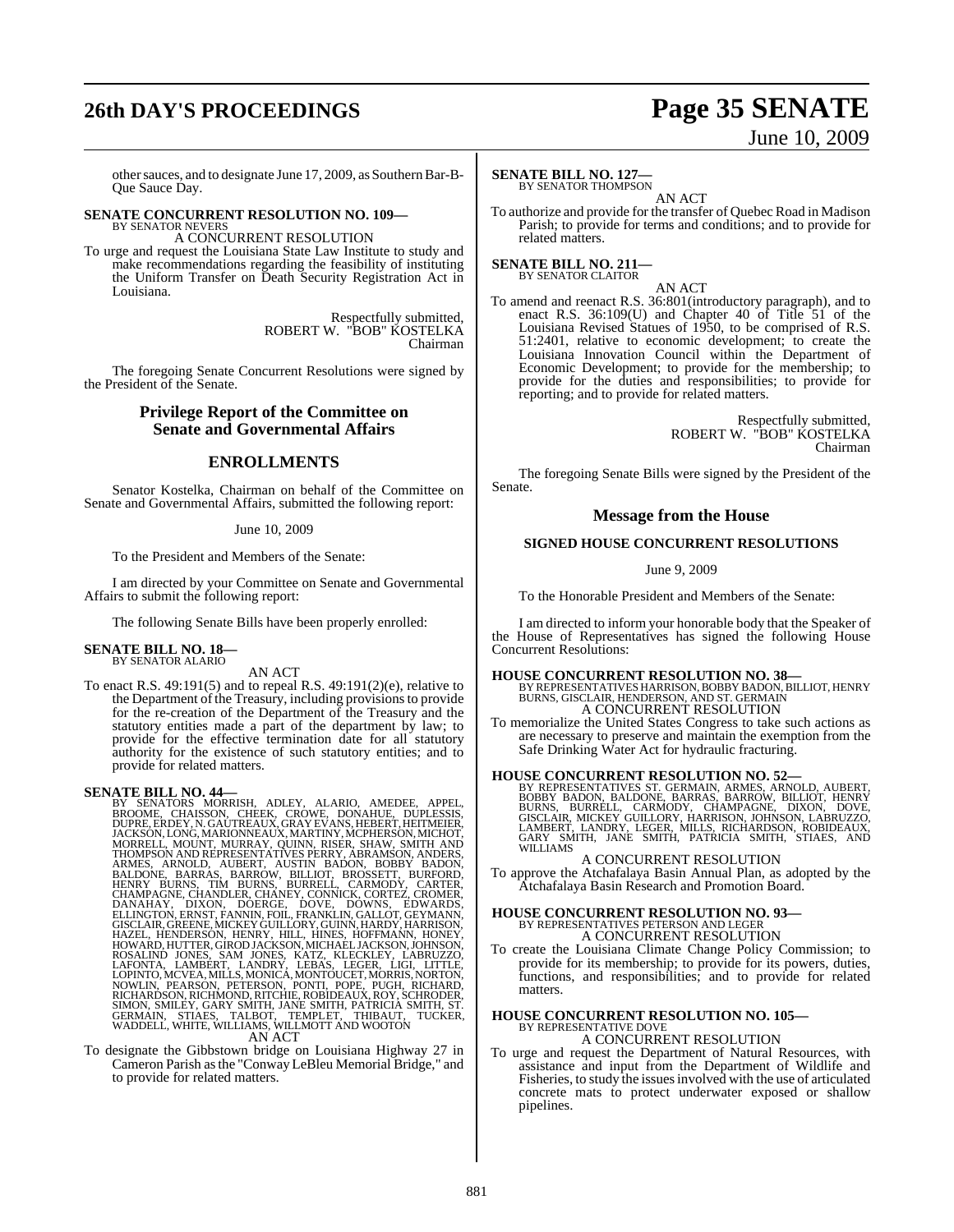# **Page 36 SENATE 26th DAY'S PROCEEDINGS**

### June 10, 2009

### **HOUSE CONCURRENT RESOLUTION NO. 109—**

BY REPRESENTATIVE CHANDLER A CONCURRENT RESOLUTION

To urge and request support and assistance in providing funding for the Wood to Electricity Program being developed by the Wood Products Development Foundation.

# **HOUSE CONCURRENT RESOLUTION NO. 133—** BY REPRESENTATIVE MONTOUCET

A CONCURRENT RESOLUTION

To urge and request the Department of Transportation and Development to provide members of the legislature the opportunity to have increased input in the implementation of the annual Highway Priority Program.

### **HOUSE CONCURRENT RESOLUTION NO. 136—** BY REPRESENTATIVE MILLS

A CONCURRENT RESOLUTION To urge and request the Department of Transportation and Development to repair and make improvements to the drawbridge in the city of Breaux Bridge located on Louisiana Highway 336-1 in the parish of St. Martin.

### **HOUSE CONCURRENT RESOLUTION NO. 149—** BY REPRESENTATIVE BALDONE AND SENATORS APPEL AND **DORSEY**

### A CONCURRENT RESOLUTION

To urge and request the governing authority of each public elementary and secondary school which has not yet done so to develop and implement a comprehensive anti-harassment, intimidation, and bullying program, which includes training of allschool employees on addressing aggressive student behavior and the formation of a task force that includes parents, students, counselors, and school personnel to address related issues.

# **HOUSE CONCURRENT RESOLUTION NO. 187—** BY REPRESENTATIVE GARY SMITH

A CONCURRENT RESOLUTION

To urge and request the Department of Health and Hospitals to create a pilot screening program for the detection of Severe Combined Immunodeficiency Disorder (SCID) in newborns, to develop the pilot program in consultation with the Centers for Disease Control, the American College of Medical Genetics, and other relevant experts to be chosen at the discretion of the secretary of the Department of Health and Hospitals, and to urge that the program utilize a testing procedure paid for by the parents of the newborn that screens for the presence of the genetic mutation causing SCID, and, if there is a positive screening result, develop a test to confirm the result and follow up with the affected parents of the newborn, and to report on the results of the pilot program to the House Committee on Health and Welfare and the Senate Committee on Health and Welfare no later than April 1, 2011.

# **HOUSE CONCURRENT RESOLUTION NO. 193—** BY REPRESENTATIVE AUSTIN BADON

A CONCURRENT RESOLUTION

To urge and request the State Board of Elementary and Secondary Education, in consultation with the Louisiana School Boards Association and the Louisiana Association of Public Charter Schools, to conduct a comprehensive study and review of the Charter School Demonstration Programs Law and to submit a written report of its findings, conclusions, and recommendations to the House Committee on Education and the Senate Committee on Education prior to the 2010 Regular Session of the Legislature.

### **HOUSE CONCURRENT RESOLUTION NO. 194—** BY REPRESENTATIVE HOFFMANN A CONCURRENT RESOLUTION

To urge and request the State Board of Elementary and Secondary Education to study issues related to the Louisiana Educational Assessment Program with respect to special education students, students with disabilities, and Limited English Proficient students and to submit a written report of study findings, including any recommendations for legislation, to the House

Committee on Education and the Senate Committee on Education not later than sixty days prior to the beginning of the 2010 Regular Session of the Legislature.

and asked that the President of the Senate affix his signature to the same.

> Respectfully submitted, ALFRED W. SPEER Clerk of the House of Representatives

The House Concurrent Resolutions contained herein were signed by the President of the Senate.

### **Message from the House**

### **SIGNED HOUSE BILLS AND JOINT RESOLUTIONS**

June 9, 2009

To the Honorable President and Members of the Senate:

I am directed to inform your honorable body that the Speaker of the House of Representatives has signed the following House Bills and Joint Resolutions:

### **HOUSE BILL NO. 532—**

BY REPRESENTATIVE GALLOT AN ACT

To amend and reenact R.S. 40:2405(B) and to enact R.S. 40:2402(1)(d), relative to Peace Officer Standards and Training Law; to include the Supreme Court of Louisiana security personnel within the definition of "peace officer"; to prohibit the security personnel from receiving supplemental pay even though they have successfully completed the certified training program; and to provide for related matters.

### **HOUSE BILL NO. 64—** BY REPRESENTATIVE NORTON

AN ACT To amend and reenact R.S. 15:873(A) and (C), relative to the rate of inmate compensation; to provide for increased wages for inmates who are assigned to Prison Enterprises or who are certified as academic tutors; and to provide for related matters.

### **HOUSE BILL NO. 65—** BY REPRESENTATIVE GIROD JACKSON

AN ACT

To amend and reenact R.S. 9:156(7), relative to the Uniform Unclaimed Property Act; to provide relative to the custody of certain unclaimed bank issued checks; and to provide for related matters.

**HOUSE BILL NO. 97—** BY REPRESENTATIVES GISCLAIR AND BALDONE AN ACT

To amend and reenact R.S. 34:851.2(3) and 851.19, relative to vessels; to provide for definitions; to provide for operation of certain vessels; and to provide for related matters.

## **HOUSE BILL NO. 115—** BY REPRESENTATIVE GUINN

AN ACT

To enact R.S. 40:1498(G), relative to Jefferson Davis Parish Fire District #2; to provide relative to the per diem for members of the governing board; and to provide for related matters.

### **HOUSE BILL NO. 116—** BY REPRESENTATIVE GUINN

AN ACT

To enact R.S. 33:3819(G), relative to certain waterworks districts in Jefferson Davis Parish; to provide relative to the per diem paid to the commissioners of the districts; and to provide for related matters.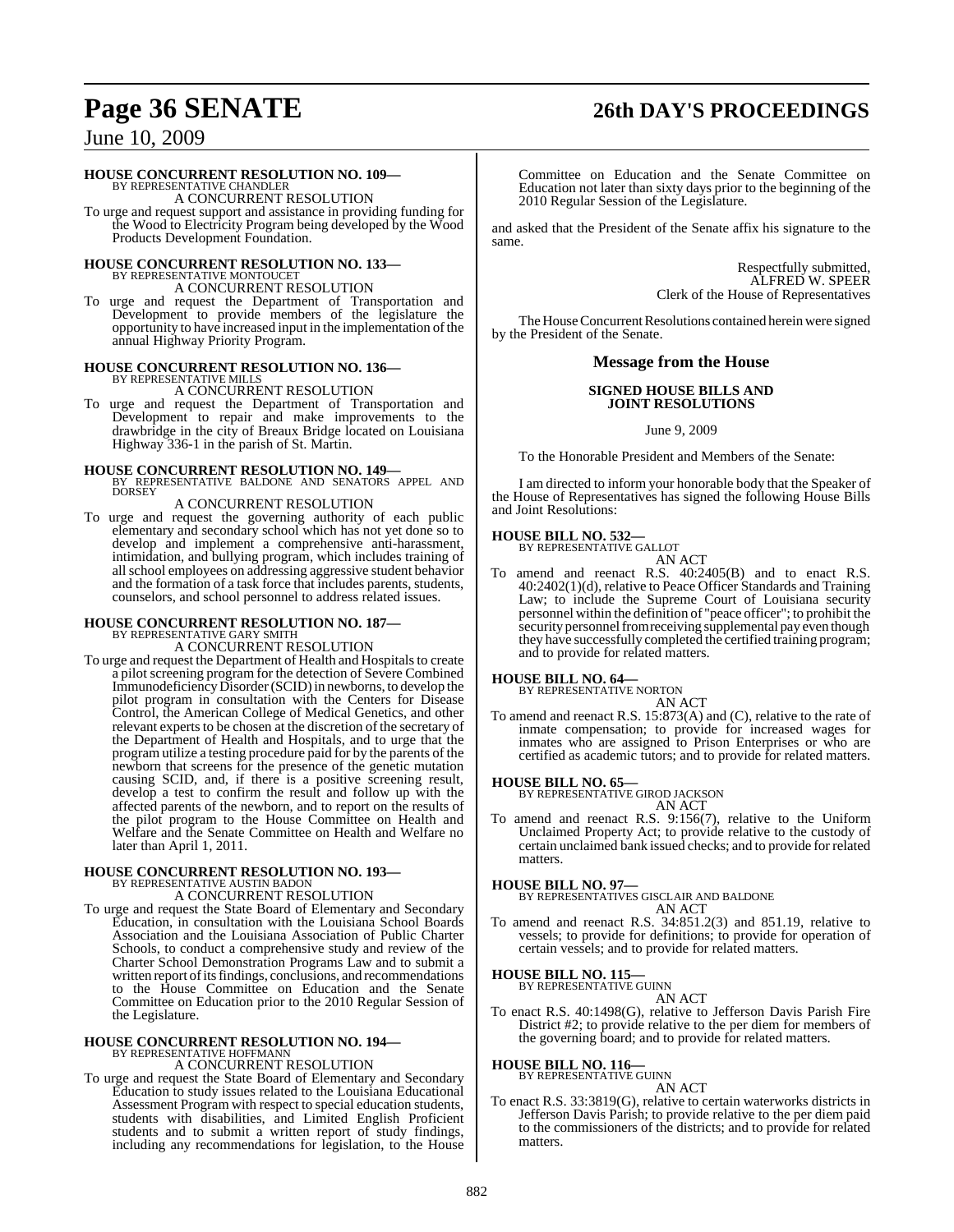# **26th DAY'S PROCEEDINGS Page 37 SENATE**

# June 10, 2009

**HOUSE BILL NO. 136—** BY REPRESENTATIVE GUINN

AN ACT

To enact R.S. 13:1000.7, relative to court costs in the Thirty-First Judicial District Court; to provide for additional court costs in criminal matters; to provide for use of the fund; to provide for a contingent effective date; and to provide for related matters.

## **HOUSE BILL NO. 175—** BY REPRESENTATIVE HUTTER

AN ACT

To amend and reenact R.S. 22:999(A)(2), relative to health insurance; to provide with respect to coverage of off-label cancer drugs; and to provide for related matters.

### **HOUSE BILL NO. 197—**

BY REPRESENTATIVE DOERGE AN ACT

To enact R.S. 13:1899(L), relative to fees charged in specified city courts; to provide for an additional fee in juvenile delinquency matters in the City Court of Minden and in the City Court of Springhill which funds shall be used to fund the office of the marshal; to provide for a contingency effective date; and to provide for related matters.

### **HOUSE BILL NO. 199—**

BY REPRESENTATIVE ST. GERMAIN AN ACT

To enact R.S. 40:1601, relative to novelty lighters; to prohibit the sale and distribution of certain novelty lighters; to provide for definitions; to provide for exemptions; to provide authority for the seizure, forfeiture, and destruction of certain novelty lighters; to provide for penalties; to provide for the deposit of proceeds from penalties collected into a certain state trust fund; to provide for an effective date; and to provide for related matters.

**HOUSE BILL NO. 231—** BY REPRESENTATIVES LITTLE AND DOVE AND SENATORS DUPRE, MORRISH, AND THOMPSON AN ACT

To amend and reenact R.S. 56:116.1(A)(6) and 116.4(A)(1), relative to hunting with a crossbow; to authorize the use of crossbows to take turkey; to authorize the use of crossbows to take wild birds and wild quadrupeds; and to provide for related matters.

**HOUSE BILL NO. 266—** BY REPRESENTATIVE HAZEL AND SENATORS DORSEY AND GUILLORY

AN ACT

To amend and reenact R.S. 14:35.3(K), relative to domestic abuse battery; to provide with respect to the criminal penalties for domestic abuse battery committed upon certain persons; and to provide for related matters.

### **HOUSE BILL NO. 297—**

BY REPRESENTATIVE WHITE AND SENATORS DORSEY AND GUILLORY

AN ACT

To amend and reenact R.S. 15:1354(A), relative to racketeering; to provide for a minimum mandatory sentence for the crime of racketeering in certain casesinvolving securities violations; and to provide for related matters.

**HOUSE BILL NO. 310—** BY REPRESENTATIVE HAZEL AND SENATORS DORSEY AND GUILLORY

AN ACT

To amend and reenact R.S. 14:81.3(A), relative to computer-aided solicitation of a minor; to amend the elements of the crime of computer-aided solicitation of a minor; and to provide for related matters.

### **HOUSE BILL NO. 361—**

BY REPRESENTATIVES TEMPLET AND WOOTON AN ACT

To enact R.S. 27:310(H) and to repeal R.S. 27:311.1(B)(3), relative to suitability for designated representatives; to repeal provision of law requiring designated representatives to obtain a video draw poker employee permit; to require licensees employing designated representatives to request a record of convictions; to require licensees to maintain the criminal conviction information of designated representatives; and to provide for related matters.

### **HOUSE BILL NO. 384—**

BY REPRESENTATIVE LIGI

AN ACT To amend and reenact R.S. 37:1474(B) and R.S. 40:600.4(A)(3)(b), relative to boards and commissions; to provide for the membership of the Louisiana Mortgage Lenders Association on the Louisiana State Board of Home Inspectors; to provide for the membership of the Louisiana Mortgage Lenders Association on the board of commissioners of the Louisiana Housing Finance Agency; and to provide for related matters.

### **HOUSE BILL NO. 385—** BY REPRESENTATIVE CORTEZ

AN ACT To amend and reenact R.S. 22:1091(B)(13), relative to health insurance; to define a small employer for the purposes of the rate limitation provisions for health benefit plans providing coverage for small employers; and to provide for related matters.

**HOUSE BILL NO. 386—** BY REPRESENTATIVE MONICA

AN ACT To amend and reenact R.S. 22:821(B)(3)(e), relative to fees collected by the commissioner of insurance; to provide relative to fees collected for renewal of surplus lines broker licenses; and to provide for related matters.

### **HOUSE BILL NO. 394—**

BY REPRESENTATIVE MONICA AN ACT

To amend and reenact R.S. 22:821(B)(6), relative to fees collected by the commissioner of insurance; to provide relative to fees collected for registration of securities; to provide relative to fees collected for registration of securities dealers and salesmen; and to provide for related matters.

### **HOUSE BILL NO. 405—** BY REPRESENTATIVE KATZ

AN ACT To amend and reenact R.S. 40:2120.2(5) and 2120.3(A), relative to home- and community-based service providers; to provide for clarification of the definition of home- and community-based service provider; to provide for exclusions from the definition; to provide for reimbursement from Medicaid; and to provide for related matters.

## **HOUSE BILL NO. 465—** BY REPRESENTATIVE FOIL

AN ACT To amend and reenact R.S. 33:9097.2(B), relative to the South BurbankCrime Prevention and Development District; to change the boundaries of the district; and to provide for related matters.

**HOUSE BILL NO. 539—** BY REPRESENTATIVE GIROD JACKSON

AN ACT

To repeal R.S. 30:2014(A)(3), relative to permits, licenses, registrations, variances, or compliance schedules granted by the Department of Environmental Quality; to repeal the prohibition on granting a permit, license, registration, variance, or compliance schedule to construct or modify certain facilities handling sulphur in a solid state.